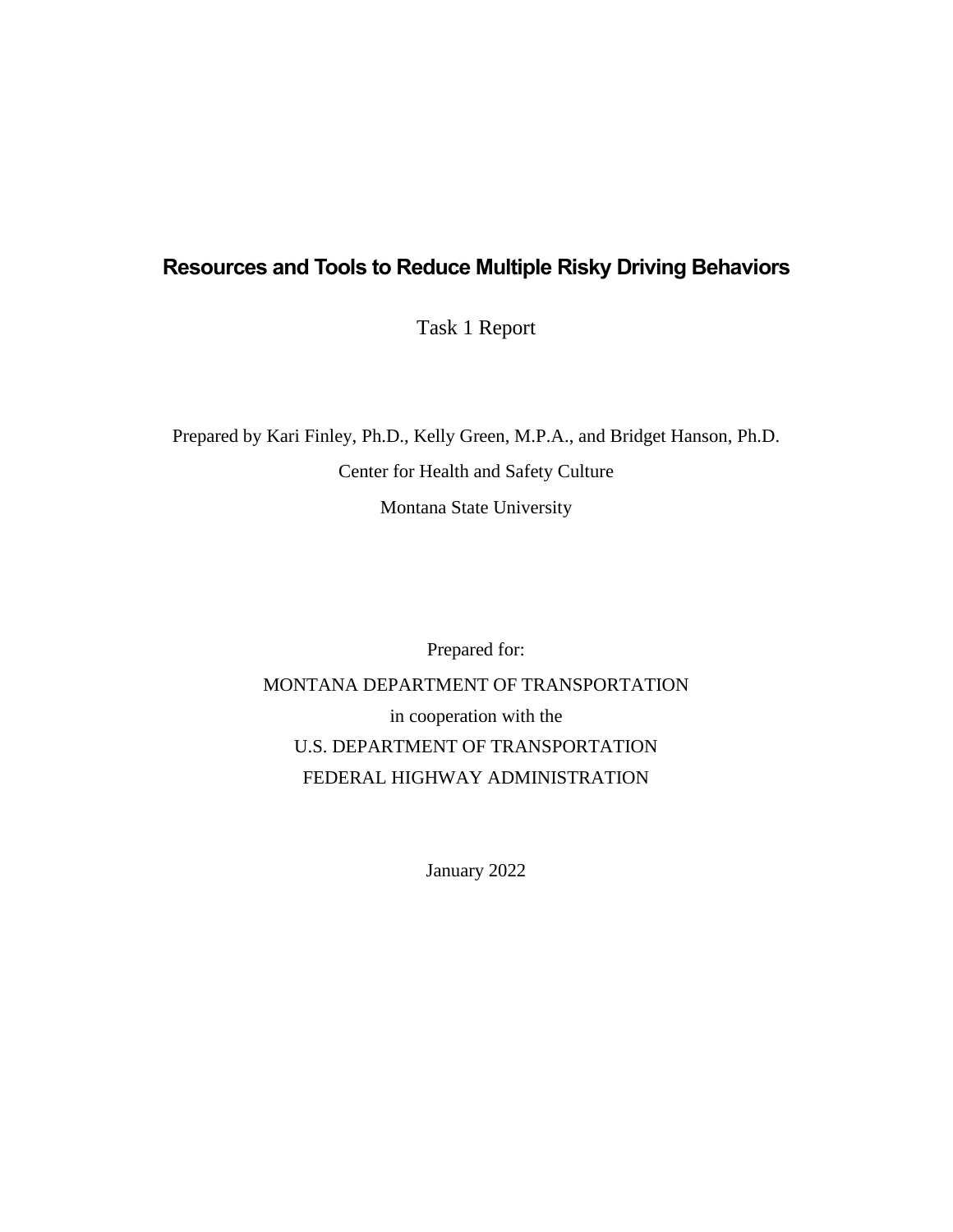### **Disclaimer**

This document is disseminated under the sponsorship of the Montana Department of Transportation (MDT) and the United States Department of Transportation (USDOT) in the interest of information exchange. The State of Montana and the United States assume no liability for the use or misuse of its contents.

The contents of this document reflect the views of the authors, who are solely responsible for the facts and accuracy of the data presented herein. The contents do not necessarily reflect the views or official policies of MDT or the USDOT.

The State of Montana and the United States do not endorse products of manufacturers.

This document does not constitute a standard, specification, policy, or regulation.

# **Alternative Format Statement**

Alternative accessible formats of this document will be provided on request. Persons who need an alternative format should contact the Office of Civil Rights, Department of Transportation, 2701 Prospect Avenue, PO Box 201001, Helena, MT 59620. Telephone [406-444-5416](tel:+14064445416) or Montana Relay Service at 711.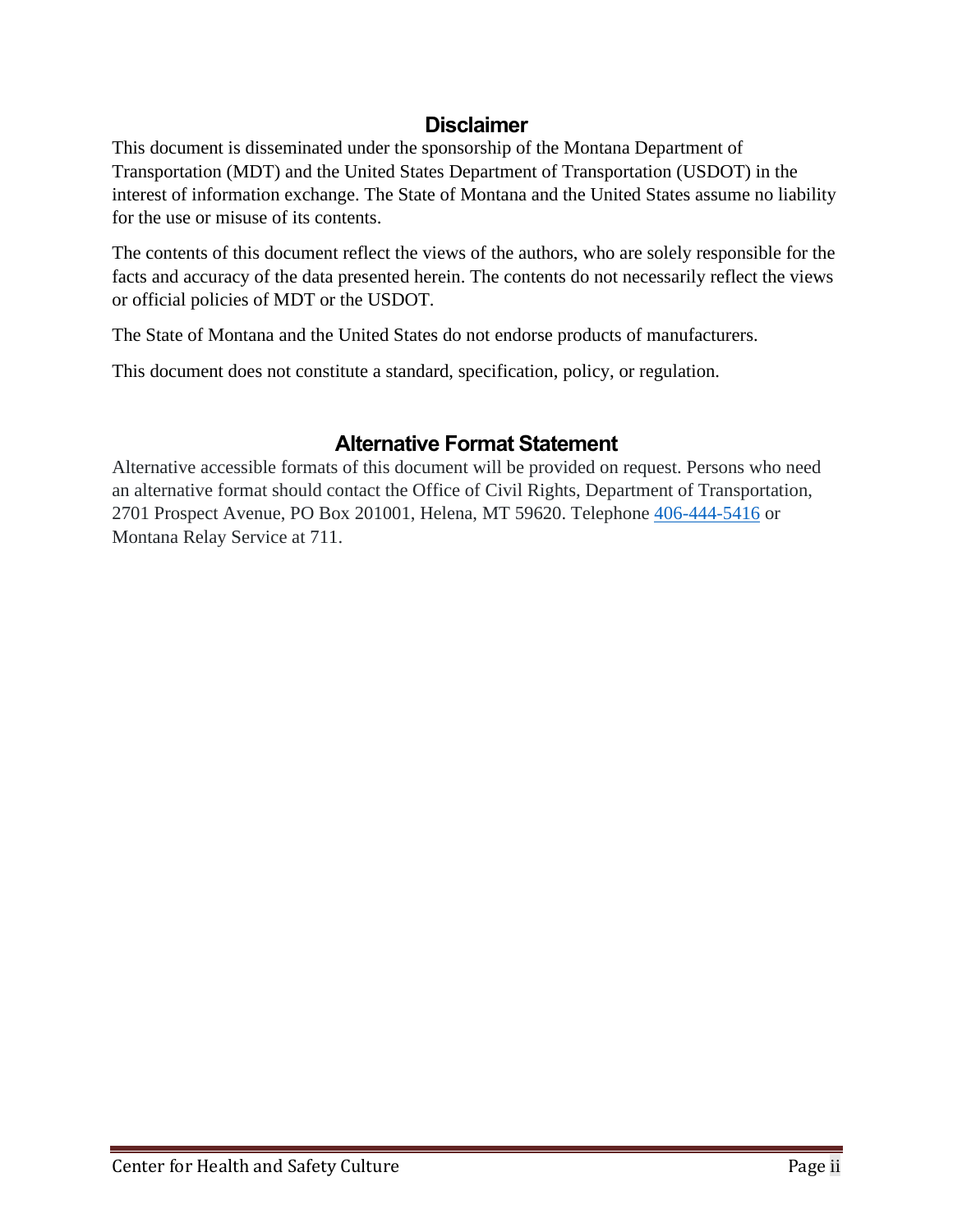| 1              |     |                                                                                 |
|----------------|-----|---------------------------------------------------------------------------------|
| 2              |     |                                                                                 |
| 3              |     |                                                                                 |
| $\overline{4}$ |     |                                                                                 |
|                | 4.1 |                                                                                 |
|                | 4.2 |                                                                                 |
|                | 4.3 | Strategies to Reduce Risky Driving Behaviors, Impulsivity, and Other Factors 17 |
|                | 4.4 |                                                                                 |
| 5              |     |                                                                                 |
|                | 5.1 |                                                                                 |
|                | 5.2 |                                                                                 |
| 6              |     |                                                                                 |
|                | 6.1 |                                                                                 |
|                | 6.2 |                                                                                 |
|                | 6.3 |                                                                                 |
|                | 6.4 |                                                                                 |
|                | 6.5 |                                                                                 |
| 7              |     |                                                                                 |
| 8              |     |                                                                                 |

# **Table of Contents**

# **List of Tables**

# **List of Figures**

|--|--|--|--|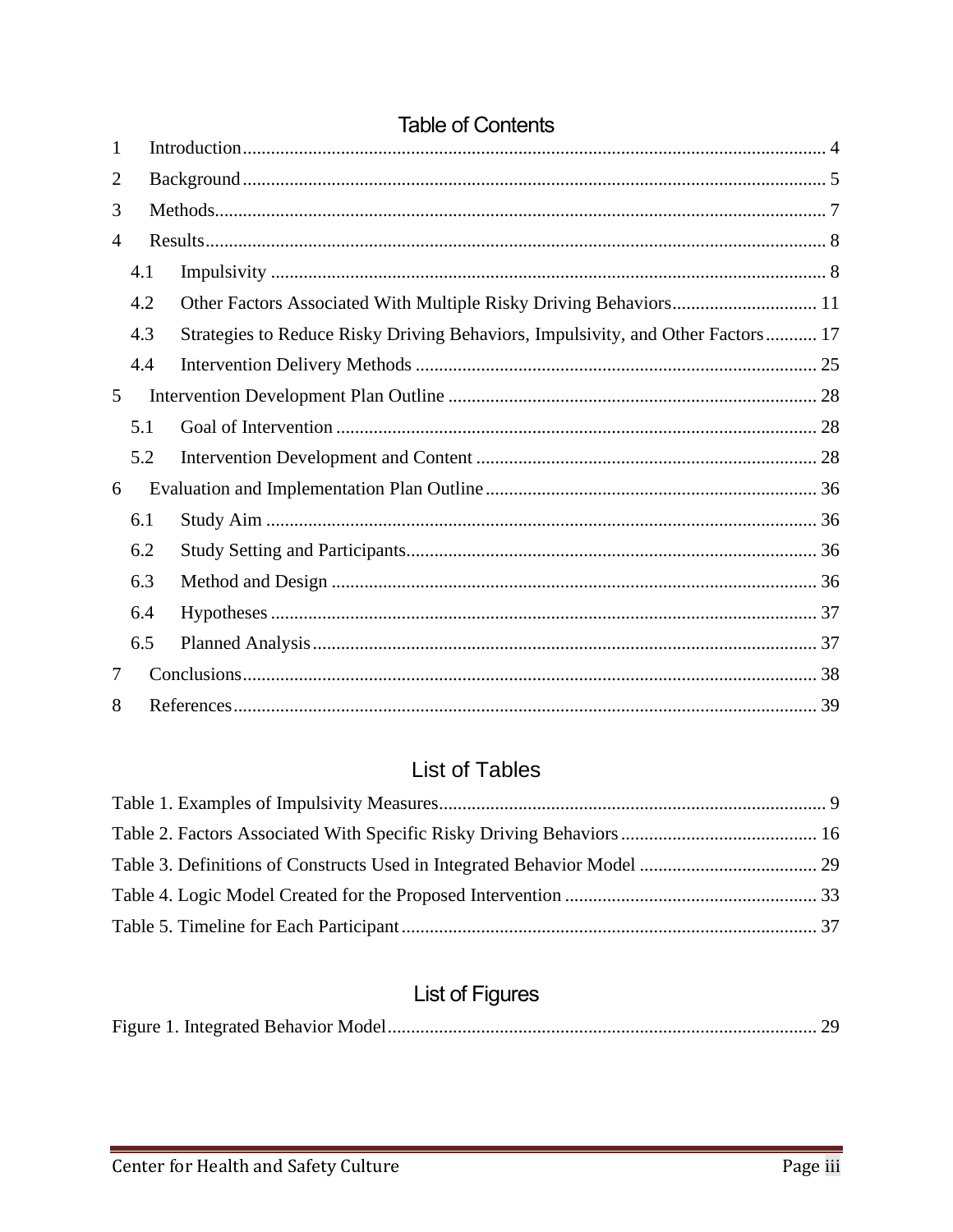# **1 INTRODUCTION**

<span id="page-3-0"></span>There is growing recognition that drivers involved in fatal crashes are often engaged in multiple risky behaviors – not wearing a seat belt, speeding, and driving impaired (FARS, 2018). To reach our collective goal of zero deaths on our nation's roadways, we must seek to understand factors associated with multiple risky driving behaviors and then develop and test interventions that can effectively reduce these risky driving behaviors and improve overall driving safety.

This report summarizes Task 1 of this project. The purpose of Task 1 is to conduct a literature review of published research to:

- Understand the multifaceted nature of impulsivity (what impulsivity is, kinds of impulsivity, etc.), how impulsivity is measured, and the relationship between impulsivity and high-risk driving behaviors.
- Review other factors like sensation seeking, affinity for risk, risk awareness, and substance use disorders as these factors may be important in the development of an intervention that addresses multiple risky driving behaviors.
- Explore ways to reduce impulsivity and other factors associated with multiple risky driving behaviors.
- Inform the development of a successful intervention that influences multiple risky driving behaviors.

In addition to a review of literature, this Task 1 report includes two outlines that support the development, implementation, and evaluation of a brief intervention designed to reduce multiple risky driving behaviors. The outlines included are a curriculum outline and an implementation and evaluation plan outline.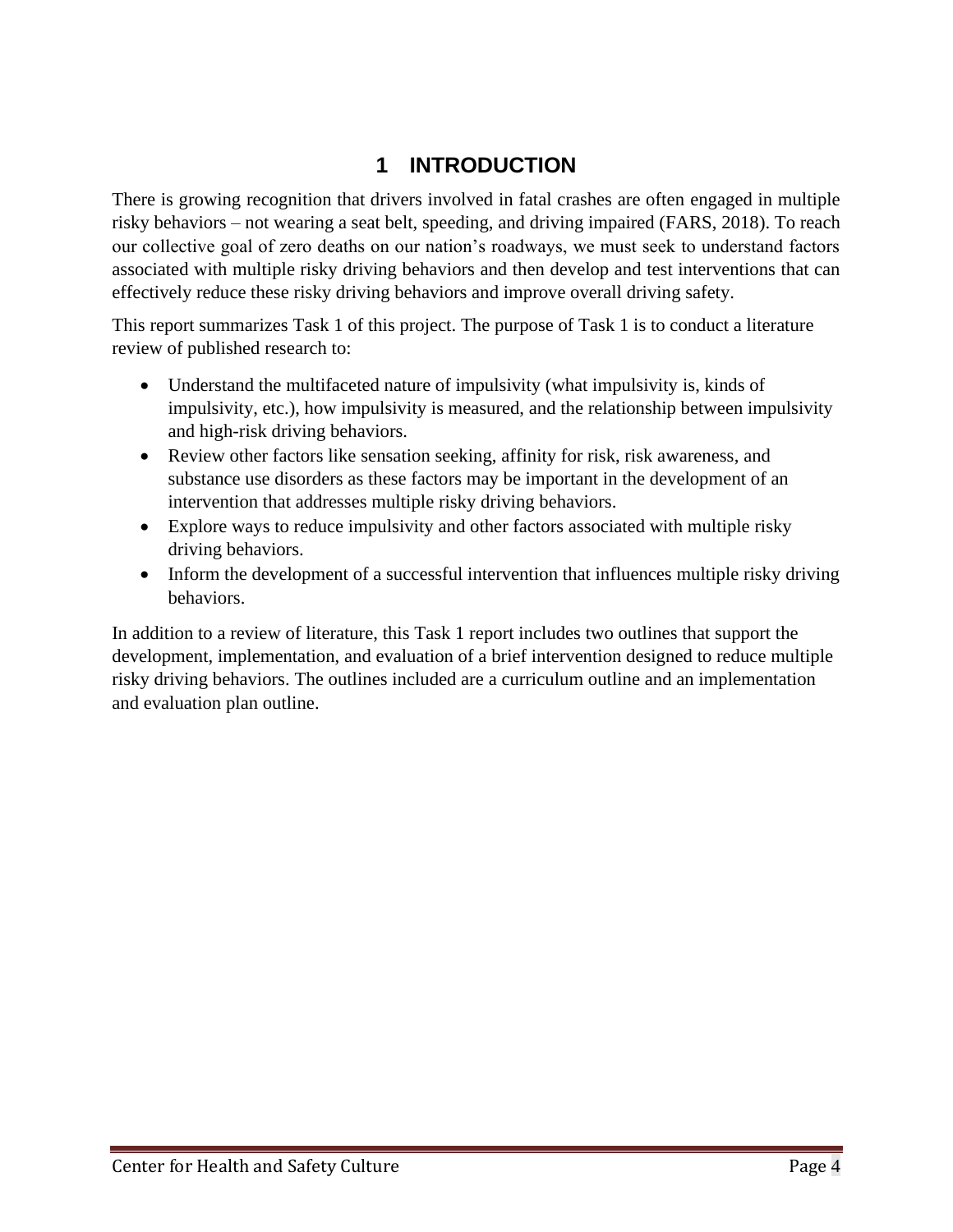# **2 BACKGROUND**

<span id="page-4-0"></span>According to the Fatality Analysis Reporting System (FARS), from 2014 to 2018 there were over 10,350 drivers involved in fatal crashes who were simultaneously unrestrained, speeding, and under the influence of alcohol (FARS, 2018). Drivers engaging in multiple risky behaviors (such as not using a seat belt, speeding, and driving impaired) may require more intensive interventions than are typically provided to drivers who are cited for any one of these risky behaviors in isolation.

Research evidence suggests there are associations between multiple risky driving behaviors (Simons-Morton et al., 2016; Li et al., 2013). For example, one study revealed that risky drinking was associated with risky driving behaviors among youth (e.g., driving under the influence of alcohol, speeding, tailgating, talking on a cell phone, sending text messages, etc.) and recommended addressing them in combination as these behaviors may be linked by similar underlying belief systems like the affinity for risk or impulsiveness (Simons-Morton et al., 2016). Another study found low risk perception and high impulsivity were significant risk factors for a variety of risky behaviors such as infrequent seat belt use, drinking and driving, riding with an impaired driver, binge drinking, and speeding for the thrill, among patients at a trauma center who had experienced unintentional blunt trauma (Ryb et al., 2006). Similarly, among people with driving violations, impulsivity was associated with both impaired driving and exceeding speed limits (Paaver et al., 2006).

Impulsivity influences various risky driving behaviors (Bicaksiz & Ozkan, 2016b). Traffic impulsivity is defined as "the tendency to act quickly and inaccurately or act quickly and accurately without considering and elaborating on the future consequences while driving" (Bicaksiz & Ozkan, 2016b, p. 220). Traffic impulsivity "may involve the inability to wait in traffic, expressing anger and aggression to others while driving, speeding, using a cell-phone while driving, close following, and making sudden accurate or inaccurate maneuvers without considering consequences" (Bicaksiz & Ozkan, 2016b, p. 220).

While the association between impulsivity and various risky driving behaviors is established in the literature, there is a gap in understanding how to address impulsivity and the underlying beliefs and behaviors of individuals engaging in multiple risky driving behaviors. The proposed research seeks to address this gap by creating and testing an intervention designed to reduce traffic impulsivity to improve driver behaviors.

A review of the Transportation Research International Documentation database revealed that interventions designed to address traffic impulsivity to improve driver behaviors are limited. Two studies were found that focused on the same brief intervention addressing impulsivity and driving behaviors with young novice drivers (Paaver et al., 2013; Eensoo et al., 2018). Researchers found the brief intervention improved traffic behavior for novice drivers in the initial study. After participating in the initial intervention, the researchers conducted a follow-up study and tracked traffic violations and traffic crashes for a period of four years. Results from this follow-up study revealed that the benefits of participating in the intervention remained;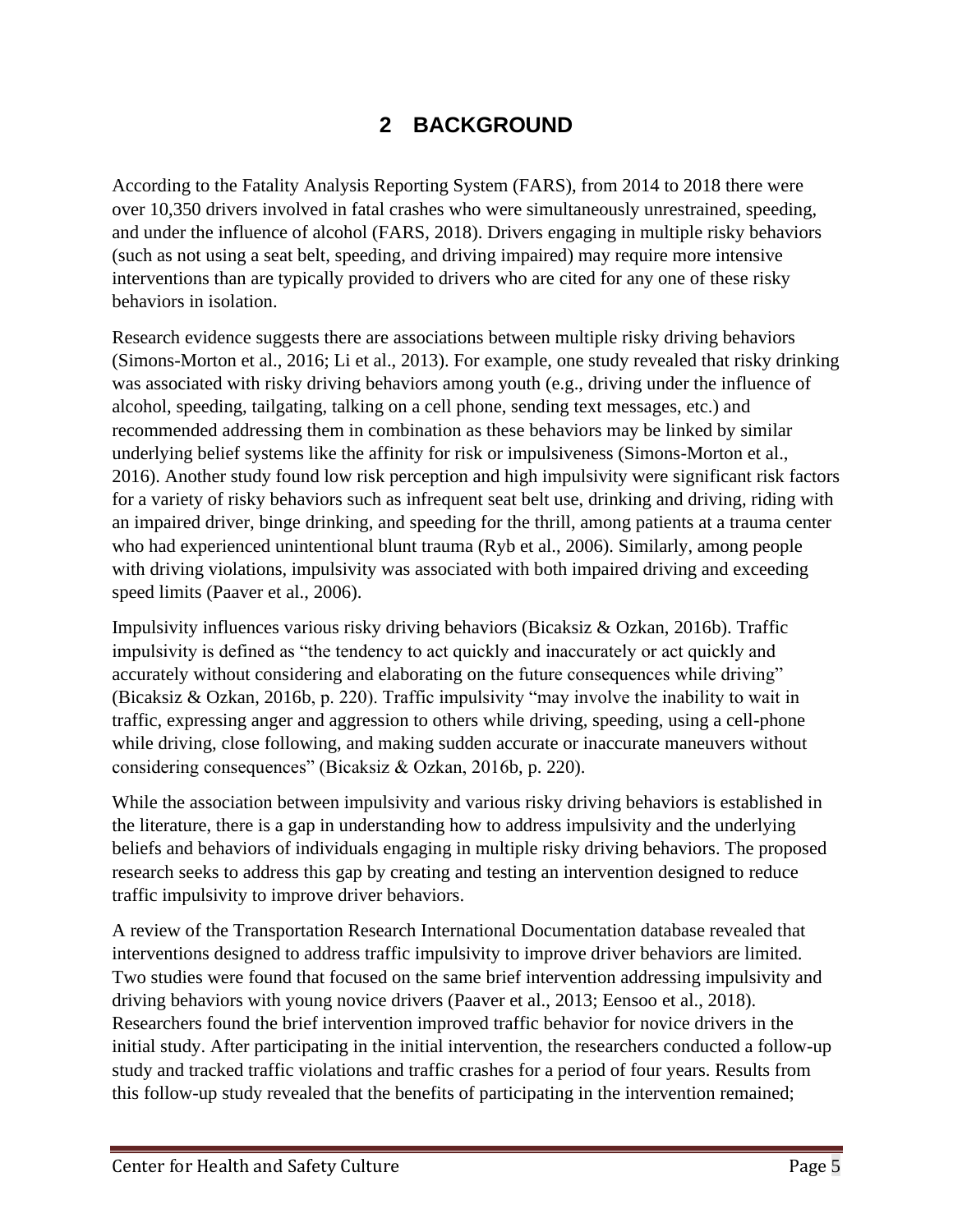"speeding, drunk driving, and involvement in traffic accidents were significantly lower in the intervention group" (Eensoo et al., 2018, p. 19). These findings suggest that brief interventions focused on impulsive behavior may be an important strategy to address multiple risky driving behaviors.

While the proposed brief intervention focuses on traffic impulsivity, it is also important to recognize that traffic impulsivity is not the only factor influencing multiple risky driving behaviors. Other underlying beliefs and behaviors such as sensation seeking, affinity for risk, and risk awareness may also be involved. In addition, research shows that drivers with multiple incidences of impaired driving often have a substance use disorder (LaPlante et al., 2008). Therefore, an intervention that seeks to address multiple risky driving behaviors may need to include elements of screening and referral to treatment.

Characteristics such as psychological reactance may also influence the decisions of drivers engaging in multiple risky driving behaviors. An intervention will likely need to address this characteristic. This project can utilize previous research that has been done by the Traffic Safety Culture Pooled Fund to decrease reactance (Otto et al., 2021). Designing an intervention with these factors and characteristics in mind will be important to address multiple risky driving behaviors.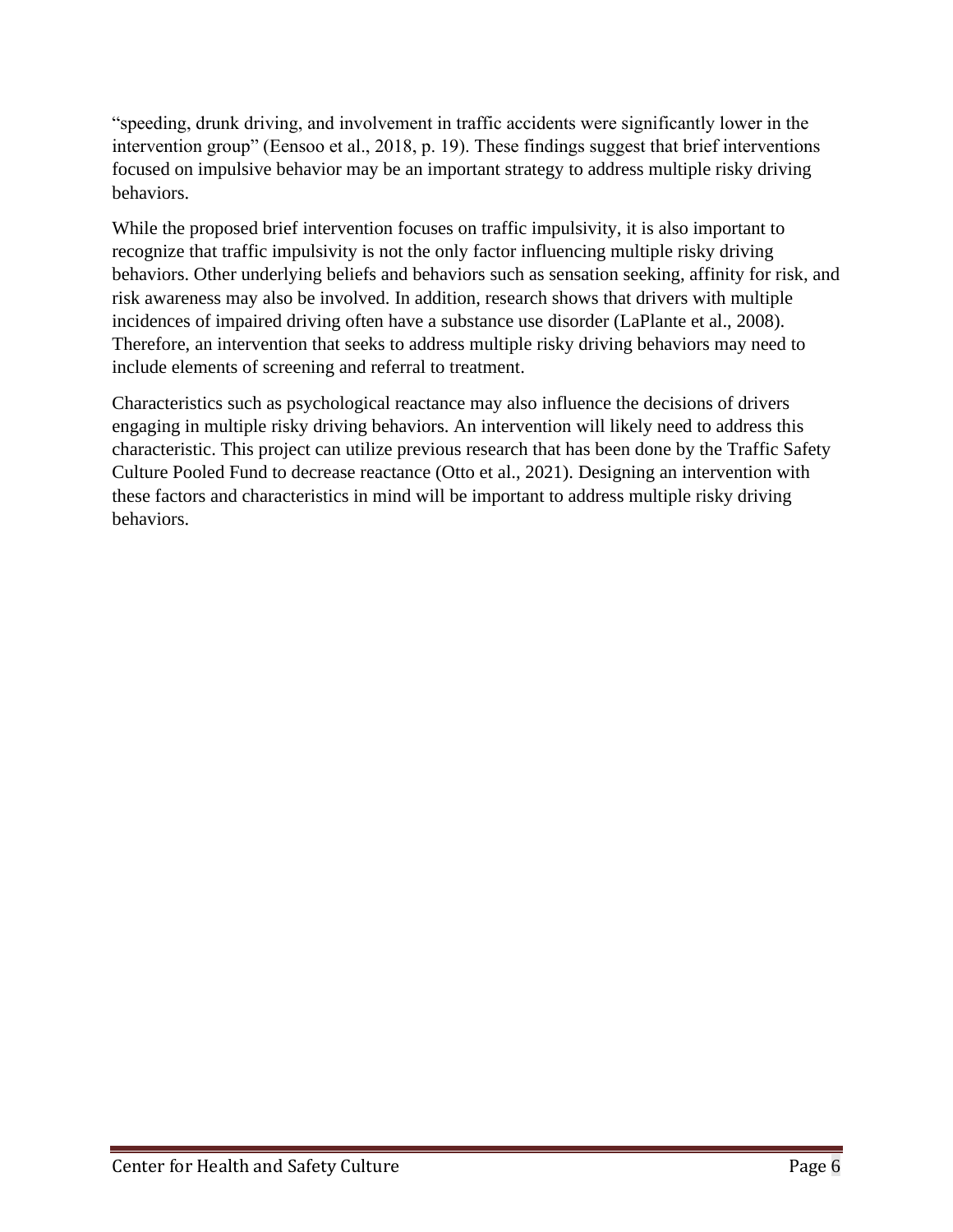# **3 METHODS**

<span id="page-6-0"></span>To obtain research articles for this review, a keyword search was conducted using databases that cover published academic research (e.g., Google Scholar, TRID database and Montana State University Library search engines Academic Search Complete and EBSCO). The search was limited to peer-reviewed and publicly available literature published in English after 2000.

Word search and phrase combinations included: "high-risk driving behaviors," "factors associated with unsafe driving," "personal risk recognition," "driving risk perception," "multiple risky driving behaviors," "traffic impulsivity," "impulsivity and driver behavior," "impulsivity scales," "impulsiveness and driving," "brief interventions," "seat belt intervention," "distracted driving intervention," "impaired driving intervention," and "behavioral traffic interventions."

Once articles were reviewed for relevance, additional key words were used in combination to narrow the search. Additionally, the reference lists of relevant articles were reviewed for other potentially relevant articles that may have been missed with the key word searches.

After a review of available search engines, we chose to use Research Rabbit, which is a new search platform with smart functions to construct, apply, and organize literature services. For example, this platform automatically sends email updates about new literature that has been published on specific topics of interest. Research Rabbit uses Microsoft Academic as its primary search engine, which is a new tool for conducting literature reviews that uses algorithms based on artificial intelligence. As an example, its searches are based on the semantic meaning of chosen keywords rather than just the specific words used.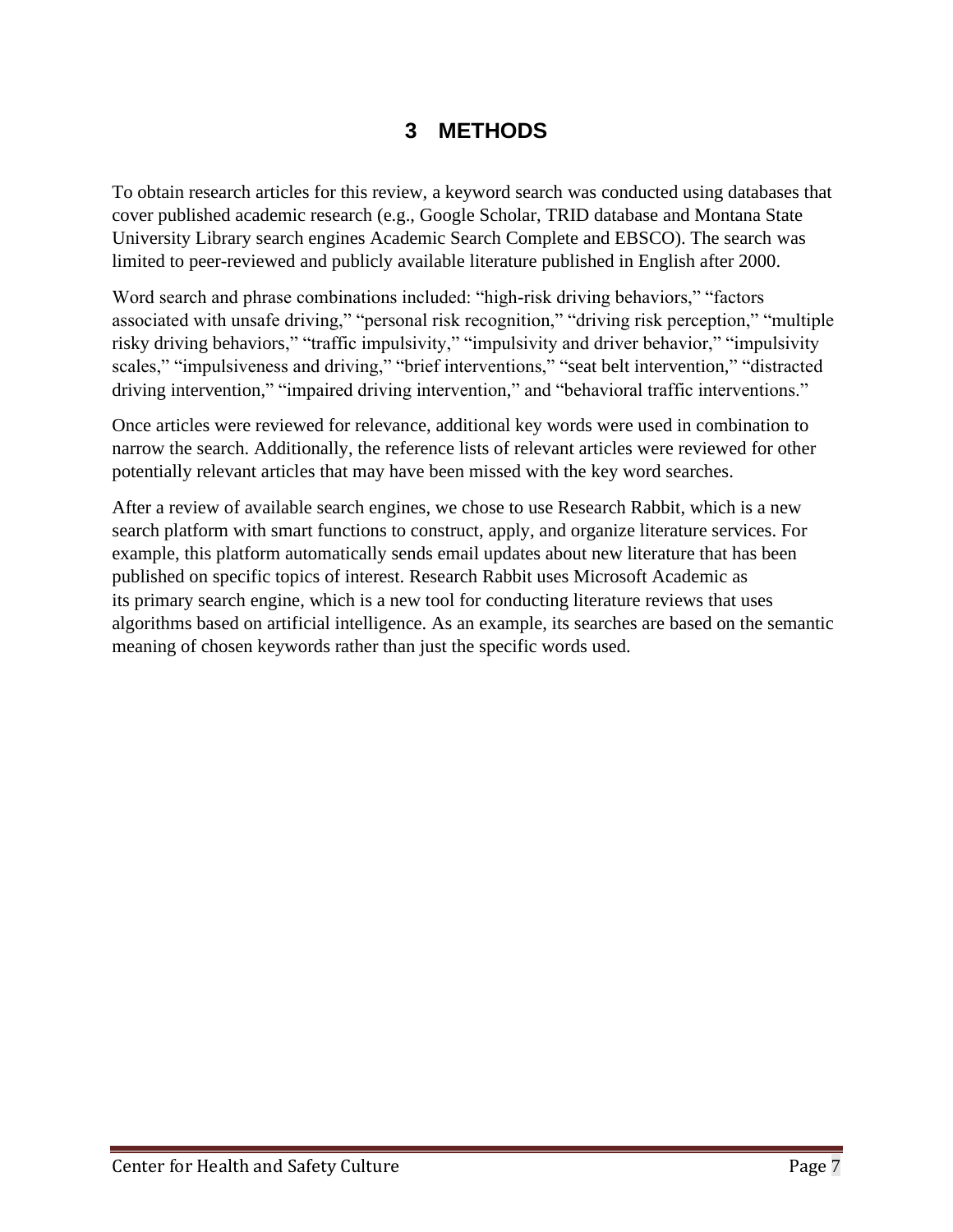# **4 RESULTS**

<span id="page-7-0"></span>High-risk drivers make up approximately 6% of the driving population but account for a disproportionate number of crashes and near crashes (Guo & Fang, 2012). Research findings suggest that the consequences associated with high-risk driving (i.e., driving violations, traffic crashes, traffic injuries and fatalities) are substantial (Dahlen et al., 2005; Oltedal & Rundmo, 2006). There is growing recognition that drivers involved in fatal crashes are often engaged in multiple risky behaviors – not wearing a seat belt, speeding, and driving impaired (FARS, 2018). Those engaging in multiple risky driving behaviors may require more intensive or different interventions than are typically provided to drivers who are cited for any one of these risky behaviors in isolation. To reach our collective goal of zero deaths on our nation's roadways, we must seek to understand factors associated with multiple risky driving behaviors and then develop and test interventions that can effectively reduce these risky driving behaviors and improve overall driving safety.

In this review of literature, several factors associated with multiple risky driving behaviors are reviewed. One such factor that is of particular interest is impulsivity. Impulsivity is a primary focus because it is a factor amenable to change and is a trait that overlaps and is associated with other factors that affect risky driving (Al-Tit, 2020). While impulsivity is the primary focus of this review of literature, other salient cognitive, affective, motivational, and contextual factors associated with multiple risky driving behaviors are also reviewed.

#### <span id="page-7-1"></span>**4.1 Impulsivity**

Impulsivity is broadly viewed as "the inability to withhold or stop a response in the face of negative consequences; preference for a small immediate reward versus a larger but delayed one; acting without forethought or before all necessary information is available; novelty/sensation seeking and an increased propensity to engage in risky behaviors" (Bari et al., 2011, p. 380-381). Other definitions include a tendency toward quick and unplanned reactions without considering consequences to oneself or others (Dickman, 1990; Moeller et al., 2001) and the tendency to display maladaptive behaviors and impaired decision making (de Wit, 2009).

Impulsivity is considered a multidimensional construct (Stanford et al., 2009; Bari et al., 2011). However, consensus on what dimensions of impulsivity are of most interest has not been reached and varies from study to study (Bicaksiz & Ozkan, 2016b; Kocka & Gagnon, 2014). For example, Barratt (1985) identified three dimensions of impulsiveness: motor impulsiveness -- the tendency to act without thinking; cognitive impulsiveness – the sub trait of making quick decisions; and non-planning impulsiveness – the inability to plan ahead, a lack of forethought. Whiteside and Lynam (2001) suggested four distinct psychological processes that lead to impulsive behavior including urgency, lack of premeditation, lack of perseverance, and sensation seeking. Urgency refers to the "tendency to commit rash or regrettable actions as a result of intense negative affect" (Whiteside & Lynam, 2001, p. 677). Lack of premeditation refers to the tendency to not deliberate or careful think about the consequences of one's actions before engaging in the action (Whiteside & Lynam, 2001). Lack of perseverance refers to the inability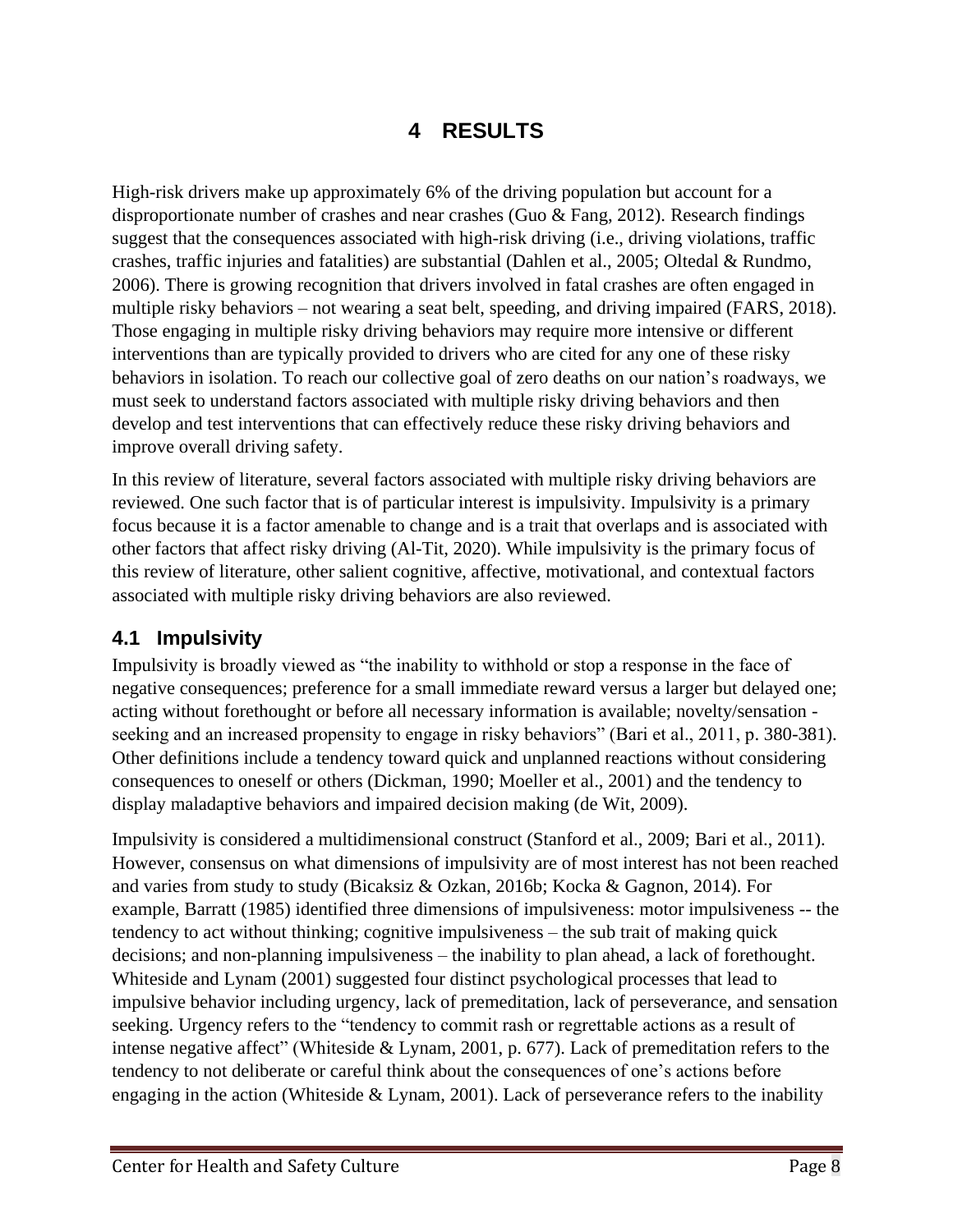to "stay with a task until completion and avoid boredom" (Whiteside & Lynam, 2001, p. 677). Sensation seeking refers to the "tendency to seek excitement and adventure" (Whiteside & Lynam, 2001, p. 677). The dimensions of interest in understanding the concept of impulsivity vary; however, some commonly identified subcomponents of impulsivity have emerged including behavioral inhibition, impaired decision making, risk taking, and impaired planning (Bari et al., 2011; Bicaksiz & Ozkan, 2016b).

Because impulsivity has been conceptualized to include various dimensions of behaviors, it is not surprising that specific measures of impulsivity have been developed to account for this variation. Table 1 lists some of the most common impulsivity measures.

<span id="page-8-0"></span>

| <b>Measurement Constructs</b>                                     | Dimensions of Impulsive Behavior                                                                                             | Source                                                     |  |
|-------------------------------------------------------------------|------------------------------------------------------------------------------------------------------------------------------|------------------------------------------------------------|--|
|                                                                   | (Impulsivity Subscales)                                                                                                      |                                                            |  |
| I-7 Impulsiveness                                                 | Impulsiveness, Venturesomeness, and                                                                                          | Eysenck et al., 1985                                       |  |
| Questionnaire                                                     | Empathy                                                                                                                      |                                                            |  |
| I-5 Impulsiveness                                                 | Narrow Impulsivity, Risk Taking,                                                                                             | Eysenck & Eysenck,                                         |  |
| Questionnaire<br><b>Barratt Impulsiveness Scale</b><br>$(BIS-11)$ | Liveliness, and Non-Planning<br>Attentional Impulsiveness,<br>Motor Impulsiveness, and Non-<br><b>Planning Impulsiveness</b> | 1977<br>Patton et al., 1995                                |  |
| Impulsive driver behavior<br>scale (IDBS)                         | Urgency, Lack of Premeditation,<br>Lack of Perseverance, and Functional<br>Impulsivity                                       | Bicaksiz & Ozkan,<br>2016a                                 |  |
| <b>EASI-III Impulsivity Scales</b>                                | Inhibitory Control, Decision Time,<br>Sensation Seeking, and Persistence                                                     | Buss & Plomin, 1975<br>as found in Griffin et<br>al., 2018 |  |
| Dickman's Functional and                                          | Functional Impulsivity and                                                                                                   | Dickman, 1990                                              |  |
| <b>Dysfunctional Impulsivity</b>                                  | <b>Dysfunctional Impulsivity</b>                                                                                             |                                                            |  |
| <b>Scales</b>                                                     |                                                                                                                              |                                                            |  |

**Table 1. Examples of Impulsivity Measures**

Impulsivity is generally viewed as counterproductive and maladaptive. However, it has been argued that impulsivity is not always negative but can be beneficial in some situations (Dickman, 1990). Categorizing impulsivity into two types, dysfunctional and functional, can account for this variation and result in a fuller understanding of the concept (Dickman, 1990). Dysfunctional impulsivity "represents the tendency to engage in rapid, error-prone information processing because of an inability to use a slower, more methodical approach" (Dickman, 1990, p. 101). Dysfunctional impulsivity might look like saying or doing something without thinking through the consequences or deciding without considering options that might be available. The consequences of dysfunctional impulsivity are generally negative and associated with personality traits like disorderliness and lack of concern for facts (Dickman, 1990). In contrast, functional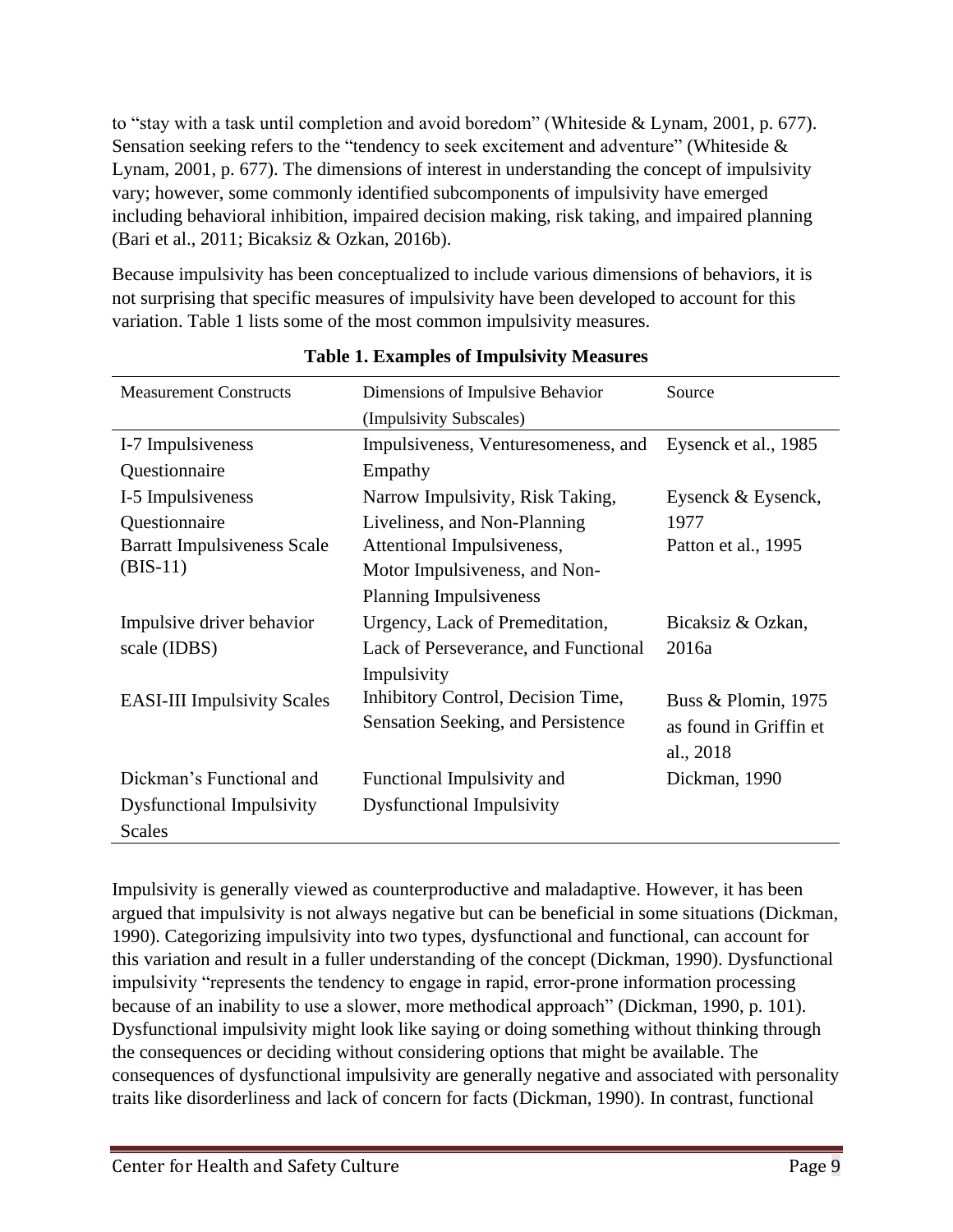impulsivity "represents the tendency to engage in rapid, error-prone information processing (i.e., to act with relatively little forethought) when such a strategy is rendered optimal" like in situations that require quick decision making and immediate action (Dickman, 1990, p. 101). For example, impulsivity may be optimal in a situation where a time limited opportunity is presented and without a quick decision, one would lose their chance to take advantage of the opportunity. Functional impulsivity is associated with other personality traits like enthusiasm and adventurousness and is generally viewed as a positive trait (Dickman, 1990).

### 4.1.1 Impulsivity in the Context of Traffic Safety

Impulsivity is a relevant concept to understanding behaviors in various contexts (Stanford et al., 2009; Bari et al., 2011). According to Bicaksiz and Ozkan (2016a), "driving is one of the contexts where impulsivity can be expressed because of its self-paced nature (i.e., a driver usually decides how to act in traffic). Hence, investigation of impulsivity in the driving context has a potentially important role in the explanation of driver behaviors" (p. 339).

Impulsivity in the context of traffic safety has been termed "traffic impulsivity" (Bicaksiz & Ozkan, 2016b). Traffic impulsivity is defined as

the tendency to act quickly and inaccurately or act quickly and accurately without considering and elaborating on the future consequences while driving. Specifically, it may involve the inability to wait in traffic; expressing anger and aggression to others while driving; speeding; using cellphone while driving; close following; and making sudden accurate or inaccurate maneuvers without considering consequences. (Bicaksiz & Ozkan, 2016b, p. 220)

Researchers commonly agree that impulsivity is a personality construct associated with high-risk driving behaviors (e.g., speeding, following too closely, driving while impaired) and negative outcomes associated with high-risk driving including aberrant driver behaviors, driver anger/aggression, driving under the influence of alcohol, traffic crashes, and traffic violations (Hatfield et al., 2017; Bicaksiz & Ozkan, 2016b; Gonzalez-Iglesias, 2012; Beanland et al., 2014; Eensoo et al., 2010; Paaver et al., 2006; Hatfield et al., 2017). Drivers categorized as having more risky driving behaviors score higher on impulsive behaviors than those categorized as having safe driving behaviors (Barati et al., 2020).

Studying impulsivity as a multidimensional construct versus a unidimensional one is key to understanding behaviors and their associated outcomes within the driving context. In a study examining the effects of five impulsivity-like traits (premeditation, perseverance, sensation seeking, negative urgency, and positive urgency) on driving outcomes (including: driving errors, lapses, violations, use of a cell phone while driving, traffic citations, and traffic collisions), Pearson et al. (2013) found all five impulsivity traits were related to multiple risky driving outcomes, although there were distinct relationships between the different traits and outcomes. Positive urgency, or the tendency to act impulsively when experiencing positive feelings, was the strongest predictor of risky driving outcomes in this study (Pearson et al., 2013). Positive urgency was "significantly associated with driving errors, driving lapses, and driving violations" (Pearson et al., 2013, p. 146). Similarly, negative urgency (the tendency to act impulsively when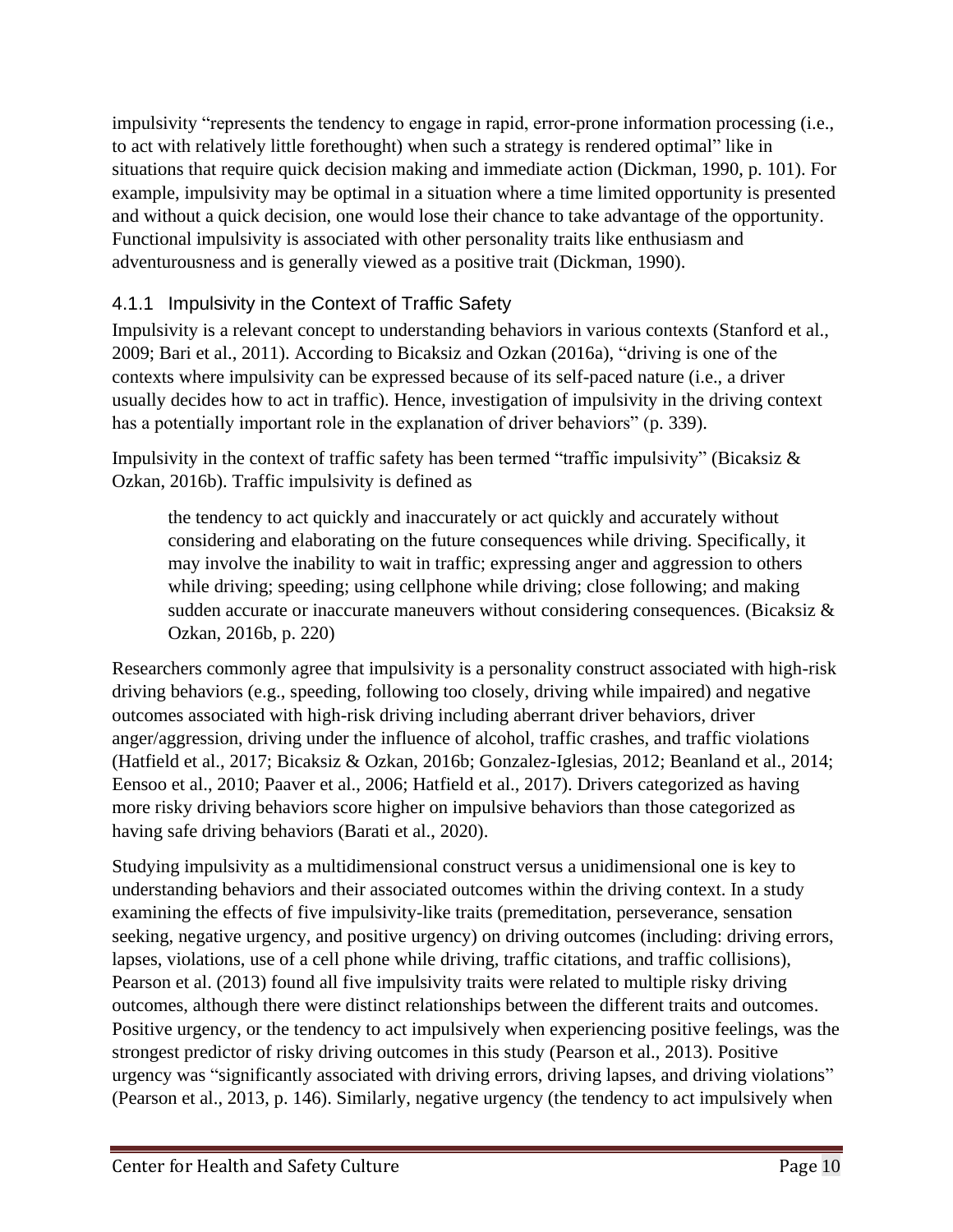experiencing negative feelings) was also significantly associated with these three driving outcomes and was additionally associated with using a cell phone while driving (Pearson et al., 2013). Premeditation "was significantly negatively correlated with driving errors, driving violations, and cell phone driving" (Pearson et al., 2013, p. 146). Sensation seeking was only related to certain unsafe driving behaviors, specifically, driving violations and cell phone driving (Pearson et al., 2013).

Studying both dysfunctional and functional impulsivity in the driving context is insightful as they have different relationships with different driver behaviors (Bicaksiz & Ozkan, 2016b; Bicaksiz et al., 2019; Paaver et al., 2006). Paaver et al. (2006) found, in general, high-risk drivers had higher scores in both functional and dysfunctional impulsivity; however, the expression of both subtypes (functional and dysfunctional) of impulsivity were different among different behaviors. For example, drunk driving was associated with maladaptive types of impulsivity, and exceeding speed limits was associated with functional impulsivity and to a lesser degree dysfunctional impulsivity (Paaver et al., 2006). Likewise, dysfunctional impulsivity has shown to be associated with errors and lapses, whereas functional impulsivity has shown to be negatively associated with errors and lapses (Bicaksiz & Ozkan, 2016a). These results indicate that understanding the nuances inherent in the conceptualization of impulsivity may be important in considering interventions that influence the behaviors of people engaging in multiple risky driving behaviors.

# <span id="page-10-0"></span>**4.2 Other Factors Associated With Multiple Risky Driving Behaviors**

Other salient factors associated with multiple risky driving behaviors include cognitive factors, affective factors, motivational factors, and contextual factors. Many of these factors that affect risky driving must be considered in combination as they overlap and are related to one another (Al-Tit, 2020; Bachoo et al., 2013; Iversen & Rundmo, 2002). An intervention that seeks to address multiple risky driving behaviors may need to consider the influence of these factors. Table 2 provides an overview of the factors that are associated with specific high-risk driving behaviors. The factors examined here are not comprehensive, but they represent factors commonly identified in relationship to multiple risky and unsafe driving behaviors.

## 4.2.1 Cognitive Factors

Cognitive factors commonly associated with multiple risky driving behaviors include sensation seeking and risk perceptions.

## **4.2.1.1 Sensation Seeking**

Sensation seeking has been defined as "a trait characterized by the pursuit of novel, diverse, and extreme experiences" (Hennessy, 2011, p. 150). Some researchers have categorized sensation seeking as a subdimension of impulsivity (Eysenck and Eysenck, 1977); other researchers have argued that impulsivity and sensation seeking are distinct constructs (Bicaksiz & Ozkan, 2016b). Cheng et al. (2012) suggested that even though impulsivity and sensation seeking are similar concepts, what motivates risk-taking behavior is different. Their research revealed that "a high level of sensation seeking leads to risk-taking behavior because of the thrill it provides, whereas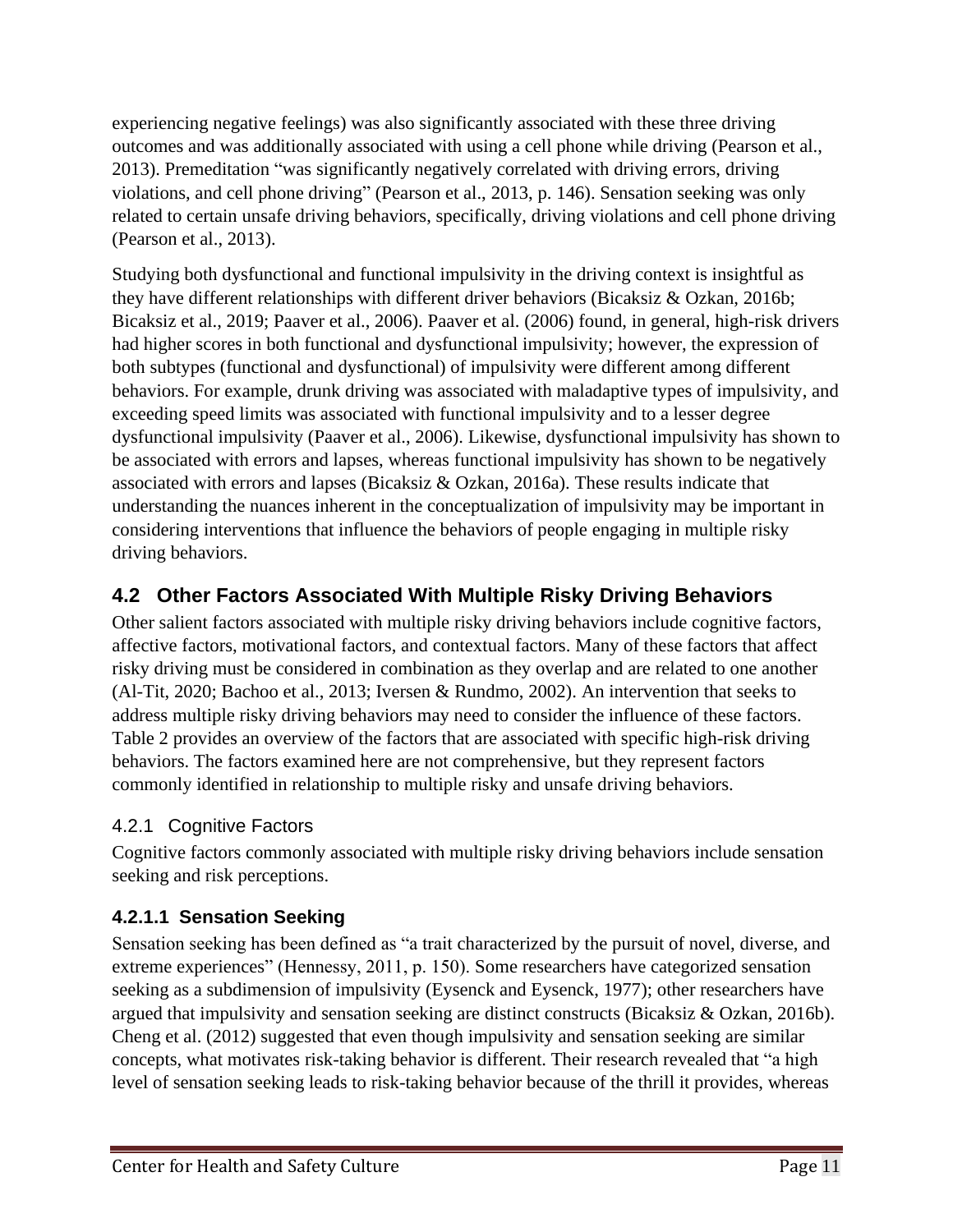impulsivity has the same consequences but for different reasons; the individuals simply lack the self-control to refrain from engaging in high-risk activity" (Cheng et al., 2012, p. 597).

A large body of literature has studied sensation seeking and its relationship with risky driving behaviors and consequences (Akbari et al., 2019; Bachoo et al., 2013; Iversen & Rundmo, 2002; Al-Tit, 2020; Dahlen & White, 2006). In a systematic review of literature of 40 studies, only four did not find a significant association between sensation seeking and some aspect of risky driving including speeding, unsafe passing, and drinking and driving (Jonah, 1997, p. 660). In a recent meta-analysis, Akbari et al. (2019) found significant positive relationships between risky driving behaviors and sensation seeking. Other risky driving behaviors and consequences linked to sensation seeking include ignorance of traffic rules (Iversen & Rundmo, 2002) and moving citations and traffic crashes (Dahlen & White, 2006). Further, research has found that those high in sensation seeking perceive risky driving behaviors to be less dangerous than those with lower sensation seeking scores (Jonah, 1997).

In considering sensation seeking as a factor associated with multiple risky driving behaviors, Hennessey (2011) suggested that caution must be taken as much of the traffic safety literature regarding risky and unsafe driving tends to focus on younger drivers who lack driving experience and who developmentally are primed for added risk taking compared to older adults. Thus, because sensation seeking is strongly associated with age and other developmental variables, the construct of sensation seeking and its relationship with risky and unsafe driving may be inflated (Hennessey, 2011).

## **4.2.1.2 Risk Perceptions**

Risk perceptions can be defined as "the subjective experience of risk in potential traffic hazards" (Deery, 1999, p. 226 as found in Machin & Sankey, 2008, p. 542). Risk perception can be categorized into cognitive-based risk perceptions also known as "rational" risk perceptions and emotion-based risk perceptions also known as "affective" risk perceptions (Rundmo & Iversen, 2004). Cognitive-based risk perceptions include how a person perceives and processes information in traffic safety (Rundmo & Iversen, 2004), for example, how probable one perceives a traffic crash to be or how risky one assesses speeding on specific road conditions to be. Emotion-based risk perceptions include feelings related to thinking about traffic-related risks (Rundmo & Iversen, 2004). Affective risk perceptions include feelings like fear, anxiety, worry, excitement, irritation, and other emotional reactions that occur when assessing a potential traffic risk.

There is a large body of research that has studied perceived risk and its association with risky traffic-related behaviors (Ivers, et al., 2009; Dionne et al., 2007; Bingham et al., 2007). Low risk perceptions are associated with riskier traffic behaviors including impaired driving, infrequent seat belt use, and speeding (Dionne et al., 2007; Ryb et al., 2006). Li et al. (2021) found that risk perceptions and sensation seeking were influential in shaping truck drivers' intentions to engage in risky driving behavior with attitude being a mediating variable.

However, some research suggests that risk perceptions are a weak predictor of risk behavior (Ulleberg & Rundmo, 2003). While it seems as though increasing awareness of risks would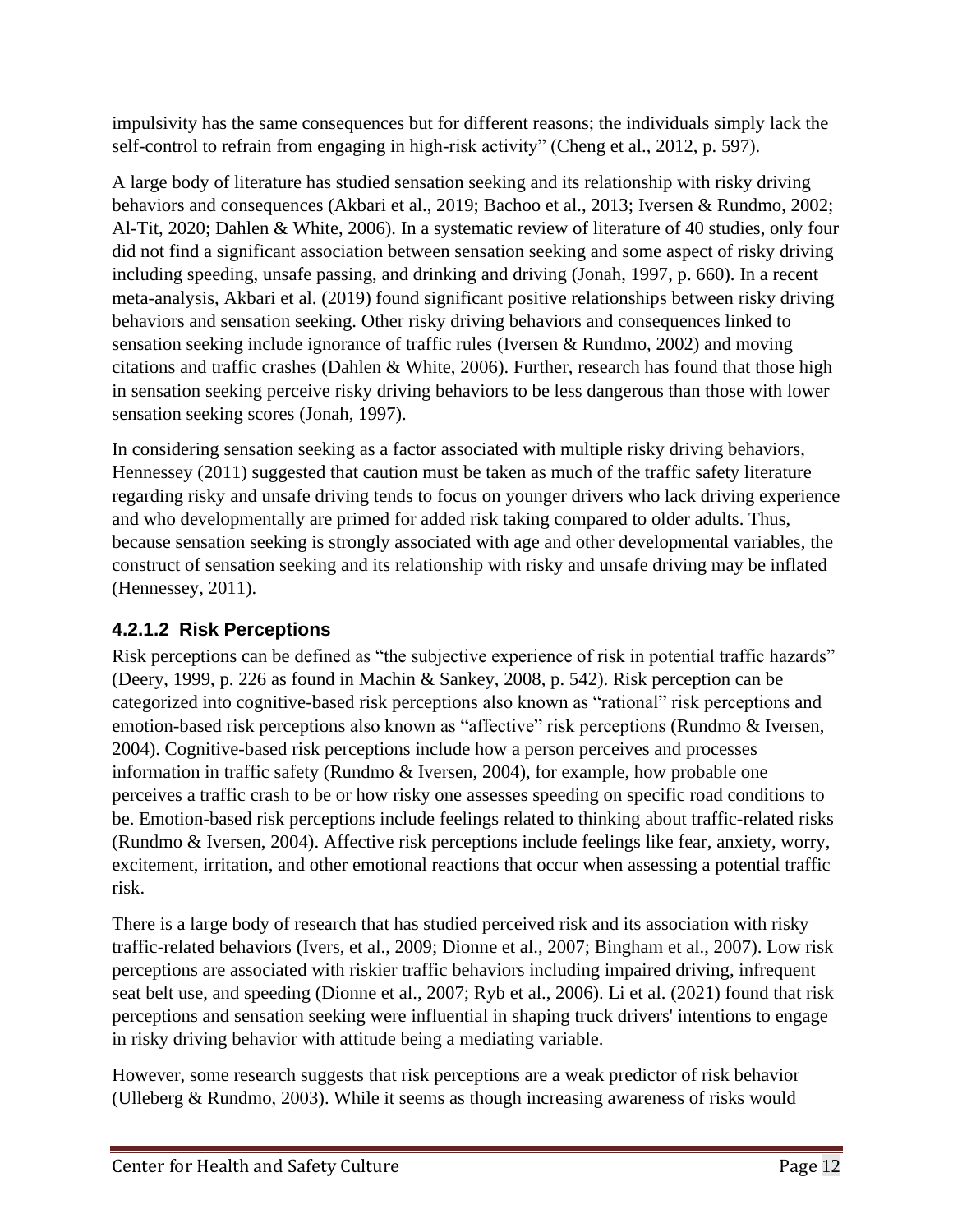inherently lead to more accurate risk perceptions, some research suggests increasing awareness of risks may not be sufficient to change a person's risk perceptions (Falk & Montgomery, 2007). It may be necessary to heighten the cognitive and emotional awareness of the consequences of risky traffic behaviors to modify beliefs and change behavior (Falk & Montgomery, 2007).

### 4.2.2 Affective Factors

Affective factors often associated with multiple risky driving behaviors include driving anger and aggression and the Big 5 personality factors (i.e., extraversion, agreeableness, neuroticism, conscientiousness, and openness).

# **4.2.2.1 Driving Anger and Aggression**

Driving anger and aggression and their relationship with high-risk driving behaviors have been studied frequently. Driving anger and aggressive driving are considered significant problems in traffic safety and are reflected in Strategic Highway Improvement Plans across the country. The concept of driving anger originated from studying problem anger in a wide range of settings and recognizing that situations like driving could trigger anger (Deffenbacher et al., 2016). Driving anger is defined as becoming angry while driving (Deffenbacher et al., 2016). Common triggers of driving anger include being slowed down or obstructed from progressing as expected (impedance), being put at risk by other drivers' unsafe behaviors, and encountering hostile or inconsiderate drivers (Deffenbacher et al., 2016). Impedance is the most common situation that evokes driving anger, but perceived discourtesy of other drivers often evokes the most anger (Deffenbacher et al., 2016).

Researchers suggest that those high in driving anger become angrier more often when driving and are more prone to evaluate the driving situation in a more hostile way than those with low driving anger (Deffenbacher et al., 2016). Further those scoring high on driving anger are more aggressive drivers and are at greater risk of negative consequences such as crashes and injuries (Deffenbacher et al., 2016). In a meta-analysis of risky driving behaviors and personality characteristics, Akbari et al. (2019) found a significant positive correlation between risky driving behaviors and driving anger.

Aggression in traffic has been conceptualized as "actions intended to physically, psychologically, or emotionally harm another within the driving environment" (Hennessey, 2011, p. 151). Aggression in traffic could look like "yelling, swearing, purposely tailgating, leaning on the horn, and roadside confrontations" (Hennessey, 2011, p. 151). Aggression has also been defined as "dangerous driving behaviors regardless of intent, such as speeding, weaving through traffic, and using the shoulder to pass" (Hennessey, 2011, p. 151).

Driving anger and aggression are often studied in combination with impulsivity (Dahlen et al., 2005; Mirón-Juárez et al., 2020). For example, poor impulse control is a common underlying trait of impulsivity; likewise, self-control is a key component of driving anger and its expression of that anger (Dahlen et al., 2005; Mirón-Juárez et al., 2020). Research suggests that drivers reporting higher impulsivity are also more likely to express anger while driving (Dahlen et al., 2005; Mirón-Juárez et al., 2020). Mirón-Juárez et al. (2020) found that "impulsivity had a moderate capacity to predict the degree of anger expressed by drivers" (p. 79). Berdoulat et al.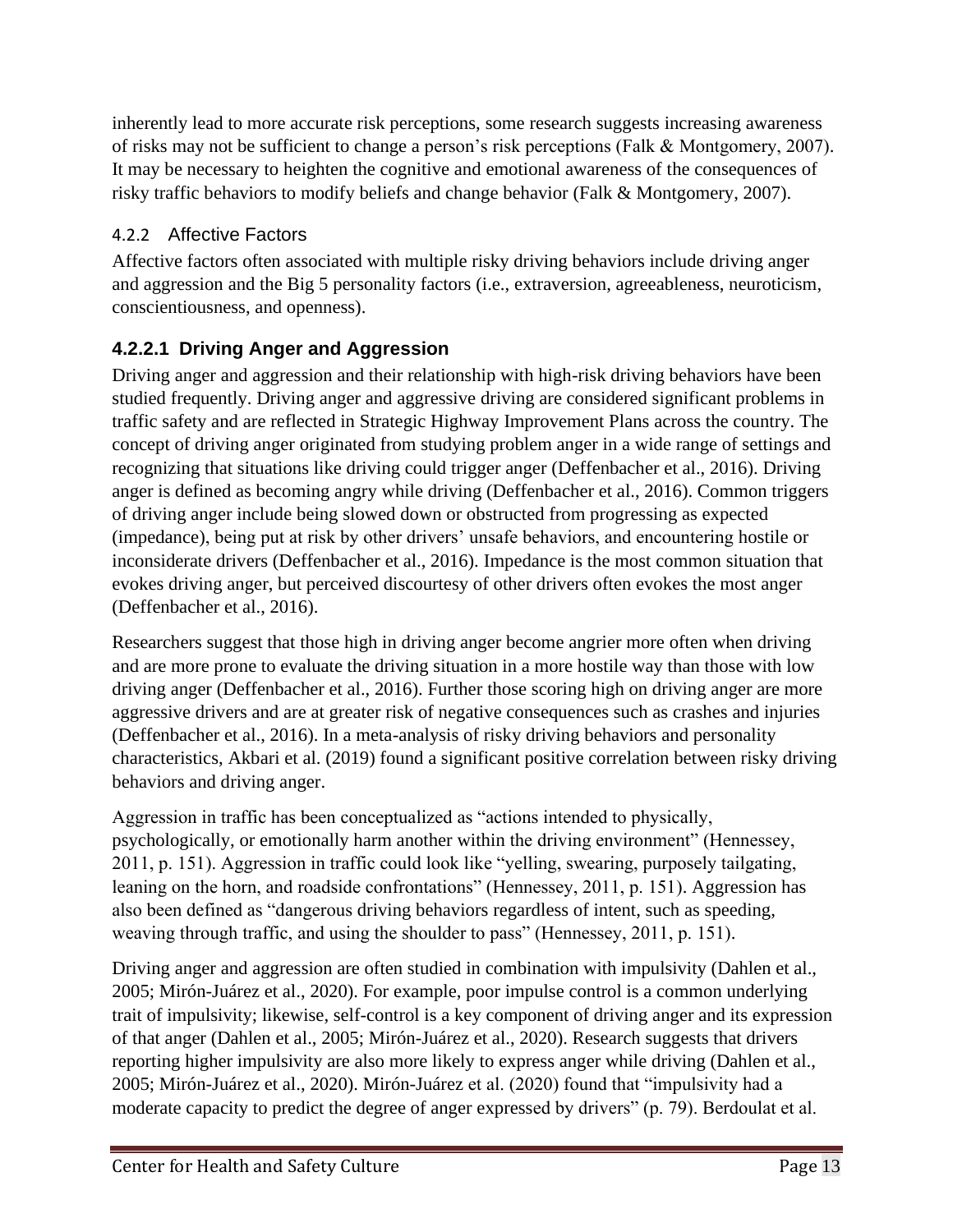(2013) suggested that the three personality domains of "driving anger, aggressiveness and impulsiveness are involved in a complementary manner in the prediction of driving behavior, violations, and aggressive violations" (p. 765).

# **4.2.2.2 Big 5**

The Big Five personality factors include extraversion, agreeableness, neuroticism, conscientiousness, and openness. In a meta-analysis of the correlation between personality characteristics and risky driving behaviors, significant relationships between risky driving behaviors and the big five personality factors were found (Akbari et al., 2019). For example, risky driving behavior had a negative relationship with agreeableness and a positive relationship with neuroticism (Akbari et al., 2019). In other words, individuals most likely to engage in risky driving behaviors are low in agreeableness, but high in neuroticism (Akbari et al., 2019). While these two personality factors were significantly related to risky driving, the results of this metaanalysis found no significant relationships between risky driving behavior and extraversion, conscientiousness, or openness (Akbari et al., 2019).

#### 4.2.3 Motivational Factors

Motivational factors commonly associated with multiple risky driving behaviors include reward sensitivity and tolerance of deviance.

### **4.2.3.1 Reward Sensitivity**

Sensitivity to punishment and reward is a motivational factor associated with risky driving behavior (Scott-Parker & Weston, 2017; Constantinou et al., 2011). Understanding the role of sensitivity to reward in traffic safety is new, although the idea that rewards motivate learning and behavior is not new. There is an abundance of literature in the field of psychology regarding the role of rewards and punishment in motivating and modifying behavior. Behaviors that are considered rewarding are more likely to be repeated, and behaviors that are considered punishing are less likely to be repeated (Scott-Parker & Weston, 2017, p. 94). In a synthesis of the literature regarding the role of reward sensitivity in risky driving and risky decision making, it was found that those with greater reward sensitivity were found to engage in risky driving behaviors, risky decision making, and other risky health-related behaviors more than individuals with lower reward sensitivity (Scott-Parker & Weston, 2017). With this factor in mind, interventions that rely on punitive consequences may not be as impactful for those who are less sensitive to punishment and may need to instead use strategies that find ways of rewarding positive and safe traffic behaviors for high-risk drivers (Constantinou et al., 2011; Scott-Parker & Weston, 2017).

#### **4.2.3.2 Tolerance of Deviance**

Tolerance of deviance is defined as "the acceptance of behaviors that most others consider wrong or immoral" (Shope, 2006, p. i10). People with a high tolerance of deviance (those who do not consider deviant behavior to be wrong) engage in more risk-taking driving behaviors (Patil et al., 2006) and have a higher probability of poor driving outcomes (Shope et al., 2003; Bingham & Shope, 2004).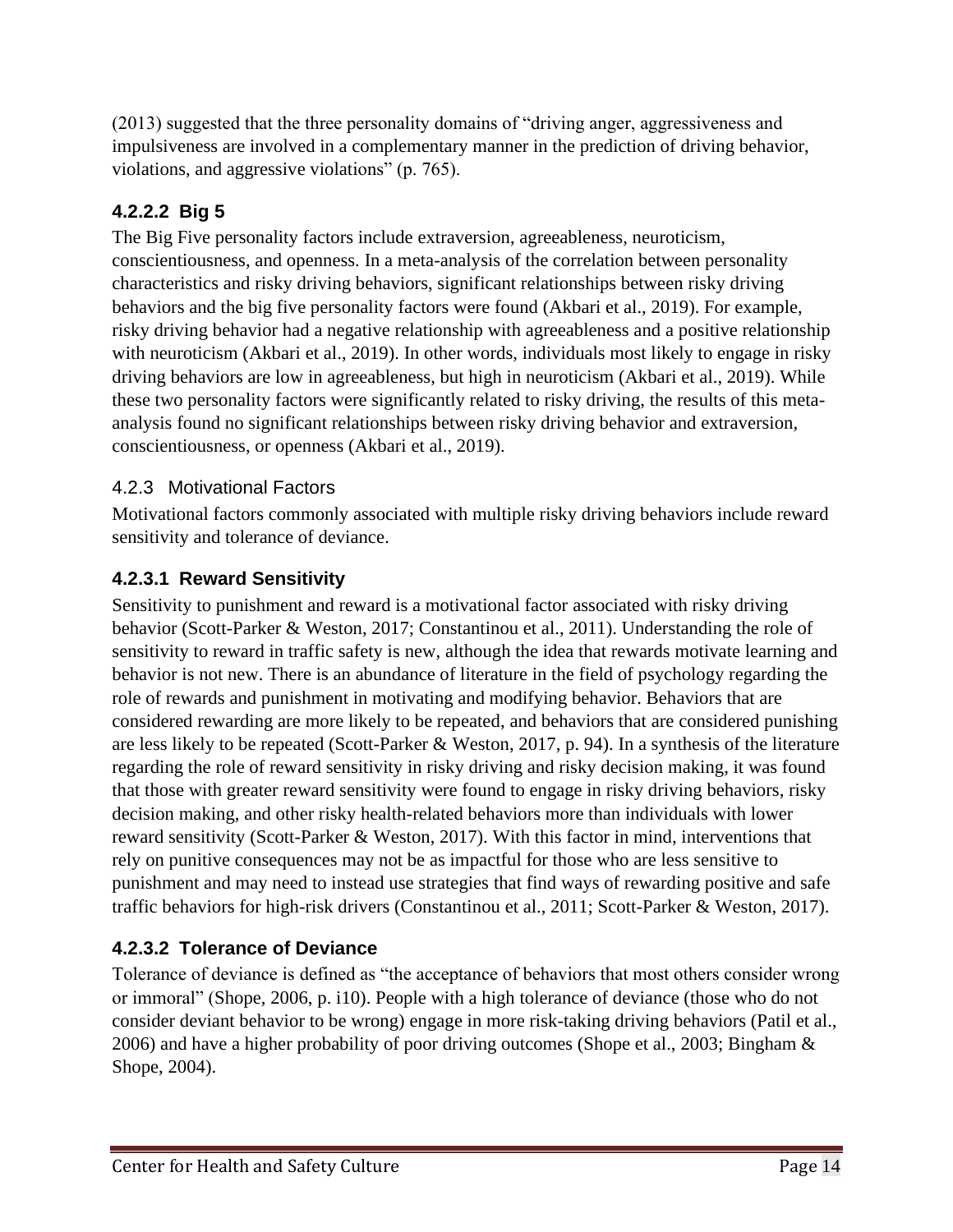#### 4.2.4 Contextual Factors

Contextual factors such as demographic variables, substance use behaviors, and psychological reactance are also included in this review of literature.

#### **4.2.4.1 Demographic Variables**

The characteristics of high-risk drivers are well identified and include the group of drivers "who are young, inexperienced, and recidivists with higher crash rates than others" (Habtemichael & de Pacado-Santos, 2013, p. 307). Contextual factors that influence multiple risky driving behaviors like age and sex have been well documented. Young drivers have a crash rate that is three times higher per mile driven than drivers ages 20 and older (IIHS, 2021). Younger drivers have less experience at the driving task and perceive less risk in engaging in risky driving behaviors (Rhodes & Pivik, 2011). Gender differences are also found in literature on multiple risky driving behaviors (Patil et al., 2006). Males are more likely than females to engage in risky driving behaviors (Shope et al., 2001; Bachoo et al., 2013). Further, males have higher rates of traffic crashes (Shope et al., 2001). While age and gender are not modifiable factors, when developing interventions to reduce multiple risky driving behaviors, keeping strategies that can reach these demographics in mind may be important.

#### **4.2.4.2 Substance Use**

Traffic safety research in the last quarter of 2020 found that 56% of drivers involved in serious injury and fatal crashes tested positive for at least one substance (National Highway Traffic Safety Administration [NHTSA], 2021). Driving under the influence of substances is associated with multiple risky driving behaviors such as speeding, riding with someone who has been drinking alcohol or using other drugs, and aggressive driving (Bingham & Shope, 2004; Patil et al., 2006). Additionally, research shows that drivers with multiple incidences of impaired driving often have a substance use disorder (LaPlante et al., 2008), and risky driving behaviors occur more frequently among individuals who experience substance use problems (Bingham & Shope, 2004).

Research examining correlations between substance misuse and impulsivity in the driving context can also provide insight. In a study of people diagnosed with alcohol dependence, Jakubczyk et al. (2013) found those who score higher on impulsiveness scales engage in more risky behaviors and have significantly more traffic crashes after drinking alcohol. Impulsivity was the most important predictor of risky behaviors in this study (Jakubczyk et al., 2013). Moreover, Curran et al. (2010) investigated the influence of impulsivity on drivers who engage in driving under the influence/driving while intoxicated (DUI/DWI) and found that those who have been convicted of DUI/DWI have higher levels of sensation seeking and impulsivity than those in the non-DUI/DWI group (p. 93). Considering the established research connection between impulsivity and problematic substance use and multiple risky driving behaviors, creating an intervention designed to improve multiple risky driver behaviors will need to include elements of substance use screening and referral to treatment.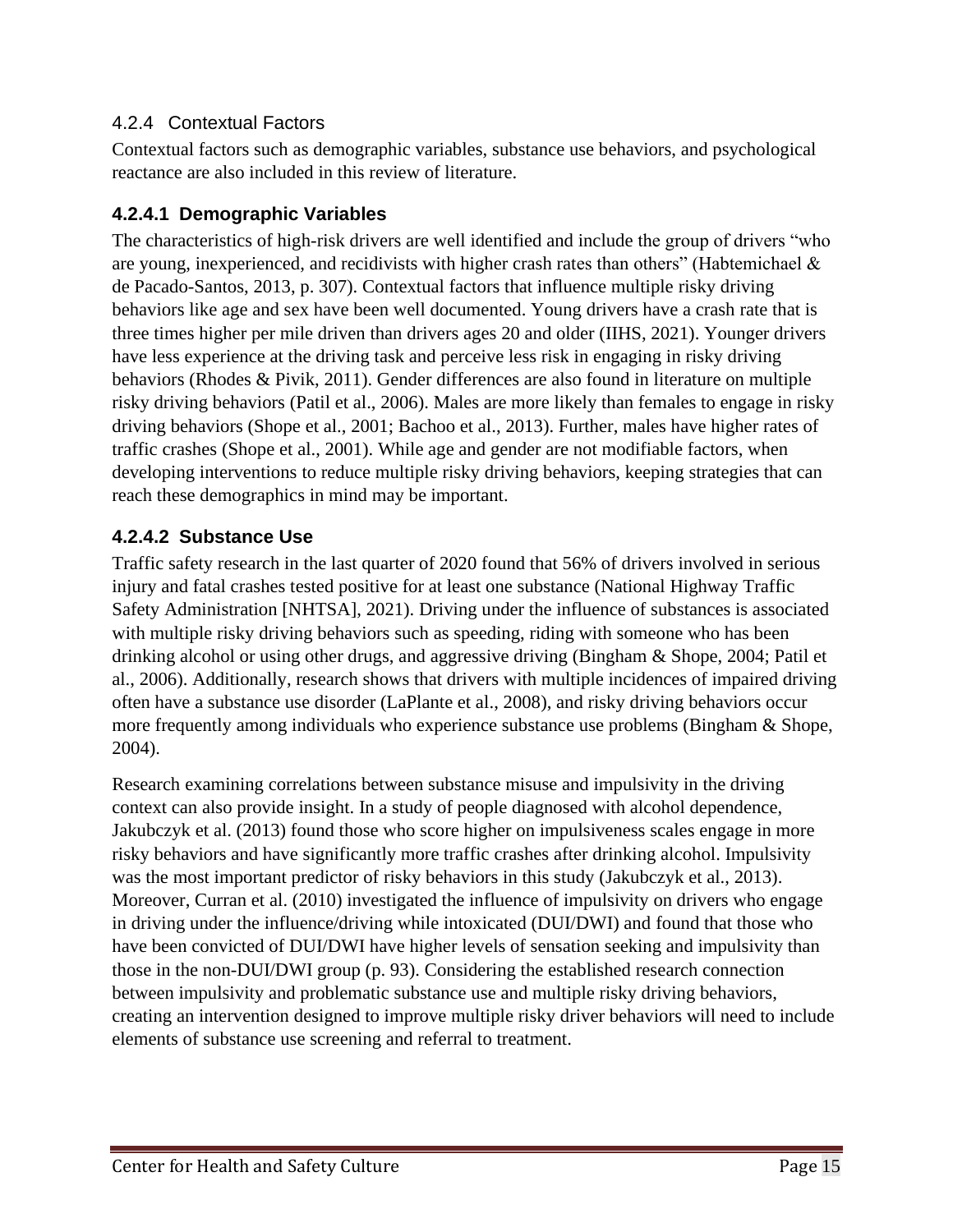#### **4.2.4.3 Psychological Reactance**

Psychological reactance is "an unpleasant motivational arousal that emerges when people experience a threat to or loss of their free behaviors" (Steindl et al., 2015, p. 205). It has been suggested that when a person's choices (freedoms) are threatened or lost, reactance is elicited, and the person may be motivated to respond in ways that reestablish those freedoms (Quick & Stephenson, 2007). In a study done by the Traffic Safety Culture Pooled Fund to better understand psychological reactance regarding two traffic safety behaviors (wearing a seat belt and driving aggressively), it was found that those who rarely or never used a seat belt exhibited more situational psychological reactance (a situational response to a perceived threat) but not trait reactance (a characteristic or trait that some are more prone to have than others); those who frequently drove aggressively exhibited more proneness and situational psychological reactance (Otto et al., 2021). While additional research is needed to understand the nuances of psychological reactance in the context of traffic safety, it may be a critical component of multiple risky driving behaviors and strategies to consider reducing psychological reactance in the development and design of an intervention.

Table 2 provides an overview of the factors that are associated with specific risky driving behaviors.

<span id="page-15-0"></span>

| <b>Factors</b>                | Speeding | <b>Impaired Driving</b> | Seat Belt Use | Distracted Driving | <b>Other</b>                                                     | <b>Sources</b>                                                                                                                                                                          |
|-------------------------------|----------|-------------------------|---------------|--------------------|------------------------------------------------------------------|-----------------------------------------------------------------------------------------------------------------------------------------------------------------------------------------|
| Impulsivity                   | X        | X                       | X             | X                  | X<br>Aggressive<br>Driving                                       | Pearson et al., 2013; Paaver et al., 2006;<br>Ryb et al., 2006                                                                                                                          |
| Sensation<br>Seeking          | X        | X                       |               | X                  | X<br>Unsafe<br>Passing,<br>Ignorance of<br>Traffic<br>Rules      | Akbari et al., 2019; Pearson et al., 2013;<br>Jonah, 1997; Iversen & Rundmo, 2002;<br>Dahlen & White, 2006                                                                              |
| <b>Risk</b><br>Perceptions    | X        | X                       | X             | X                  | X<br>Tailgating,<br>Driving fast<br>just for the<br>thrill of it | Dionne et al., 2007; Ryb et al., 2006;<br>Ivers et al., 2009; Bingham et al., 2007                                                                                                      |
| Attitudes &<br><b>Beliefs</b> | X        | X                       | X             | X                  |                                                                  | Venkatraman et al., 2021; Schneider et<br>al., 2017; Fylan et al., 2006; Kong et al.,<br>2013; Bachoo et al., 2013; Li et al,<br>2021; Webb & Sheeran, 2006; Elliot &<br>Armitage, 2009 |

**Table 2. Factors Associated With Specific Risky Driving Behaviors**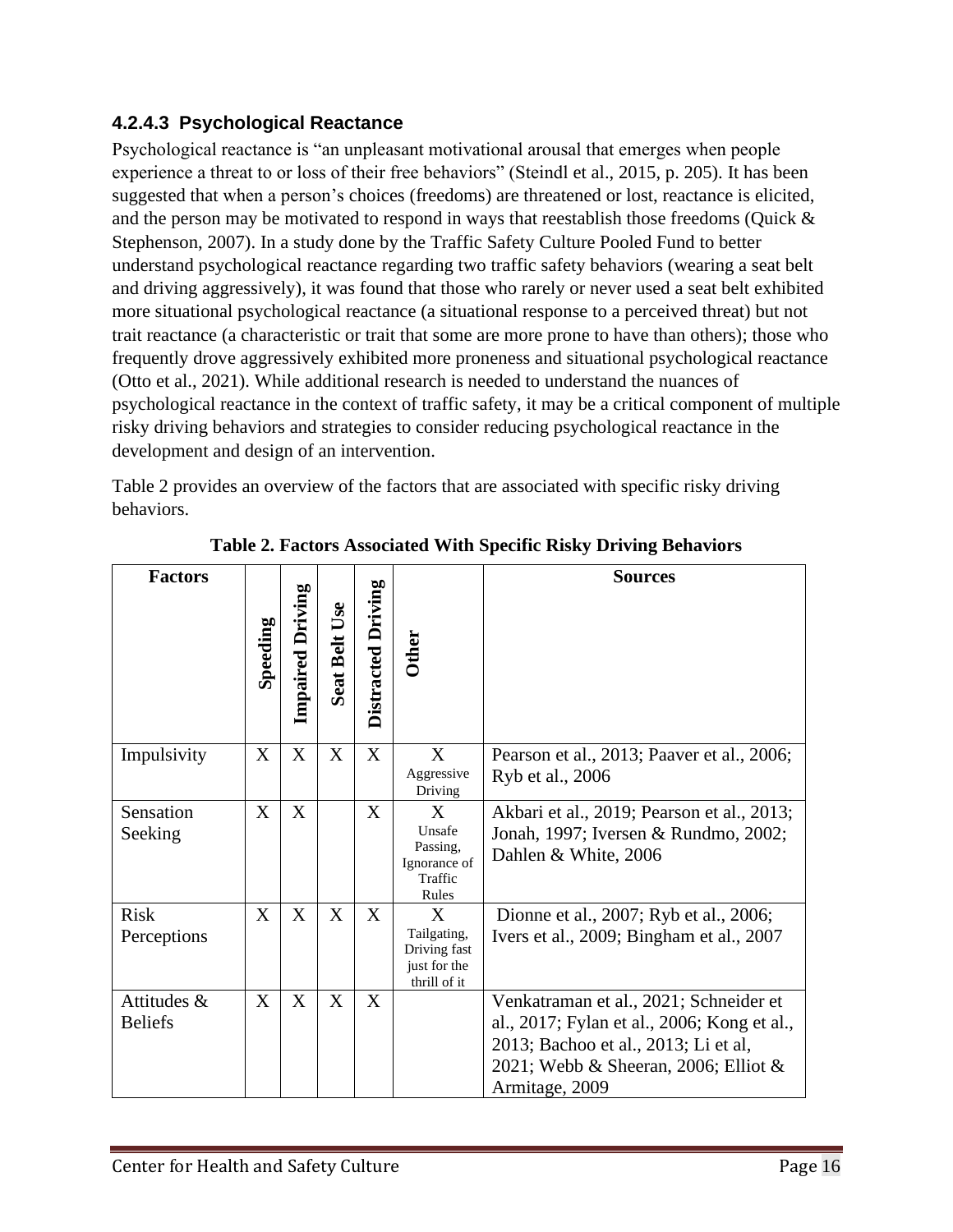| Driving Anger | X |   |   |   | X                               | Akbari et al., 2019; Iversen & Rundmo,    |
|---------------|---|---|---|---|---------------------------------|-------------------------------------------|
|               |   |   |   |   | Rule                            | 2002; Deffenbacher et al., 2016           |
|               |   |   |   |   | violations                      |                                           |
| Aggression    | X |   |   |   | $\mathbf{X}$                    | Constantinou et al., 2011; Ulleberg $\&$  |
|               |   |   |   |   | Weaving                         | Rundmo, 2003                              |
|               |   |   |   |   | through                         |                                           |
|               |   |   |   |   | traffic.                        |                                           |
|               |   |   |   |   | Using                           |                                           |
|               |   |   |   |   | Shoulder to                     |                                           |
|               |   |   |   |   | Pass, Rule<br><b>Violations</b> |                                           |
|               |   |   |   |   |                                 |                                           |
| Big 5         | X |   | X | X | X                               | Akbari et al., 2019                       |
|               |   |   |   |   | Aggressive                      |                                           |
|               |   |   |   |   | Driving                         |                                           |
| Reward        | X | X |   |   |                                 | Scott-Parker & Weston, 2017               |
| Sensitivity   |   |   |   |   |                                 |                                           |
| Tolerance of  | X | X | X |   | X                               | Patil et al., 2006; Bingham & Shope,      |
|               |   |   |   |   | Aggressive                      |                                           |
| Deviance      |   |   |   |   | Driving                         | 2004                                      |
| Demographics  | X |   |   | X | X                               | Scott-Parker & Weston, 2017;              |
|               |   |   |   |   | Aggressive                      |                                           |
|               |   |   |   |   | Driving                         | Constantinou et al., 2011; Atombo et al., |
|               |   |   |   |   |                                 | 2017                                      |
| Substance Use | X | X |   |   | X                               | LaPlante et al., 2008; Bingham $\&$       |
|               |   |   |   |   | Aggressive                      | Shope, 2004; Patil et al., 2006           |
|               |   |   |   |   | Driving                         |                                           |
| Psychological |   | X | X |   |                                 | Richards et al., 2021; Otto et al., 2021  |
| Reactance     |   |   |   |   |                                 |                                           |
|               |   |   |   |   |                                 |                                           |

#### <span id="page-16-0"></span>**4.3 Strategies to Reduce Risky Driving Behaviors, Impulsivity, and Other Factors**

To inform the development of a successful intervention to address multiple risky driving behaviors, strategies to reduce risky driving behaviors, impulsivity, and other factors associated with risky driving behaviors are included in this review.

#### 4.3.1 Speeding

While deterrence strategies (i.e., enforcement) and engineering strategies are common strategies to address speeding, other strategies that account for the "human, psychological, and emotional factors in speeding" are gaining momentum (Venkatraman et al., 2021, p. 189). Research suggests that strong predictors of speeding behavior are intentions, attitudes, perceived behavioral control, and self-efficacy (Fylan et al., 2006). It has been suggested that effective interventions to reduce speeding should target:

- "attitudes (beliefs and values) towards speeding;
- beliefs about the acceptability and ubiquity of speeding;
- the driver's responsibility for their own speed choice;
- perceptions of the likelihood of being detected;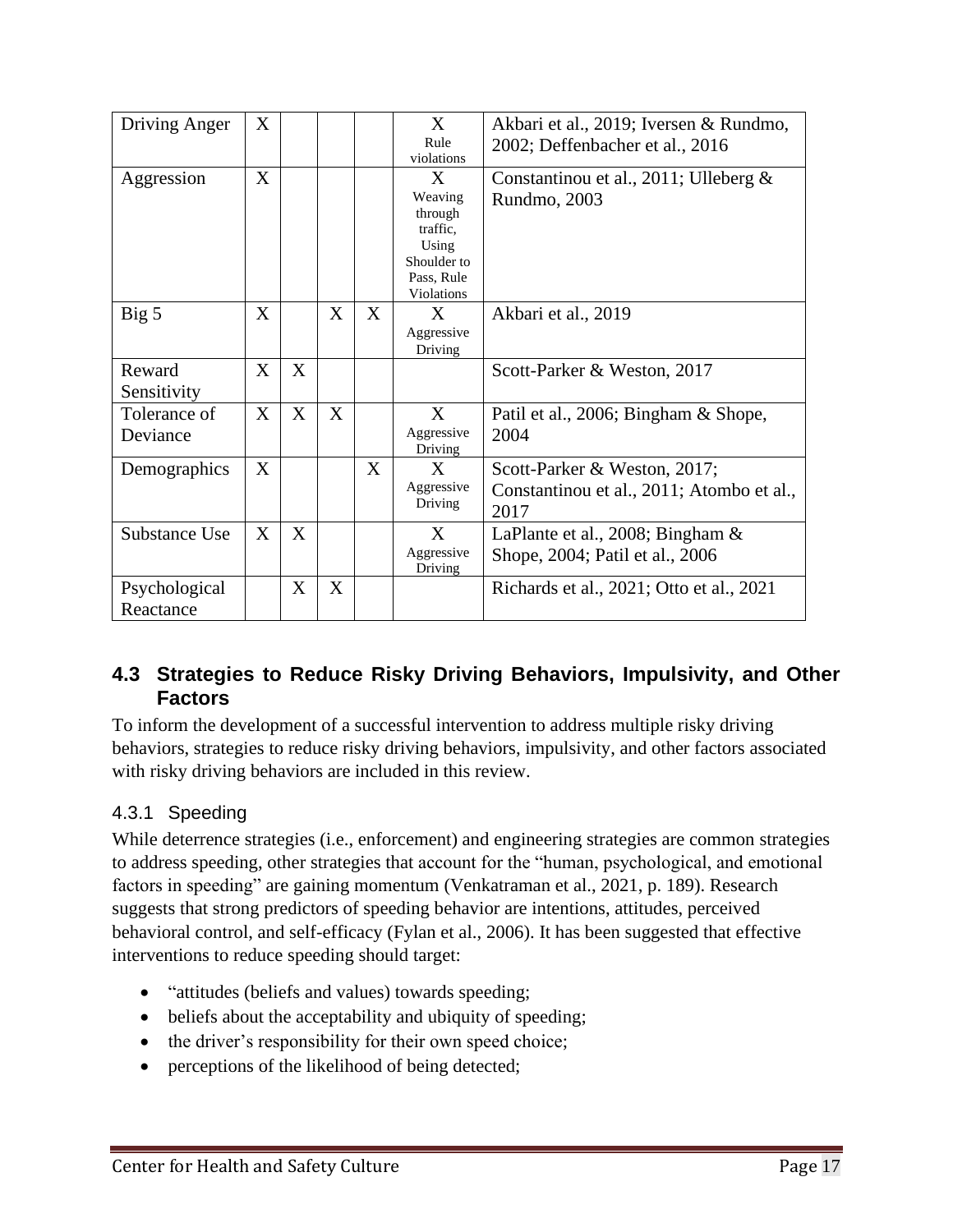- perceptions of the benefits of speeding and the negative consequences of being caught or of crashing;
- perceived barriers to driving at an appropriate speed;
- the way in which speeding makes drivers feel;
- drivers' perceptions of their ability to drive at an appropriate speed; and
- when and where drivers will reduce their speed." (Fylan et al., 2006, pp. 6-7)

Further, the perceived benefits of speeding may be as important as the perceived risks of speeding; thus, interventions might need to "undermine the perception that speeding is associated with benefits" and "promote the idea that there are costs, other than crashing, associated with speeding" (Fylan et al., 2006, p. 8). It has also been suggested that interventions should "promote the idea that drivers have control over the speed they adopt and that barriers to driving slowly are easy to overcome; undermine the effect of normative pressure on driving fast; and promote the affective benefits of driving more slowly" (Fylan et al., 2006, p.8). Understanding different types of speeders, their motivations to speed, and their attitudes about speeding is also important so that interventions can be tailored (Venkatraman et al., 2021; Fylan et al., 2006).

Behavioral intervention efforts to reduce speeding identified in *Countermeasures that Work: A Highway Safety Countermeasure Guide for State Highway Safety Offices (2020)* sought to consider the factors associated with drivers who speed. One such effort was specific to targeting impulsiveness (see Section 4.3.5 for more information on this intervention). Another intervention included an intensive personal intervention that focused on attitudes, skills, and knowledge relating to crash risk among young adult males (Venkatraman et al., 2021). This intervention included six skill coaching sessions that focused on driver skills. The focus of the sessions included coaching on specific driving skills of interest to participants and addressed deficiencies that contribute to their risky behavior (Tapp et al., 2013). In addition to the coaching sessions, an in-vehicle recording device was used to give drivers feedback on their driving performance. The intervention was designed using social marketing as a platform to motivate and engage participants rather than traditional strategies such as fear appeals, punitive strategies, or standalone educational components (Tapp et al., 2013). While this study was small, research results showed improvement in driving skills among participants; however, it was suggested that further studies with a larger number of participants are needed (Tapp et al., 2013).

Another intervention to address speeding included elements of feedback and goal setting as reinforcers to reduce speed violations (Newnam et al., 2014). In this study, participants had data devices installed in their vehicles to monitor speeding behavior. Then, participants received weekly feedback on their speeding performance. Each week, participants were given information on the percentage of time they spent within the speed limit and exceeding the speed limit, how their behavior compared to other drivers in the intervention, and their safety rank compared to other drivers in the intervention. Participants also did goal setting exercises to encourage them to reduce their speeding violations for the next week (Newnam et al., 2014). Results showed this behavior modification intervention did reduce overall over-speed violations (Newnam et al., 2014).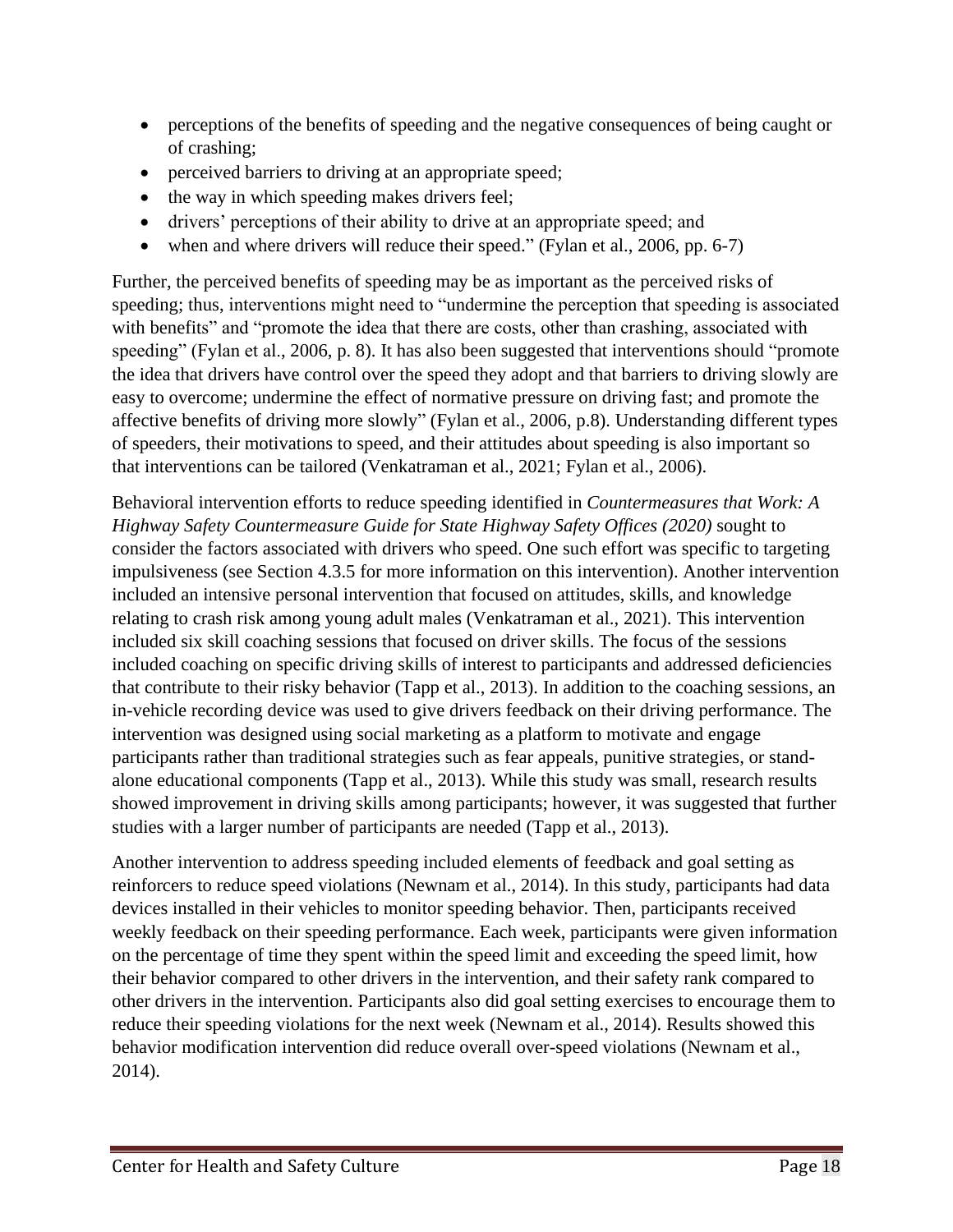#### 4.3.2 Impaired Driving

Common strategies to reduce impaired driving include laws, enforcement, prosecution and adjudication, treatment and monitoring, and prevention (Venkatraman et al., 2021). Among the prevention strategies identified in *Countermeasures that Work: A Highway Safety Countermeasure Guide for State Highway Safety Offices,* screening coupled with brief intervention is considered an effective countermeasure to address alcohol-impaired driving (Venkatraman et al., 2021). Screening, brief intervention, and referral to treatment (SBIRT) is an approach that has been widely used in a variety of settings to reduce the negative consequences associated with substance misuse (Agerwala & McCance-Katz, 2012). SBIRT is considered an effective countermeasure to address alcohol-impaired driving (Venkatraman et al., 2021). The focus of SBIRT is to offer early intervention services and referral to treatment for individuals who are at risk of developing substance use disorders (SUDs) or who have already developed SUDs.

SBIRT has three primary components: screening, brief intervention, and referral to treatment. Screening includes an assessment of an individual's substance use. Brief screening tools such as the CAGE and Alcohol Use Disorders Identification Test (AUDIT: Saunders et al., 1993) are commonly used. If the person indicates problematic substance use or a pattern of use that may lead to problems, then a brief intervention is provided (Agerwala & McCance-Katz, 2012). Brief interventions vary in length from one interaction lasting only a few minutes to multiple sessions over time and are often based on motivational intervening strategies that seek to bolster an individual's motivation to lower their risk of developing a substance use disorder or change their substance use behavior (Agerwala & McCance-Katz, 2012). Referral to treatment is also an option for individuals who need more intensive services including counseling to address a substance use disorder.

In a meta-analysis examining the effectiveness of brief interventions to reduce driving after drinking, Steinka-Fry et al. (2015) found that compared to those who did not participant in brief alcohol interventions, those who did participate reported reduced drinking and driving and related consequences and suggested brief interventions may be a promising intervention to reduce impaired driving. Further, recognizing that substance misuse is associated with multiple risky driving behaviors, it will be important to provide an intervention that includes elements of screening and referral to treatment.

#### 4.3.3 Seat Belt Use

Like other high-risk behaviors, common countermeasures to improve seat belt use include laws, enforcement, communications, and outreach (Venkatraman et al., 2021; Schneider et al., 2017). Brief interventions have also been used to increase seat belt use (Fernandez et al., 2008). For example, a study tested a brief motivational intervention to increase self-reported seat belt use among patients in an emergency department (Fernandez et al., 2008). In this study, the intervention was adapted from an alcohol/substance use brief intervention, took approximately 5 to 7 minutes to administer, and incorporated common elements of motivational interviewing including "1) establishing rapport with the client; 2) asking permission to discuss the high-risk behavior; 3) exploring pros and cons of engaging in high-risk behavior; 4) eliciting the gap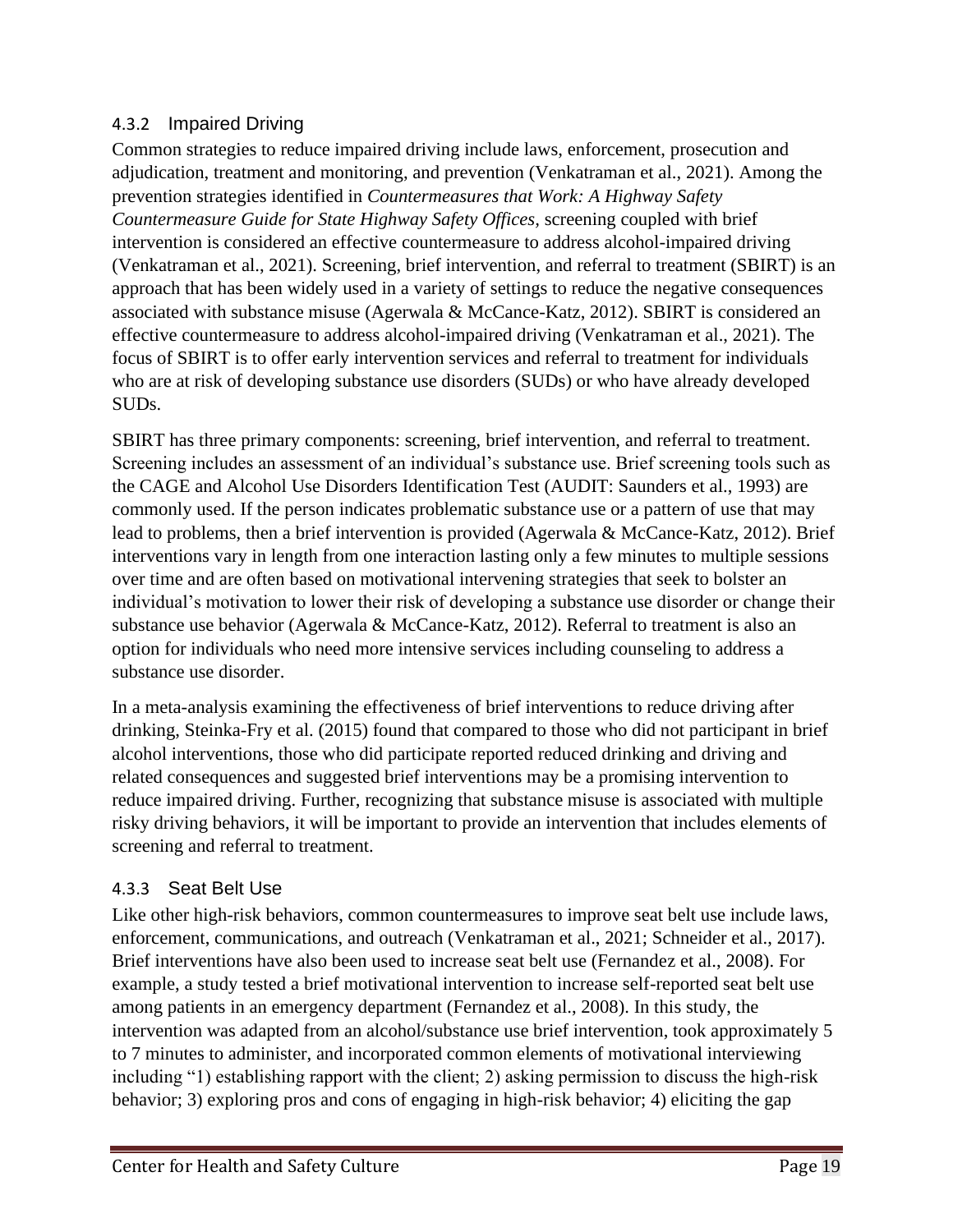between actual and desired health outcomes; and 5) assessing readiness to change on a ruler scaled from 1 (not ready) to 10 (ready)" and creating an action plan for change based on the client's goals (Fernandez et al., 2008, p. 421). The results of the study showed that those in the "intervention group had significantly higher improvements in mean seat belt use scores than the control group at 3-month follow-up" (Fernandez et al., 2008, p. 422). At six-month follow up, the differences were sustained; those in the intervention group had greater mean seat belt use scores than those in the control group (Fernandez et al., 2009).

Research shows driver motivations, habits, and routines are strongly correlated with seat belt use (Schneider et al. 2017). Studies have also found that unfavorable attitudes and beliefs toward seat belt use predict less frequent seat belt use (Watson & Austin, 2021). See section 4.3.7 for more information about modifying attitudes, normative beliefs, and control beliefs. While there are limited research studies that focus on specific seat belt interventions, research on factors associated with seat belt use have revealed some interesting findings that may be considered in designing an intervention. One study revealed that instead of viewing seat belt use as a binary where either one does or does not use a seat belt, seat belt use behavior should be viewed on a continuum that is influenced by various situations and circumstances (Schneider et al., 2017). For example, some people are highly motivated to wear a seat belt but have not yet developed a habit of doing so and don't have a stable routine to support the behavior, while others are not motivated to wear a seat belt and have beliefs supportive of not engaging in the behavior (Schneider et al., 2017). Thus, interventions seeking to increase seat belt use will require a variety of strategies tailored to the specific audience.

#### 4.3.4 Distracted Driving

Law enforcement strategies and environmental and vehicular strategies (i.e., rumble stipes, visible road signs, vehicle warning technology) are common to address distracted driving (Venkatraman et al., 2021). Among the behavioral strategies identified in *Countermeasures That Work: A Highway Safety Countermeasure Guide for State Highway Safety Offices,* employee distracted driving programs were listed as a countermeasure, but their effectiveness has not been determined because there is a lack of evidence (Venkatraman et al., 2021). One such employeebased intervention is *Just Drive – Take Action Against Distraction.* This work-based intervention was designed to increase awareness of the dangers of distracted driving, decrease distracted driving, and encourage safe driving behaviors among employees. In a study to understand the impact of the Just Drive intervention, Hill et al. (2020) found that participants had a significant increase in knowledge about distracted driving risks and intended to change their distracted driving behaviors. At a three month follow up, participants reported changes in their distracted driving behaviors (Hill et al., 2020).

Other interventions to influence distracted driving behavior have been attempted with varying success. In a five-week, peer-led educational intervention that included video, group discussion, and a presentation about distracted driving (i.e., what distracted driving is, why young drivers are at high risk of distracted driving, ways to avoid distraction, distracted driving laws), it was found that those in the intervention group, compared to the control group, had increased knowledge about distracted driving and decreased distracted driving behaviors including cell phone use and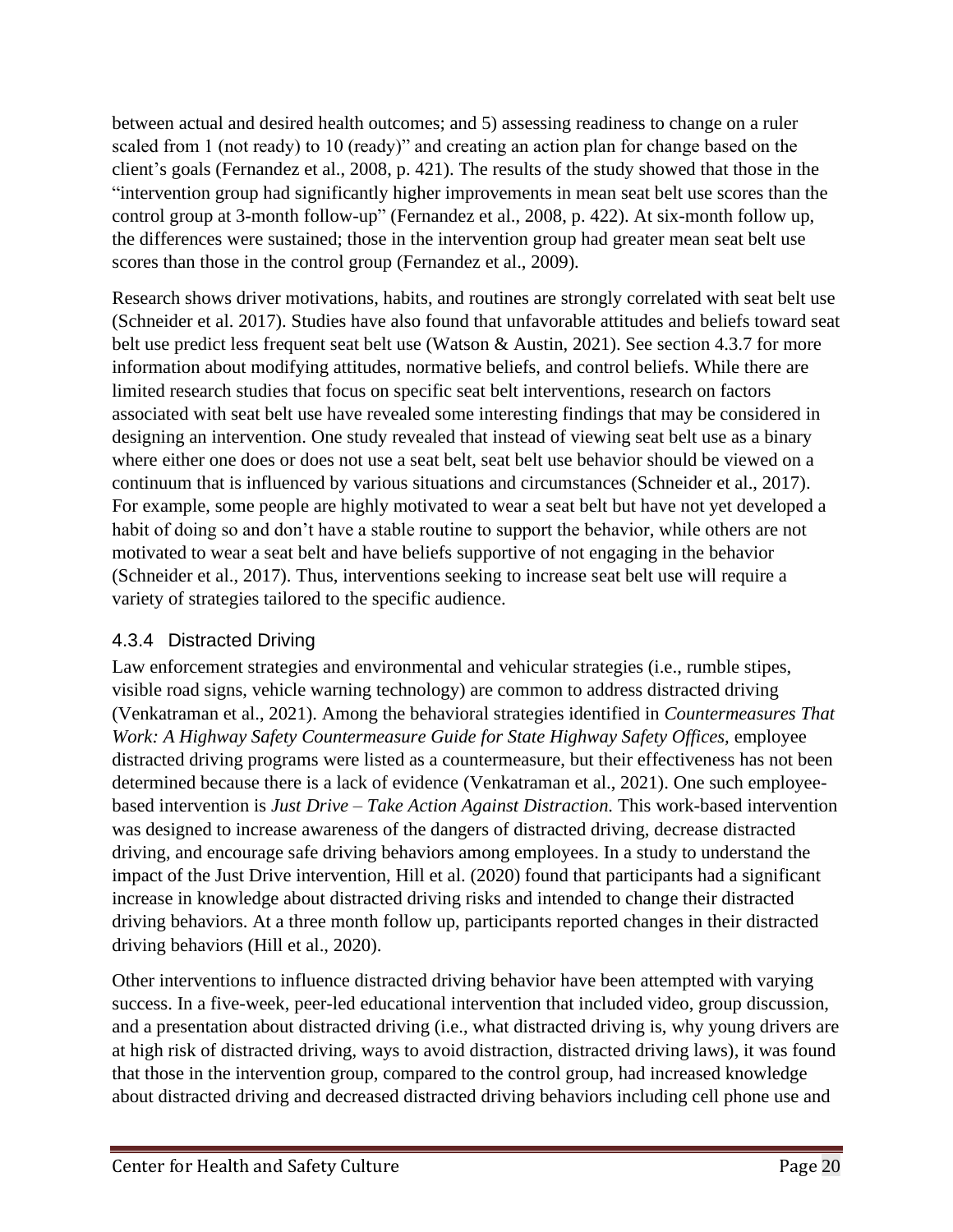sending text messages while driving (Berlin et al., 2021). Another intervention for distracted driving used an evidence-based interactive distracted driving website to engage parents in having conversations with their teens about distracted driving (Ehrlich et al., 2020). The intervention, Drive Smart, included three components in the intervention. First, there was a parent/teen toolkit that included a parent/teen driving agreement, informational brochure, and a cell keeper bag (Ehrlich et al., 2020). Second, there was an interactive educational program that included distracted driving scenarios and safe driving tips. And third, there was a list of phone apps teens could download to prevent a cell phone from working while the vehicle is in motion (Ehrlich et al., 2020). Results from a study of the Drive Smart intervention suggested that parents rarely talk with their children about distracted driving and that the tools such as the parent/teen agreement in the Drive Smart intervention was a good starting place to initiate those important conversations (Ehrlich et al., 2020).

A study conducted by Fournier et al. (2016) tested an intervention to decrease cell phone use while driving on a university campus. The intervention involved fear-based appeals, pledges, and behavioral prompts. The campaign consisted of thumb bands that read, "It can W8," a pledge sheet for students to sign, and flyers. The fear-based appeal was delivered in the form of flyers that depicted the image of a little girl on a roadway with a message that said, "You tell my mom you only looked away for a second." This was followed by a call to action to "Wear your thumb band to remind yourself and others that IT CAN W8." Following the intervention, the researchers noted a significant decrease in drivers talking on a cell phone. However, the researchers observed an increase in drivers texting.

#### 4.3.5 Impulsivity

Given the research that impulsivity is a factor associated with multiple risky driving behaviors, a review of literature was conducted to understand how to influence impulsive behaviors. It has been suggested that interventions to address impulsivity should seek to increase the ability to delay gratification or inhibit behaviors (Chamorro et al., 2012). However, literature on interventions that target impulsivity is sparse. Only one intervention designed to target impulsiveness in drivers was found, but the results of this intervention appeared promising to reduce multiple risky driving behaviors among novice drivers (Paaver et al., 2013; Eensoo et al., 2018).

The brief intervention designed to reduce impulsiveness in novice drivers was conducted as part of a driving school where students were divided into two groups (Paaver et al., 2013). One group received the intervention, and one group was considered the control group and did not receive the intervention. A total of 1,866 students participated in the study.

The brief intervention included education on impulsivity (i.e., different types of impulsivity, how impulsivity is related to risk-taking, how to recognize impulsiveness in oneself, and situational factors that could potentially trigger impulsive behavior) and group work that focused on identifying psychological factors involved in traffic crashes, assessing one's own risk, and focusing on ways to decrease risk including teaching skills such as self-monitoring and selfregulation (Paaver et al., 2013).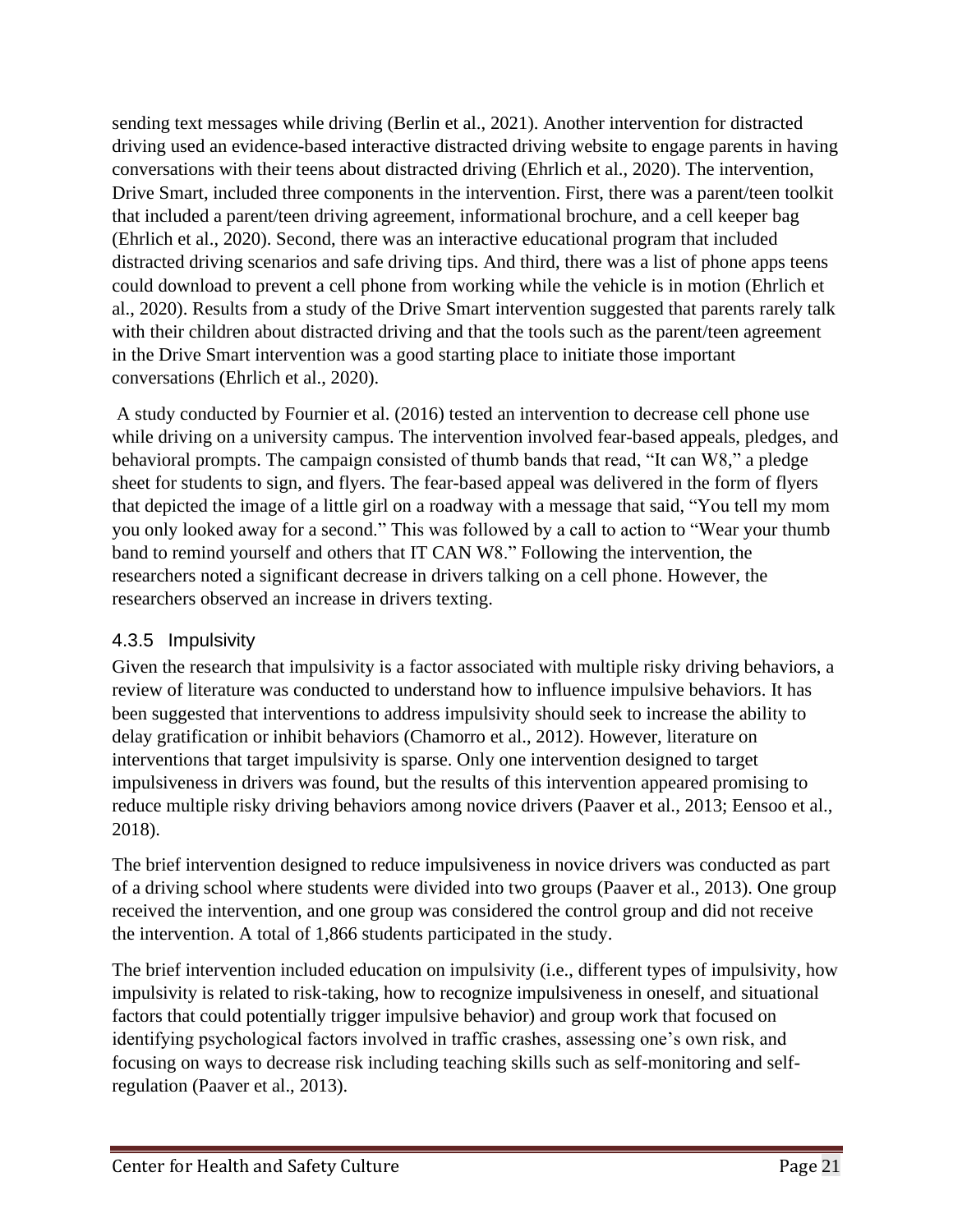In the year following the intervention period, students were monitored for a variety of traffic behaviors including at fault (active) crashes, not at fault (passive) crashes, speeding, drunk driving, and general traffic risk (crashes and penalties for any violations) (Paaver et al., 2013). When comparing those in the intervention group to those in the control group, those in the control group were cited for more speeding violations than those in the intervention group. Those who participated in the intervention had decreased odds of being cited for speeding by half (Paaver et al., 2013). The intervention did not have a significant effect on the other traffic offenses. However, when the intervention group was compared to all subjects (those in the control group and those that were assigned to the intervention group but did not complete the intervention), the intervention group had fewer speeding violations, fewer passive crashes, and fewer drunk driving incidents (Paaver et al., 2013).

A follow-up study after the initial intervention tracked traffic violations and traffic crashes for a period of four years. Results revealed that the benefits of participating in the intervention remained; "speeding, drunk driving, and involvement in traffic accidents were significantly lower in the intervention group" (Eensoo et al., 2018, p. 19).

While interventions to reduce impulsivity in traffic safety are limited, understanding other strategies that have been used to reduce impulsivity in general may be insightful. Emotion regulation training has been cited as a potentially effective way to reduce impulsivity (Malekimajd et al., 2016; Aazam et al., 2014; Asgari & Matini, 2020).

Emotion regulation is defined as changing one's response to emotions to better their wellbeing (Gross, 2002). Emotion regulation training can reduce impulsivity (Malekimajd et al., 2016; Aazam et al., 2014; Asgari & Matini, 2020). For example, in a study of juvenile offenders, Malekimajd and colleagues (2016) found that emotion regulation training reduced impulsivity, increased positive affect, and decreased negative affect. Two other studies (Aazam et al., 2014; Asgari & Matini, 2020) found that emotion regulation training reduced impulsivity in both individuals who smoked and individuals with a substance use disorder. Emotion regulation training has also been used as a strategy to reduce anger (Massah et al., 2016).

Gross's (2002) process model of emotion regulation is a commonly utilized model to reduce and control negative emotions and amplify positive emotions associated with various high-risk behaviors. Gross's process model of emotion regulation identifies a process for how to regulate or change a person's emotions. The process includes five strategies to regulate emotions: situation selection (making choices that will influence how one feels), situation modification (tailoring a situation to change how it will affect one's feelings), deployment of attention (deciding what to focus on or give attention to), change of cognitions (attaching meaning to the situation that will influence how one feels), and modulation of experiential, behavioral or physiological response (changing how one feels after feelings have already been experienced) (Gross, 2002).

A traffic safety example can be used to illustrate Gross's process model of emotion regulation. Consider a person who tends to get angry while driving, especially when there is traffic congestion. Recognizing that the person gets angry while driving when there are more people on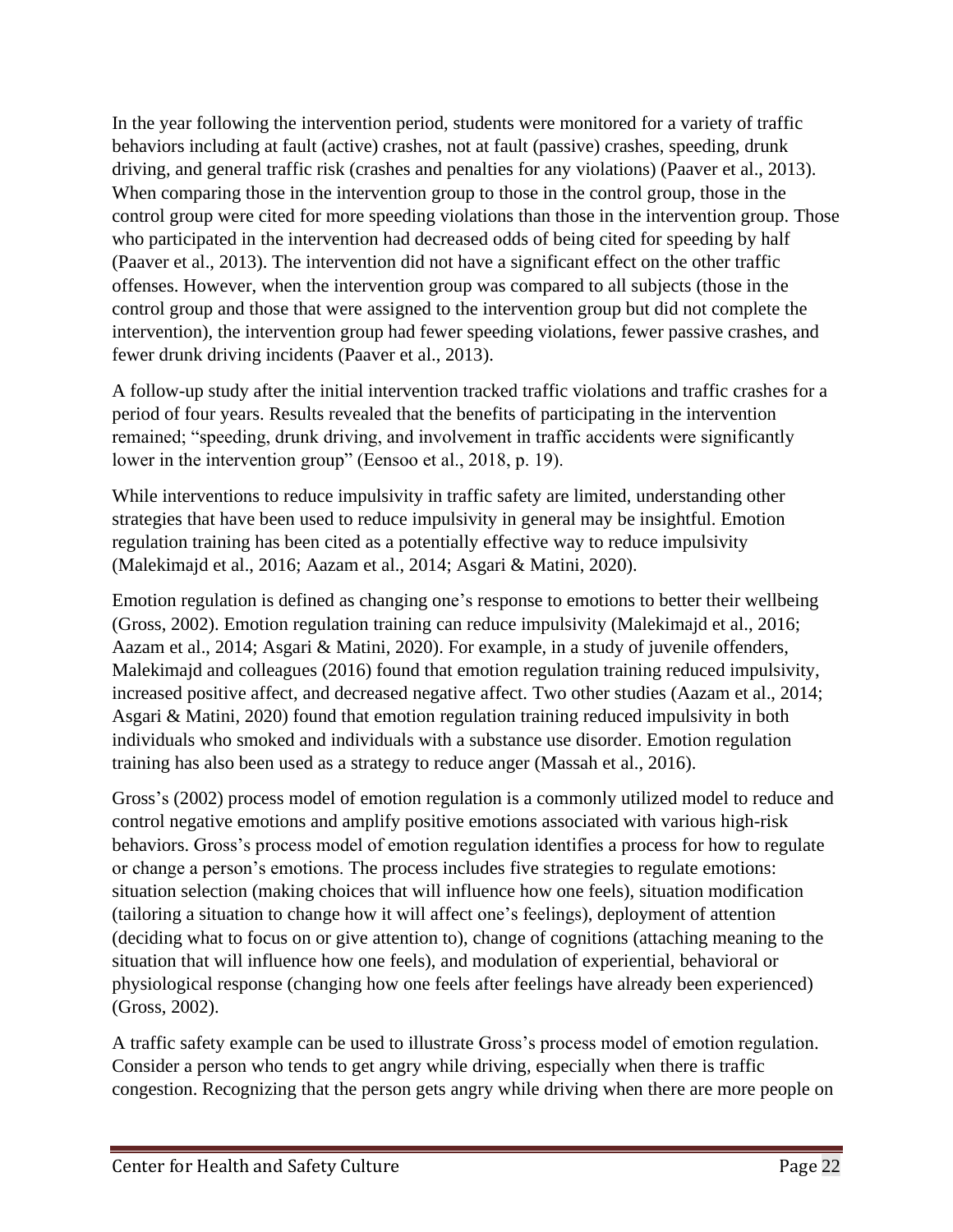the road, the person chooses to change their commute to work to avoid the bulk of traffic (situation selection). Choosing to commute at a time that is less busy, the person recognizes the carpool lane is moving more smoothly and chooses to use that lane to avoid getting angry (situation modification), realizes that this is saving time (deployment of attention), and begins to think about their commute in a more positive way (change of cognition). When getting cut off in traffic by another driver, the person experiences anger but instead of reacting negatively by tailgating or speeding up, they modify their response to their anger by taking some deep breaths and continue to drive in a safe manner (modulation of response). The process of emotion regulation training is to identify emotions accurately, teach skills to regulate emotions (problemsolving, attention modification, conflict resolution, emotion expression, mindfulness-based practices, etc.), and then learn to employ those skills/strategies that change the impact of emotions on a person's behavior.

#### 4.3.6 Risk Perceptions

Literature suggests that "when interventions successfully change risk perceptions, health behavior change often results" (Ferrer & Klein, 2015, p.85). However, a meta-analysis conducted by Sheeran et al. in 2014 found that while heightening risk perceptions did change health behaviors, the effects were small. This research also clarified that multiple components of risk perception must be heightened. These elements include anticipatory emotion, anticipated emotion, and perceived severity (Sheeran et al., 2014). To have a greater effect on health behaviors, interventions that heighten risk perceptions through messaging need to make the individual "(a) believe there is a risk, (b) feel worried about the threat, (c) feel guilty if they do not act, and (d) believe that the harm would be severe" (Sheeran et al., 2014, p. 534). This metaanalysis also found that the most successful risk appraisal interventions addressed multiple elements of risk appraisals and increased coping appraisals. Coping appraisals were defined as "people's belief about the efficacy of the recommended action, their confidence about undertaking that action, and their beliefs about the costs of doing so" (p. 534). Another study (Butters et al., 2012) suggested that changing risk perceptions to address risky driving behavior should be tailored by gender. The study found that females were more concerned with driver safety issues and more supportive of impaired driving countermeasures than males. The authors suggest that "initiatives to build support for such policies or for changing concern for risky driving behaviors need to be conceptualized and designed separately for males and females" (Butters et al., 2012, p.410).

#### 4.3.7 Modifying Mediating Factors

Interventions to change problem behaviors may be more successful when they are designed to focus on modifying the mediating factors that link personality and psychological factors to the target behaviors (Patil et al., 2006). Attitudes are often found to be mediators (Ulleberg & Rundmo, 2003; Kong et al., 2013; Li et al., 2021). Driver attitudes are related to high-risk behaviors such as speeding (Venkatraman et al., 2021; Fylan et al., 2006; Rowe et al., 2016). Attitudes are also a strong predictor of intention to engage in driving violations including behaviors such as impaired driving and distracted driving (Rowe et al., 2016). Interventions that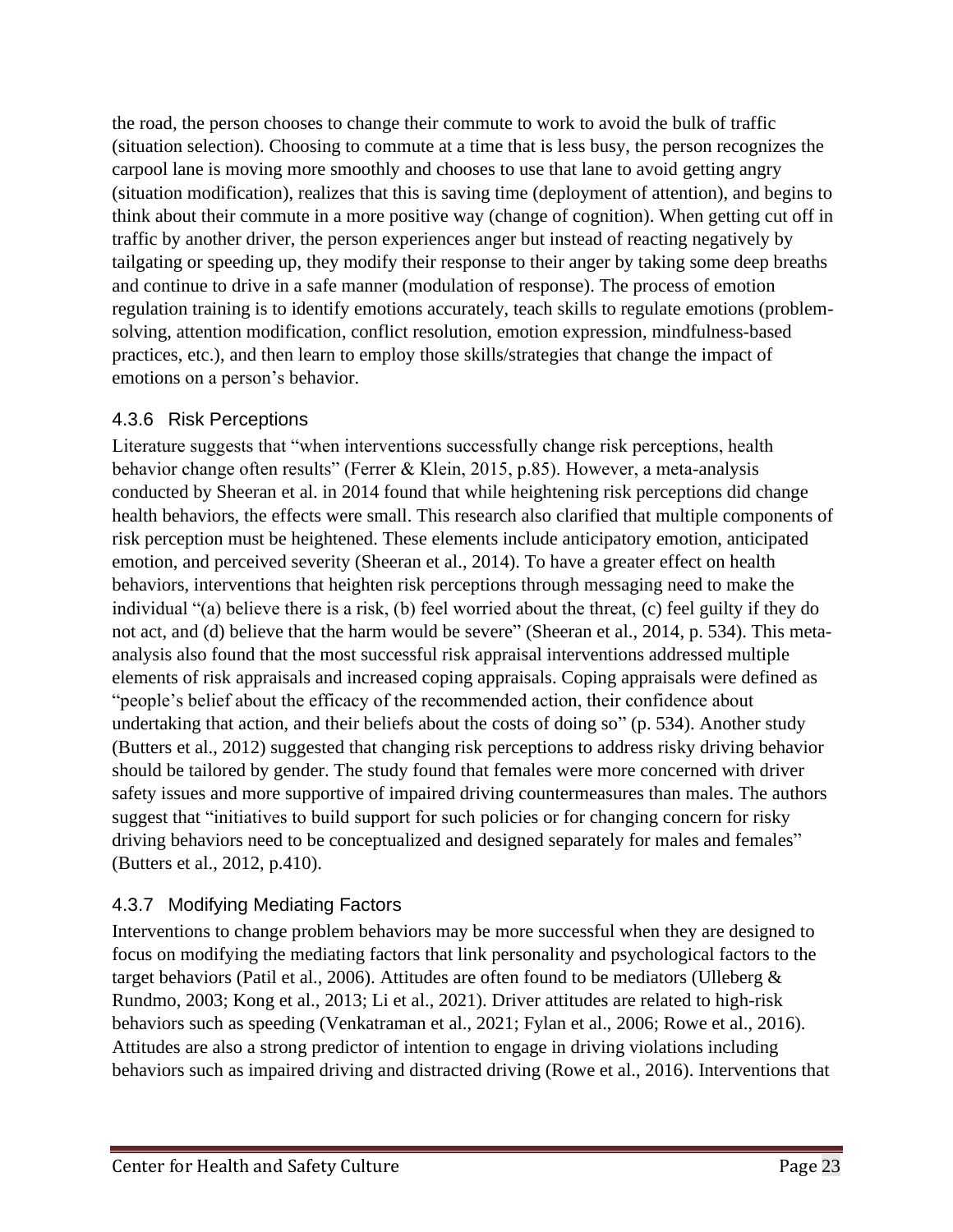target drivers' attitudes toward traffic safety to reduce risky driving behavior have been recommended (Kong et al., 2013; Bachoo et al., 2013; Li et al., 2021).

For example, in one study, attitudes were found to be a strong predictor of intention to engage in driving violations including behaviors such as speeding, impaired driving, and distracted driving (Rowe et al., 2016). In this study, behavioral beliefs predicted attitudes toward these driving violations, and it was suggested that interventions seeking to modify behavioral beliefs may be an important focus to reduce risky driving behaviors (Rowe et al., 2016). In a study of truck drivers, attitudes toward risky driving positively influenced intention to drive in a risky way (Li et al., 2021). It was found that attitudes towards risky driving significantly mediated both the relationship between sensation seeking and intention to drive riskily and risk perception and intention to drive riskily (Li et al., 2021). It was recommended that strategies to cultivate negative attitudes toward risky driving may be beneficial such as promoting activities like safety promotions, safety rewards, and safety gatherings (Li et al., 2021).

In the United Kingdom, a national speed awareness course is offered as an alternative to punishment for low-level speeding offenses. One of the main elements of reducing noncompliance with speed limits is to improve driver attitudes (Ipsos et al., 2018). The content for the course is based on a behavioral model and the work of Fylan et al. (2006) regarding predictors of speeding that suggested that speeding behavior is influenced by intentions, attitude, perceived behavioral control, and self-efficacy (Ipsos et al., 2018). In a study of this national speed awareness course, it was found that over a three-year period, the course was more effective at reducing speed reoffending than issuing a fine or penalty points (Ipsos et al., 2018).

Seeking to understand and change normative beliefs and control beliefs may also be targets of intervention. Studies have shown that changes to behavioral, normative, and control beliefs led to changes in intention to engage in a behavior (Elliot et al., 2005; Ward et al., 2017; Elliot & Armitage, 2009). One study showed that reported driving under the influence of cannabis behavior was predicted by willingness and intention to engage in that behavior (Scott et al., 2021). A meta-analysis of 47 experimental tests of intention-behavior relations conducted by Webb and Sheeran (2006) indicated that a medium to large change in intention led to a small to medium change in behavior (Webb & Sheeran, 2006). Normative beliefs are often a target of intervention for behaviors like drinking alcohol, distracted driving, speeding, and other risky driving behaviors (Parker et al., 1996; Parker, 2002). Zhou et al. (2009) found that the young drivers surveyed believed that significant other people would support their use of hands-free mobiles (normative belief), which correlated to an increase in intention to use hands-free mobile phones when driving. Simons-Morton et al. (2012) found that having friends who engage in risky behaviors reduced young drivers' perceptions about the risk of speeding and concluded that interventions to address perceived risk and perceived norms regarding speeding are needed.

Some interventions have sought to change both control and normative beliefs. A random controlled intervention based on the theory of planned behavior (TPB) was conducted in the United Kingdom to promote reductions in speeding (Elliott & Armitage, 2009). This study had 300 participants with 159 in the control group and 141 in the experimental group. All 300 participants responded to a baseline survey containing items to measure speeding behavior and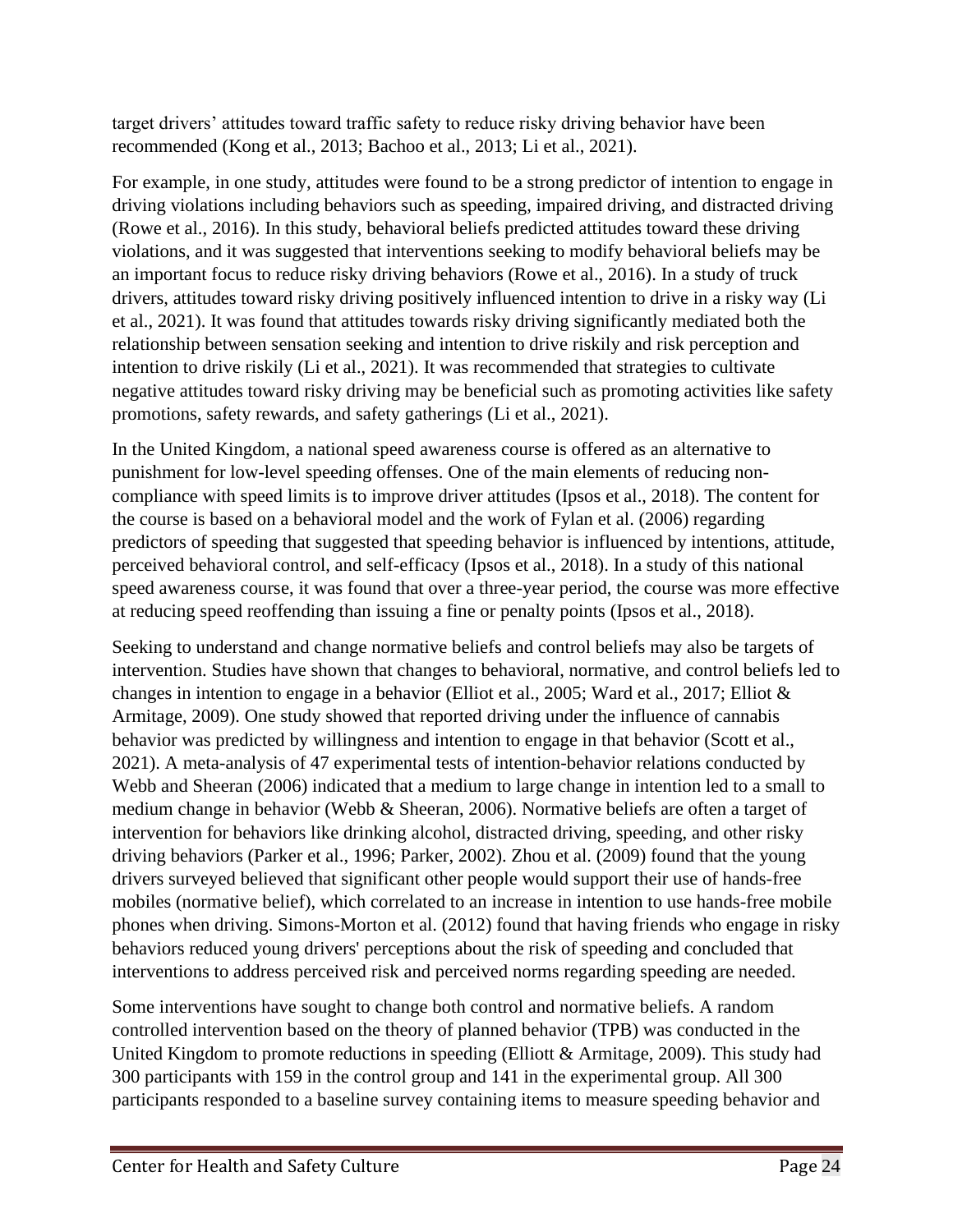TPB variables. Following the baseline survey, the experimental group received an eight-page booklet containing information about the risks of speeding and persuasive messages to target specific behavioral, normative, and control beliefs associated with speeding. One month after the intervention (booklet), both groups were given the baseline survey again. The experiment showed no effect on behavioral and normative beliefs, but there was a significant effect on one control belief and measured speeding behavior (Elliot & Armitage, 2009). Most studies on TPB test the predictive validity of the model; this study goes a step further and provides evidence that "drivers' perceptions of control accurately reflect their actual control" (Elliot & Armitage, 2009, p. 126).

Research regarding interventions that reduce risky driving behaviors such speeding, impaired driving, seat belt use, and distracted driving have commonly relied on deterrence strategies (i.e., enforcement) and engineering strategies; however, there is increasing research to suggest that behavioral strategies are increasingly being included as countermeasures to reduce risky driving behaviors (Venkatraman et al., 2021). Behavioral strategies have included elements such as personalized feedback (Newnam et al., 2014); coaching (Tapp et al., 2013); heightening risk perceptions including anticipatory emotion, anticipated emotion, and perceived severity (Sheeran et al., 2014); and focusing on factors such as impulsivity (Paaver et al., 2013). Further, behavioral strategies have focused on attitudes, perceived behavioral control, normative beliefs, and self-efficacy in addition to teaching skills and knowledge relating to risky driving (Elliot et al., 2005; Ward et al., 2017; Elliot & Armitage, 2009; Li et al., 2021). These elements are important considerations for designing an intervention to address multiple risky driving behaviors.

## <span id="page-24-0"></span>**4.4 Intervention Delivery Methods**

As this project includes both designing and implementing an intervention to reduce multiple risky driving behaviors, various delivery methods are explored including mobile health technologies, brief interventions, and vehicle safety monitoring systems.

## 4.4.1 Mobile Health Technologies

Web-based instruction (WBI) opportunities have increased in popularity over the last decade because they do not require in-person instruction and yet they can deliver standardized educational opportunities (Camden et al., 2019).

Learning Management Systems (LMS) are web-based software systems that can be programmed to deliver educational content on any device, any time, and from anywhere. They are a popular learning platform for providing educational content in business and academic settings. Some open source LMS systems include [Moodle,](https://moodle.org/) [360Learning,](https://360learning.com/lp/collaborative-lms-specific-us/?utm_source=capterra&utm_medium=cpc&utm_campaign=directory-lms_cpc&utm_content=LP) and [ILIAS.](https://www.ilias.de/en/) Research evidence suggests that web-based learning is as effective as traditional learning instruction (Nguyen, 2015; Sitzmann et al., 2006). Camden et al. (2019) evaluated the effectiveness of an automatic targeted WBI program to reduce risky driving behaviors (i.e., rapid acceleration, hard braking, hard cornering, and speeding) and found that the WBI intervention significantly reduced the rate of risky driving behaviors.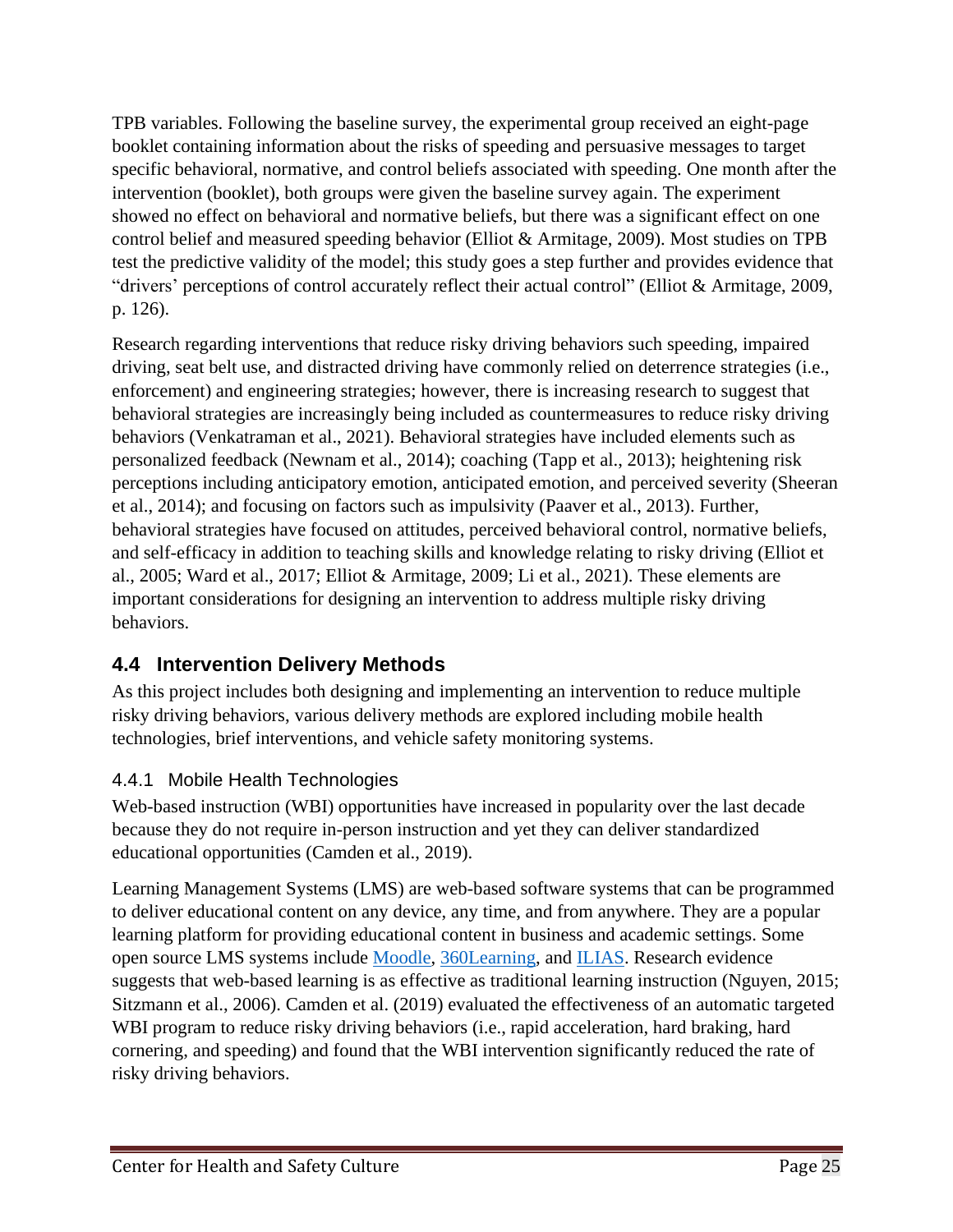McDonald et al. (2018) developed a web-based intervention to reduce adolescent driver inattention. Using e-learning software to develop the intervention and a Learning Management System (LMS) to deliver the intervention, McDonald and colleagues (2018) were able to create an intervention that participants could complete online without the help of a facilitator. With beta testing and pilot testing, McDonald et al. (2018) conducted a randomized controlled trial to establish feasibility of the web-based intervention. While the initial testing of the web-based intervention to reduce adolescent driver inattention did not find significant effects, the results did indicate the potential for reducing unsafe driving behaviors and it is possible that the small sample size of the study limited the researchers' ability to detect significant differences between groups (McDonald et al., 2021).

Another mobile health technology that has been studied to reduce risky behavior is the use of text messages and mobile phone apps to deliver brief interventions (Ameratunga et al., 2017; Badawy & Kuhns, 2017). Ameratunga et al. (2017) developed a brief text message intervention incorporating brief intervention principles into 16 informational and motivational text messages delivered over four weeks to reduce harmful drinking behavior among adults who had been discharged from an in-patient care setting. In a systematic review of texting and mobile phone app interventions to improve adherence to preventive behaviors in young people, Badawy and Kuhns (2017) found that about half of the studies that were included in the review demonstrated significant improvement in preventive behaviors. Delivering an intervention via text messages or mobile apps may be a strategy that can reach a wide range of people in a convenient and costeffective way.

Mobile health technology may also be a delivery method that could augment existing programs and infrastructures that are already established, such as driver's education programs and programs for those who have been cited for driving under the influence of substances.

#### 4.4.2 Brief Interventions

Brief interventions include providing information about a behavior, understanding the person's perspective on the behavior, and offering feedback for the person to consider regarding ideas to change the specific behavior (Ameratunga et al., 2017, p. 2). Many brief interventions utilize elements of motivational interviewing to resolve ambivalence about changing behavior and to elicit desired behavior changes (Elwyn et al., 2014). The components of motivational interviewing include (1) Engaging, which focuses on building a relationship with the other person to explore their beliefs and feelings, (2) Focusing, which includes deciding on a direction for change, (3) Evoking, which focuses on eliciting the person's motivation for change, and (4) Planning, which includes developing a commitment to change and creating a plan of action (Elwyn et al., 2014).

Brief interventions that use motivational interviewing have been used to address a wide range of behaviors including smoking cessation, weight management behavior, sexual health behavior, adherence to medication, and driver behaviors like seat belt use, speeding, and impaired driving (Frost et al., 2018; Fylan et al., 2006; Steinka-Fry et al., 2015; Fernandez et al., 2008). Further, motivational interviewing has been used as a behavioral intervention for people with multiple health problems and multiple risk factors (Frost et al., 2018). Given the results of brief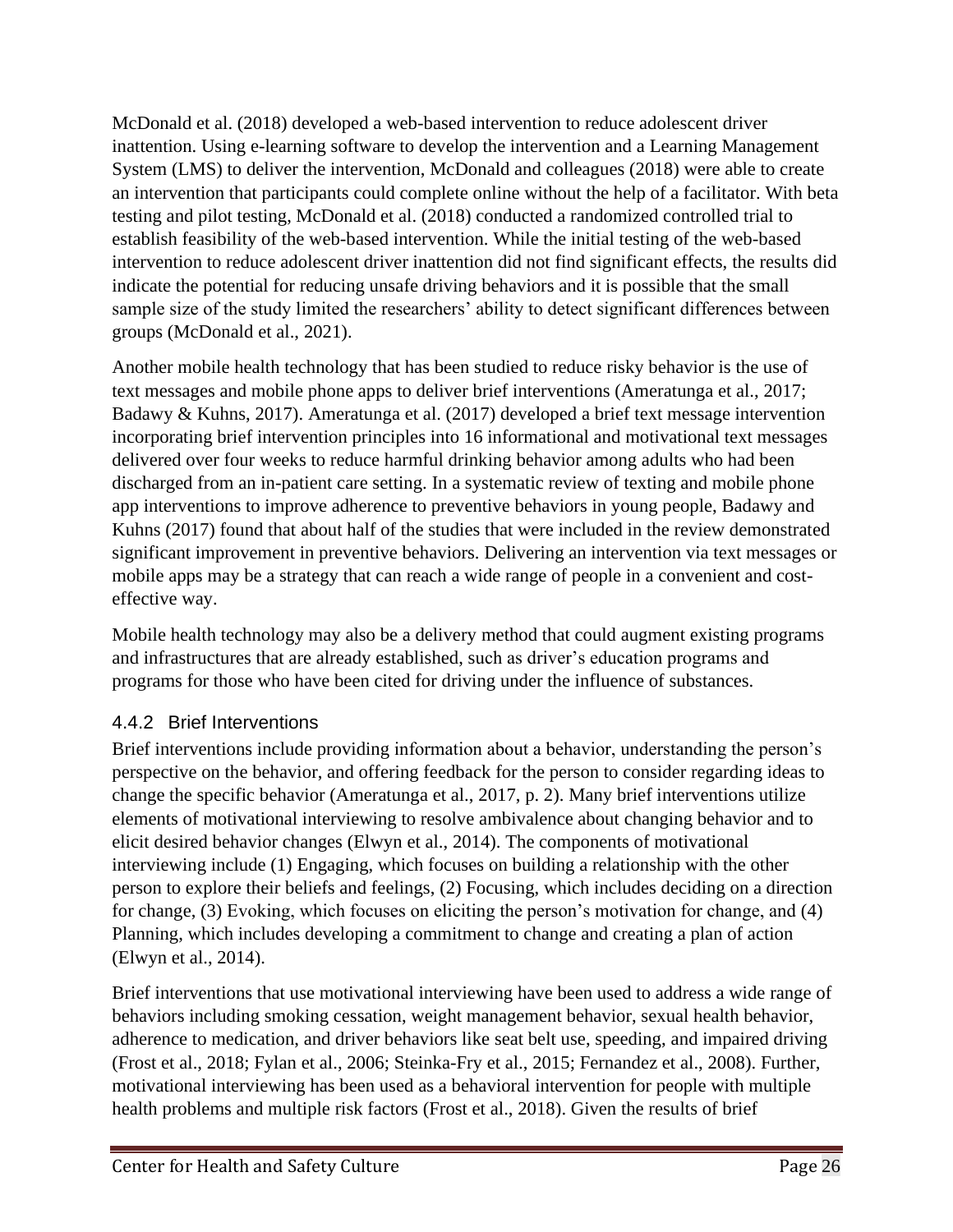interventions to improve driver behaviors, brief interventions may be appropriate to address multiple risky driving behaviors.

### 4.4.3 Vehicle Safety Monitoring Systems

In-vehicle monitoring systems (IVMS), also called on-board safety monitoring systems (OBSM), are considered technologies that can monitor driving behavior and provide real-time or retrospective feedback about risky driving behaviors. Feedback about driving behavior is the primary mechanism for behavior change. The underlying assumptions are that providing drivers with feedback about their risky driving behavior will allow them to correct or change their risky driving behavior and providing feedback about their positive and safe driving behaviors will encourage more of those safe behaviors to continue (Horrey et al., 2012). Feedback to drivers can come in the form of "in-cab warning lights, sounds, reports, or by viewing video contents, all of which are intended to help drivers avoid or correct risky driving behaviors" (Bell et al., 2017, p. 125).

Research suggests that vehicle safety monitoring systems may be an effective strategy to reduce risky driving behaviors and encourage safe driving behaviors especially when combined with coaching (Bell et al., 2017; Hickman & Hanowski, 2011). In a study of commercial drivers, drivers who were provided with instant feedback from IVMS regarding harsh vehicle maneuvers like speeding, hard braking, and swerving, along with coaching from supervisors about safe driving practices had significantly fewer risky driving behaviors than those who received feedback from the IVMS alone or those in the control group (Bell et al., 2017). Similarly, another study found that combining in-vehicle safety monitoring systems and behavioral coaching reduced the rate of safety-related events (Hickman & Hanowski, 2011). Combining vehicle safety monitoring technology and coaching from parents or other respected adults may also be an effective strategy to improve driving behavior for young novice drivers, a particularly high-risk group engaging in multiple risky driving behaviors (Farah et al., 2014; Simons-Morton et al., 2013; McGehee et al., 2007).

It is evident that various methods have been used to successfully deliver interventions to reduce risky driving behaviors. In-person experiences, web-based mobile health technologies, brief interventions, and systems that monitor driving behavior and provide synchronous and asynchronous feedback using technology have been explored. To successfully reduce multiple risky driving behaviors, an intervention may need to be more intensive than if the intervention sought to address any single risky driving behavior in isolation. The intervention may need to consider combining various delivery methods to be most effective.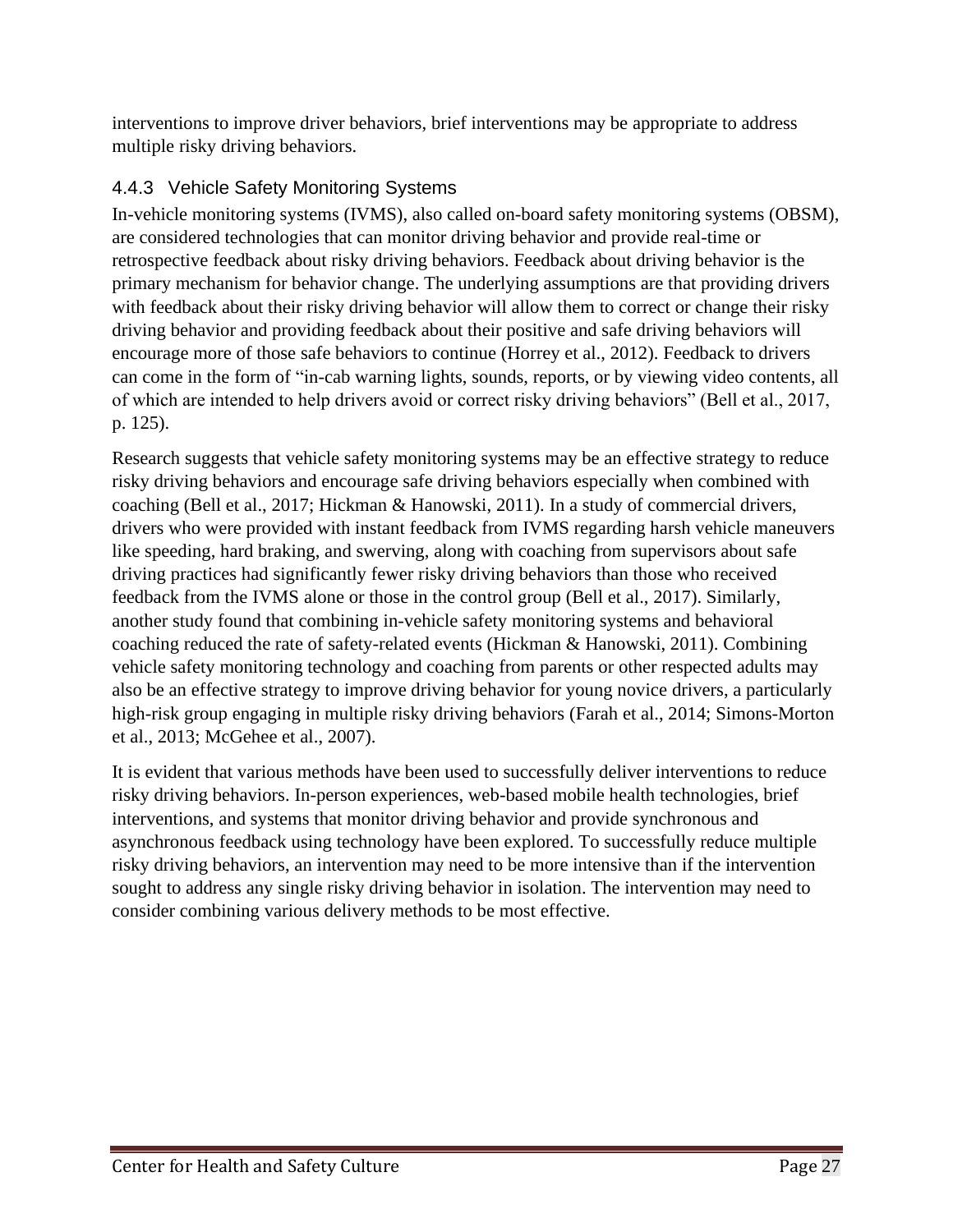# **5 INTERVENTION DEVELOPMENT PLAN OUTLINE**

### <span id="page-27-1"></span><span id="page-27-0"></span>**5.1 Goal of Intervention**

The brief intervention will be designed for drivers engaged in multiple risky driving behaviors.

The goal of the brief intervention is to reduce multiple risky driving behaviors and to avoid harmful consequences as a result. Toward this end, the proposed intervention seeks to

- meet the person where they are in the process of behavior change,
- explore cognitions related to multiple risky driving behaviors,
- provide behavioral strategies to increase safe driving behaviors, and
- use strategies that seek to grow a person's motivation.

#### <span id="page-27-2"></span>**5.2 Intervention Development and Content**

#### 5.2.1 Theoretical Foundation

The intervention designed for drivers engaged in multiple risky driving behaviors will have a strong theoretical foundation. An Integrated Behavior Model, Motivational Interviewing, Transtheoretical Model of Behavioral Change, Harm Reduction, Cognitive-Behavioral Approach, and a Strengths-Based Perspective are briefly described and will be used in the design of the intervention to reduce multiple risky driving behaviors. Further, the intervention will also focus on impulsivity and risk perceptions as these factors are associated with multiple risky driving behaviors (Barati et al., 2020; Dionne et al., 2007; Ryb et al., 2006).

#### **5.2.1.1 Integrated Behavior Model**

The integrated behavior model will be used to inform the assessments created for this project and the development of the intervention curriculum regarding behavioral beliefs, normative beliefs, and control beliefs and their relative impact on the multiple risky driving behaviors we are seeking to change. The integrated behavior model brings together several components from models shown to be effective from research (Fishbein & Ajzen, 2009; Gerrard et al., 2008) (See Figure 1). The integrated behavior model defines several "constructs" that can be measured for an individual. The relative impact of each construct on behavior can be assessed using statistical analytical techniques (such as regression analyses). By understanding which constructs influence decision making, interventions can be developed to grow these beliefs and thereby influence behavior. Table 3 summarizes each construct.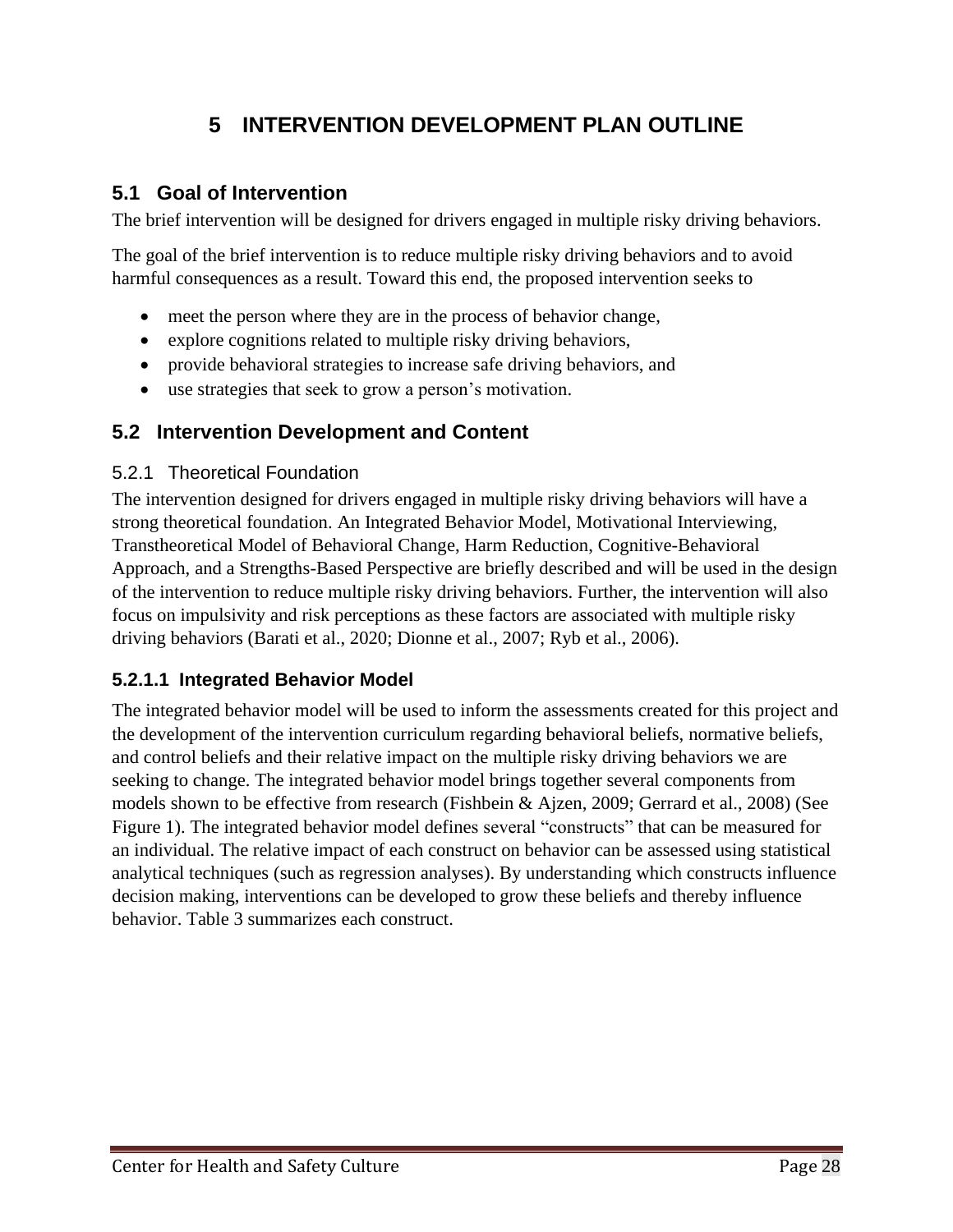

**Figure 1. Integrated Behavior Model**

<span id="page-28-1"></span><span id="page-28-0"></span>

| Attitudes                 | Subjective evaluation of an object or behavior in terms of emotional reaction (e.g.,<br>"Speeding is exciting") and perceived utility (e.g., "I can socialize better when I<br>drink").                                                                                                                                 |
|---------------------------|-------------------------------------------------------------------------------------------------------------------------------------------------------------------------------------------------------------------------------------------------------------------------------------------------------------------------|
| <b>Behavioral Beliefs</b> | Expectations about the physical and social consequences of a behavior (e.g., "If I<br>speed, I will likely get an expensive fine," "If I drink and drive, my friends will<br>exclude me").                                                                                                                              |
| Construct                 | Constructs are the concepts developed or adopted for use in a particular theory. An<br>example of a construct is "attitude" or "perceived control."                                                                                                                                                                     |
| <b>Control Beliefs</b>    | Beliefs about my ability to engage or not engage in the behavior based on factors<br>that are either internal or external to oneself (e.g., "Crashes are determined by<br>fate," "It does not matter what I say because my child does not listen to me").                                                               |
| Intention                 | The deliberate decision to commit a behavior in an anticipated situation (e.g., "I<br>intend to wear my seat belt every time I am in a vehicle").                                                                                                                                                                       |
| Normative Beliefs         | Beliefs about $(1)$ what behaviors are most common in a group (e.g., "All my friends")<br>speed"); (2) what important people in that group expect (e.g., "My parents expect<br>me not to drink"); and (3) what are the shared characteristics of people perceived<br>to typically engage (or abstain) in that behavior. |
| Perceived Control         | Perception of our ability to determine our own behaviors (e.g., "I can choose my<br>own speed in traffic").                                                                                                                                                                                                             |
| Perceived Norms           | The behavior believed to be common and expected in a given context (e.g., wearing<br>a seat belt when driving with parents).                                                                                                                                                                                            |

| Table 3. Definitions of Constructs Used in Integrated Behavior Model |  |  |
|----------------------------------------------------------------------|--|--|
|----------------------------------------------------------------------|--|--|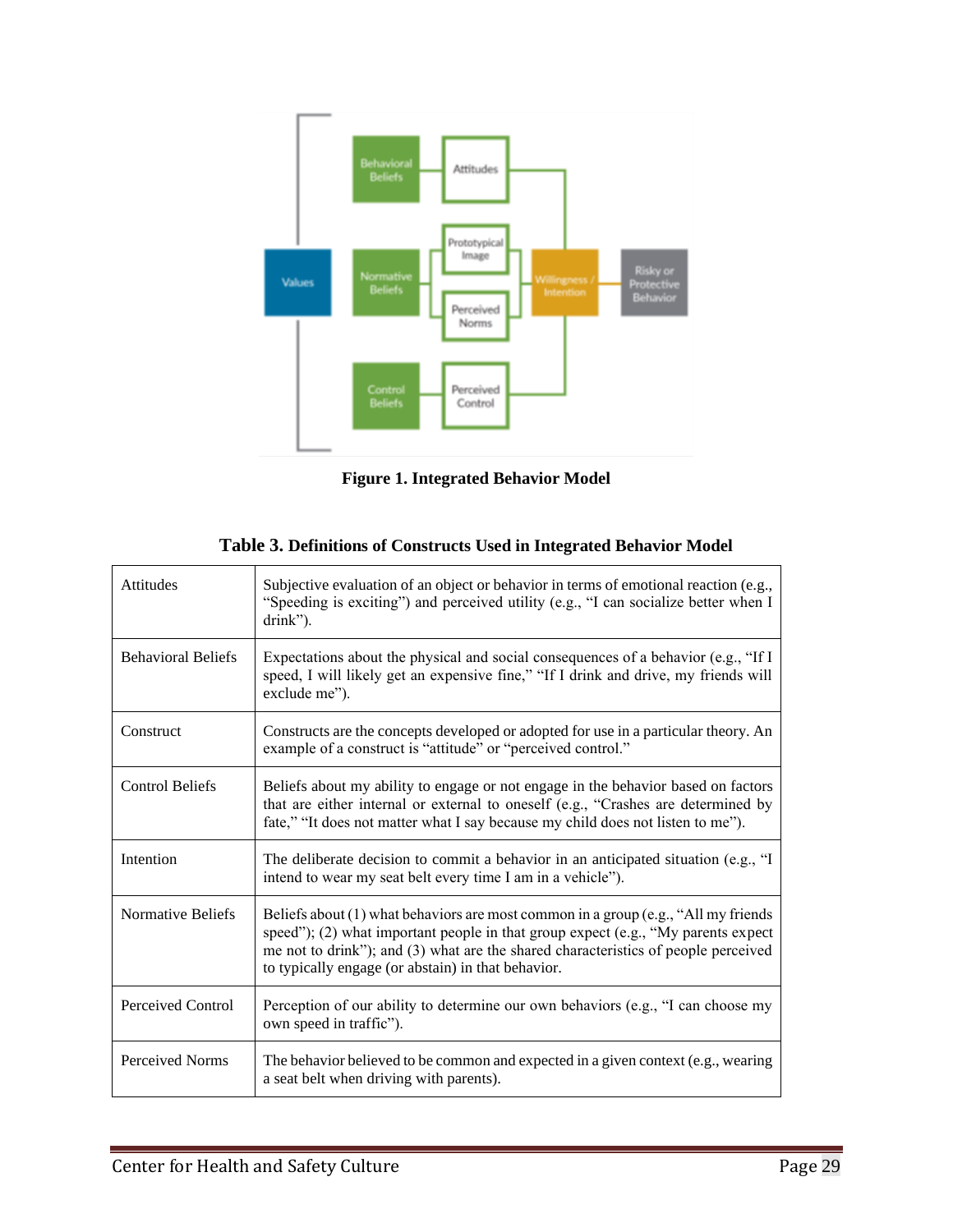| Prototypical Image | The stereotype of people perceived to typically engage in the behavior (e.g.,<br>"People who speed are cool").                                                                                        |
|--------------------|-------------------------------------------------------------------------------------------------------------------------------------------------------------------------------------------------------|
| Values             | Ideals to which we aspire that define the goals for our behavioral choices and direct<br>the formation of our belief systems (e.g., "I must protect my family," "I desire a<br>life without stress"). |
| Willingness        | The predisposition to commit a behavior if an unexpected situation arises (e.g., " $\mathbf{I}$<br>am more willing to speed if everyone else around me is speeding").                                 |

### **5.2.1.2 Motivational Interviewing**

Motivational Interviewing was developed as a change process that seeks to engage a person in their stage of readiness and help the person explore ambivalence about changing their risky behaviors (Miller & Rollnick, 2002). Motivational interviewing uses Prochaska and DiClemente's stages of change model to assess a person's readiness for change and then seeks to match their intervention to the person's motivation (Dimefff et al., 1999).

The intervention created to reduce multiple risky driving behaviors will use Miller and Rollnick's (2002) motivational interviewing approach and specifically their "FRAMES" to structure the content development process for the brief intervention. The FRAMES has been used in other interventions to reduce risky behaviors (Dimeff et al., 1999) and is adapted here to include:

- **Feedback** information about multiple risky driving behaviors, risks, normative behavior
- **R**esponsibility emphasis placed on the person's responsibility for change
- **Advice** simple advice on what to change
- Menu (of options) provision of a range of options to select from
- Empathy ability to see the situation from the person's perspective, while also maintaining a perspective outside their reality
- Self-efficacy the person's belief in his or her ability to make successful changes

#### **5.2.1.3 Transtheoretical Model of Behavioral Change**

Prochaska and Di Clemente's Transtheoretical Model of Behavioral Change (TTM) suggests that change occurs over time through stages, not all at once (DiClemente, 2018). Thus, efforts to change behavior may be more successful if the effort seeks to meet the person where they are and recognizes that change is not a linear process but one that includes progress and regression (DiClemente, 2018). TTM can be used to create new behaviors, modify existing behaviors, and stop detrimental behaviors (DiClemente, 2018). TTM has been used to assess the stages of change in high-risk driving behaviors (Khadem-Rezaiyan et al., 2017). In the stages of change model, five stages are identified (DiClemente, 2018):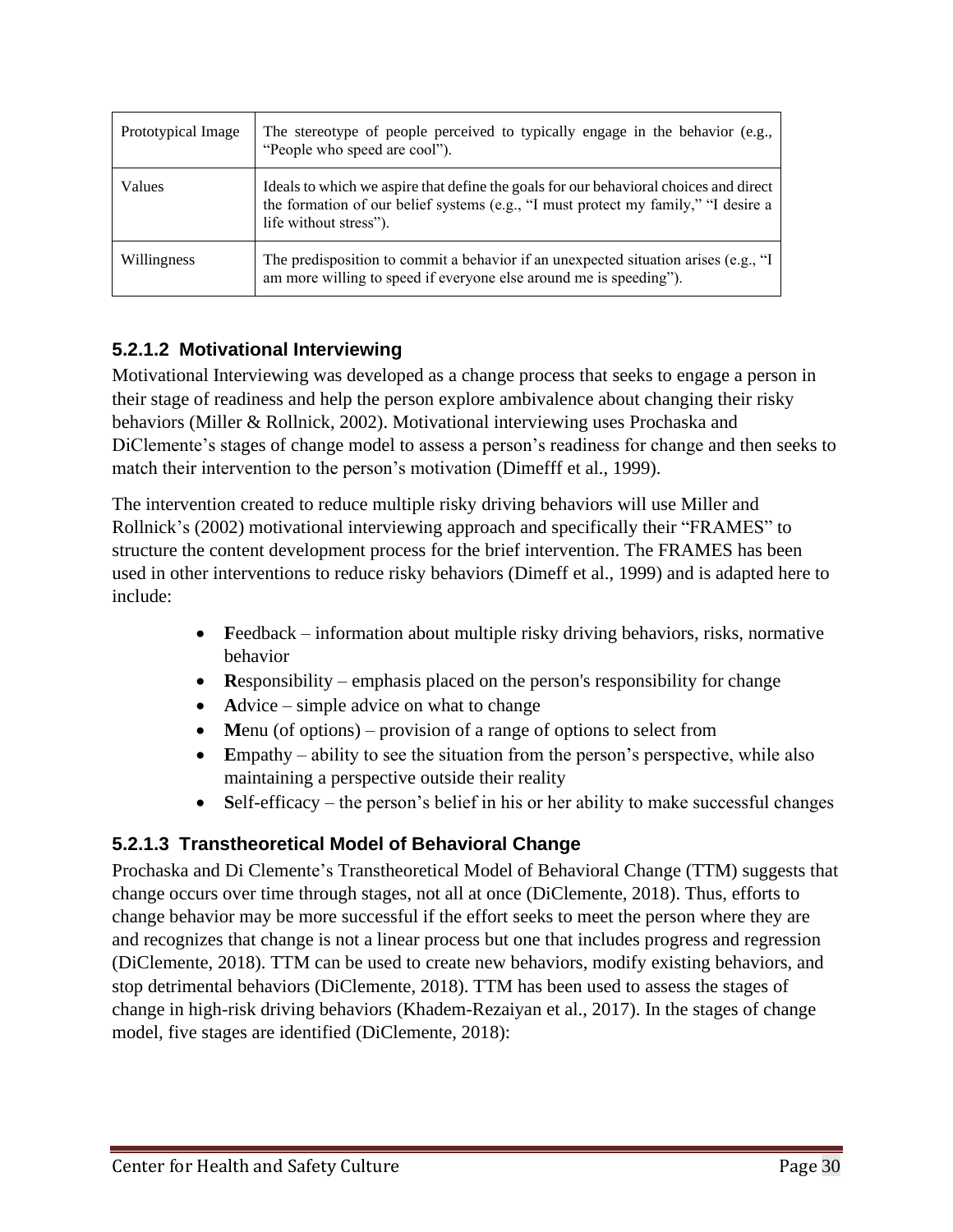1. Precontemplation – when "a person is unaware (or under aware) of risks or problems associated with a particular behavior" (Dimeff et al., 1999, p. 34), the person is not considering a change, or not intending to take action to change soon (DiClemente, 2018).

2. Contemplation – when "a person begins to recognize that some hazards and/or problems exist and gives through to making a change in his or her behavior but has not yet made a firm commitment to change" (Dimeff et al., 1999, p. 34), a person conducts a cost/benefit analysis regarding their current behavior (DiClemente, 2018).

3. Preparation – when a person takes steps or prepares for change (DiClemente, 2018). "Preparation combines intention with behavior and usually follows once ambivalence is resolved or diminished" (Dimeff et al., 1999, p. 35).

4. Action – when a person has taken specific actions to make a change and "modifies his or her behavior and/or environment in order to overcome the problem" (Dimeff et al., 1999, p. 35).

5. Maintenance – when a person takes actions to "support and maintain the behavioral gains that have been made" (Dimeff et al., 1999, p. 35), and the behavior is integrated into the individual's lifestyle (DiClemente, 2018).

It has been suggested that intervention strategies that don't align with an individual's readiness can result in psychological reactance and render change unlikely (Dimeff et al., 1999; Brehm & Brehm, 1981). The intervention created to reduce multiple risky driving behaviors will assess readiness for change so that strategies can be matched to the individual's readiness for change.

#### **5.2.1.4 Harm Reduction**

A harm reduction approach acknowledges that change occurs over time, not all at once (Dimeff et al., 1999). It is a "strategy directed at an individual or groups that aims to reduce the harms associated with certain behaviors" (Canadian Paediatric Society, 2008, p. 53). A harm reduction approach may be considered in the development of the intervention for this project. The goal of harm reduction is to increase knowledge and target the reduction of associated harms rather than frequency or amount of engagement in a risky behavior (Jenkins et al., 2017). This approach moves beyond abstinence only and provides individuals with strategies to minimize harm while engaging in risky behaviors (Senserrick et al., 2021). Harm reduction keeps the focus of attention on the damage done by the behavior and not the behavior itself (Brown & Stewart, 2021). Focusing on harm reduction allows room to meet individuals where they are and engage in a collaborative process often through motivational interviewing to identify problems and create solutions. Harm reduction acknowledges the autonomy of the individual and treats individuals with respect (Richards et al., 2021). The choice to reduce engagement in a behavior and then select what strategies to employ come from the individual. A recent article in the *Journal of Transport and Health* (Senserrick et al., 2021) presented arguments for incorporation of harm reduction in young driver education. They claim that harm reduction has been successful in youth education of other risky behaviors such as alcohol and drug use and applying some similar concepts to youth driver education may have benefits. While still emphasizing the importance of "abstinence is best" regarding engagement in risky driving behaviors, their arguments highlight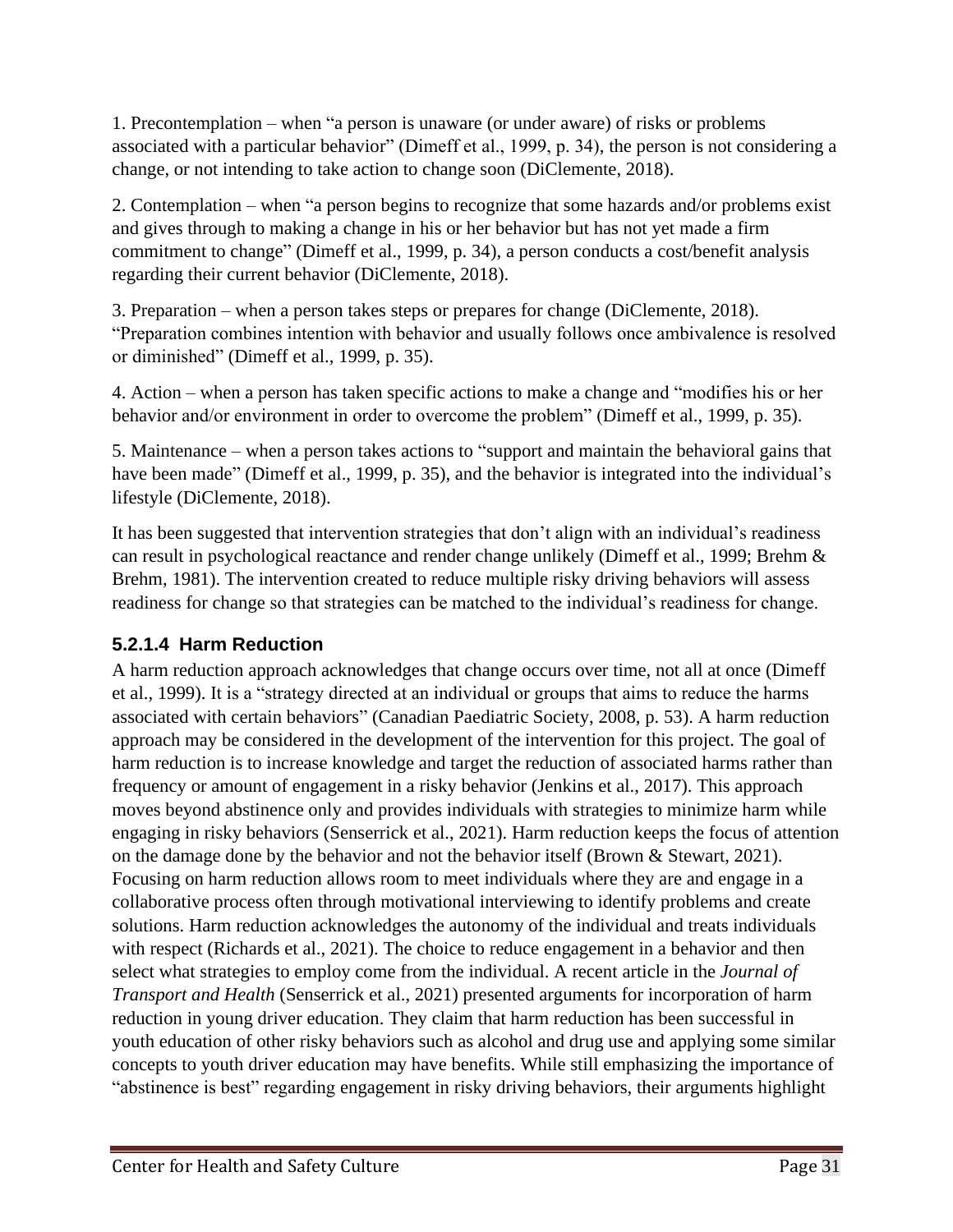some critical issues of inequities, role of peers and parents, need to teach risk compensating behaviors, and the lack of acknowledgement of youth drivers' lived experiences as reasons to explore a harm reduction approach in traffic safety especially for youth (Senserrick et al., 2021).

## **5.2.1.5 Cognitive-Behavioral Approach**

A cognitive-behavioral approach seeks to help a person identify their thoughts, understand how their thoughts influence behaviors, and provide strategies to manage/change behaviors to reduce high-risk behaviors (Dimeff et al., 1999). In an intervention to address multiple risky driving behaviors, a cognitive-behavioral approach will be used to teach an individual engaging in multiple risky behaviors how to identify thoughts, emotions, and beliefs that are influencing their multiple risky driving behaviors, reshape those cognitions to support safer driving behaviors, and understand the individual strategies they could use to engage in safer driving behaviors.

# **5.2.1.6 A Strengths-Based Perspective**

A strengths-based perspective suggests that building on one's strengths, skills, and capacities can foster change and "can be used for movement toward their aspirations..." (Saleebey, 2001, p. 78). Through intentional questions that focus on what possibilities exist, effort to change behavior may be more effective when we seek to nurture a person's strengths and to draw on those strengths when engaging in change. Thus, the intervention proposed for this project will use the guiding belief that individuals engaging in multiple risky driving behaviors have unique strengths and capabilities they can draw on to aid them in making changes toward healthier and safer driving decisions and behaviors.

#### 5.2.2 Intervention Description

We are proposing an intervention that includes web-based virtual modules and a series of text messages to support participant learning between each module completion. We will seek to develop an intervention that can be delivered by individuals in a wide range of professional roles (e.g., DUI class leaders, driver's education instructors) and can stand alone or be augmented to accompany an existing program or strategy.

The intervention will target specific factors associated with multiple risky driving behaviors including impulsivity, risk perceptions, and attitudes and beliefs associated with risky driving behaviors. Table 4 shows the logic model created for the proposed intervention.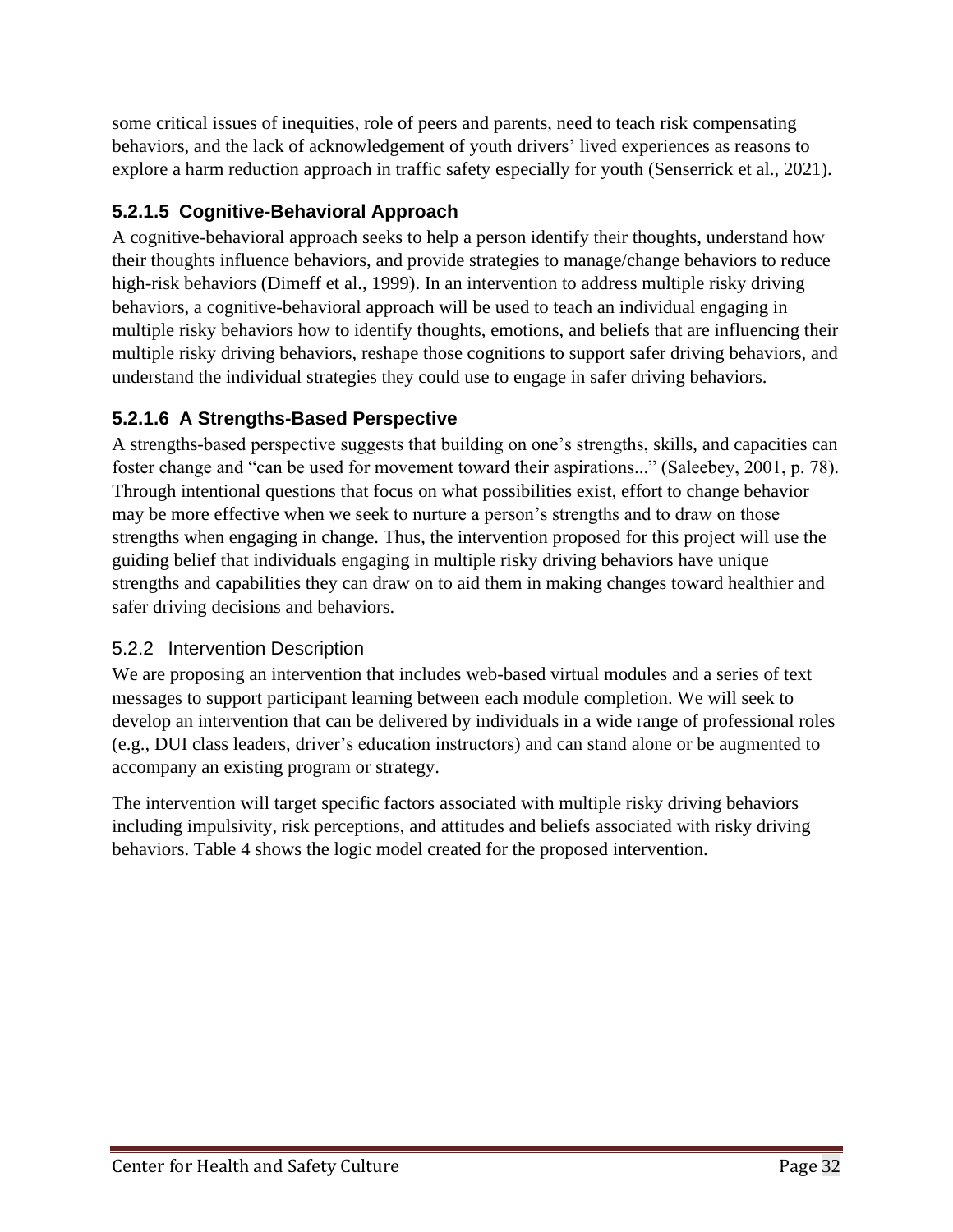<span id="page-32-0"></span>

| <b>Multiple Risky Driving Behaviors</b>                                                                                                                                                                                                                                                                                                                                                                                                                                                                                        |                                                                                                                                                                                                                                                                                                                                                                          |                                                                                                                                                                                                                                                                                                                                                                            |                                                                                                                                                                                                                                                                                                                                                                                                                    |                                                                                              |                                                                                                                                                                                                                                                                |  |  |  |  |  |
|--------------------------------------------------------------------------------------------------------------------------------------------------------------------------------------------------------------------------------------------------------------------------------------------------------------------------------------------------------------------------------------------------------------------------------------------------------------------------------------------------------------------------------|--------------------------------------------------------------------------------------------------------------------------------------------------------------------------------------------------------------------------------------------------------------------------------------------------------------------------------------------------------------------------|----------------------------------------------------------------------------------------------------------------------------------------------------------------------------------------------------------------------------------------------------------------------------------------------------------------------------------------------------------------------------|--------------------------------------------------------------------------------------------------------------------------------------------------------------------------------------------------------------------------------------------------------------------------------------------------------------------------------------------------------------------------------------------------------------------|----------------------------------------------------------------------------------------------|----------------------------------------------------------------------------------------------------------------------------------------------------------------------------------------------------------------------------------------------------------------|--|--|--|--|--|
| <b>Strategy: Brief Intervention</b>                                                                                                                                                                                                                                                                                                                                                                                                                                                                                            |                                                                                                                                                                                                                                                                                                                                                                          |                                                                                                                                                                                                                                                                                                                                                                            |                                                                                                                                                                                                                                                                                                                                                                                                                    |                                                                                              |                                                                                                                                                                                                                                                                |  |  |  |  |  |
| Problem<br>Identification /<br>Opportunity                                                                                                                                                                                                                                                                                                                                                                                                                                                                                     | <b>Strategy Goals</b><br><b>Broad action</b><br>statements<br>about the<br>purpose(s) of<br>the strategy and<br>what it is<br>intended to<br>accomplish                                                                                                                                                                                                                  | <b>Short-Term</b><br><b>Outcomes</b><br>(e.g. skills,<br>knowledge,<br>beliefs)                                                                                                                                                                                                                                                                                            | Intermediate<br><b>Outcomes</b><br>(e.g. behaviors)                                                                                                                                                                                                                                                                                                                                                                | Long-Term<br><b>Outcomes</b><br>(e.g.<br>consequences)                                       | <b>Health</b><br><b>Impacts</b>                                                                                                                                                                                                                                |  |  |  |  |  |
| Multiple risky<br>driving behaviors<br>result in negative<br>consequences<br>including increased<br>crash risk, serious<br>injuries, and<br>fatalities.<br>There is a gap in<br>understanding how<br>to address<br>impulsivity and the<br>underlying beliefs<br>and behaviors of<br>individuals<br>engaging in<br>multiple risky<br>driving behaviors.<br>Drivers engaging in<br>multiple risky<br>behaviors $-$ (such<br>as not using a seat<br>belt, speeding, and<br>driving impaired)-<br>may require more<br>intensive or | Reduce<br>multiple risky<br>driving<br>behaviors to<br>improve safety<br>through a brief<br>intervention<br>that targets<br>specific factors<br>including:<br>Impulsivity<br>Risk<br>Perceptions<br>Attitudes and<br><b>Beliefs</b><br>Provide<br>education on<br>multiple<br>risky driving<br>behaviors.<br><b>Build</b><br>motivation and<br>commitment<br>for change. | Understand<br>why multiple<br>risky driving<br>behaviors are<br>particularly<br>problematic<br>Increase<br>understanding<br>of cognitions<br>and feelings<br>related to risk<br>driving<br>behaviors<br>Increase<br>commitment<br>to implement<br>a strategy to<br>reduce<br>multiple risky<br>driving<br>behavior<br>Use strategies<br>from<br>intervention<br>(skills to | Decrease<br>engagement in<br>risky driving<br>behaviors (one<br>or more):<br>Speeding <sup>o</sup><br>Distracted <sup>o</sup><br><b>Impaired</b><br>driving $^{\circ}$<br>Seat belt use <sup>o</sup><br><b>Based on</b><br>targeted skills,<br>knowledge,<br>and beliefs,<br>participants<br>may:<br><b>Increase risk</b><br>compensating<br>behaviors <sup>o</sup><br><b>Decrease</b><br>impulsivity <sup>o</sup> | Decrease<br>serious<br>injuries and<br>fatalities on<br>roadways<br>Decrease in<br>citations | Fewer poor<br>driving<br>outcomes<br>Improved<br>mental,<br>emotional,<br>and<br>behavioral<br>(MEB)<br>health. MEB<br>is important<br>for<br>individuals to<br>thrive<br>(National<br>Academies<br>of Sciences,<br>Engineering,<br>and<br>Medicine,<br>2019). |  |  |  |  |  |

**Table 4. Logic Model Created for the Proposed Intervention**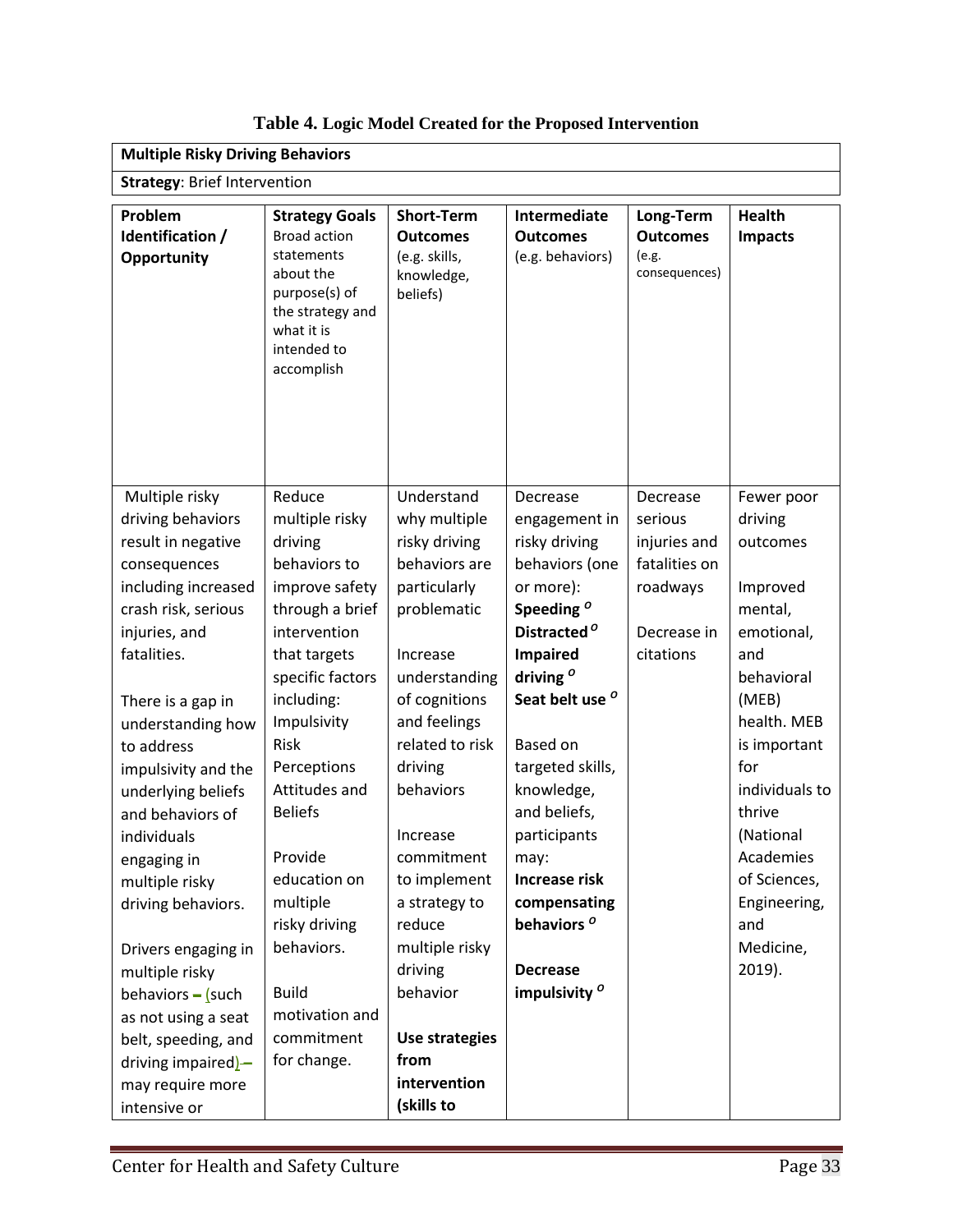| different           | Provide         | reduce high              |  |  |
|---------------------|-----------------|--------------------------|--|--|
| interventions than  | personalized    | risk driving) $P$        |  |  |
| are typically       | feedback        |                          |  |  |
| provided to drivers | about multiple  | Increase                 |  |  |
| who are cited for   | risky driving   | knowledge of             |  |  |
| any one of these    | beliefs and     | compensating             |  |  |
| risky behaviors in  | behaviors.      | behaviors <sup>P</sup>   |  |  |
| isolation.          |                 |                          |  |  |
|                     | Provide         | <b>Increased risk</b>    |  |  |
| There is an         | specific advice | perceptions <sup>o</sup> |  |  |
| opportunity to use  | for strategies  |                          |  |  |
| a harm reduction    | based on        | Increase                 |  |  |
| approach to traffic | feedback to     | emotional                |  |  |
| safety.             | reduce          | regulation               |  |  |
|                     | multiple risky  |                          |  |  |
|                     | driving and     | Increase self-           |  |  |
|                     | improve         | efficacy                 |  |  |
|                     | safety.         |                          |  |  |
|                     |                 | Increase                 |  |  |
|                     |                 | protective               |  |  |
|                     |                 | beliefs                  |  |  |
|                     |                 | (control,                |  |  |
|                     |                 | normative) <sup>o</sup>  |  |  |

Notes: Bold items will be measured. *<sup>P</sup>*Process measures; *<sup>O</sup>*Outcome measures

Participants who are randomized to the intervention will begin and complete the intervention on a rolling basis after consent. An overview of the modules and supportive text messages are outlined:

#### **1. Module 1 – Overview of Intervention, Education, and Personalized Feedback**

- a. Time Required: 40 minutes
- b. After consent and randomization, participants in the intervention group will have one week to complete Module 1 followed by two weeks to practice selected strategy
- c. Module 1 Objectives:
	- i. Explain purpose and structure of intervention and personalized feedback
	- ii. Provide education about high-risk driving behaviors and risks
	- iii. Get commitment from participant to participate in the intervention including receiving text messages as well as a commitment to not engage with materials or text messages while operating a motor vehicle
	- iv. Provide personalized feedback based on baseline assessment
	- v. Give specific advice about ways to reduce risky driving behaviors (Behavioral Strategies)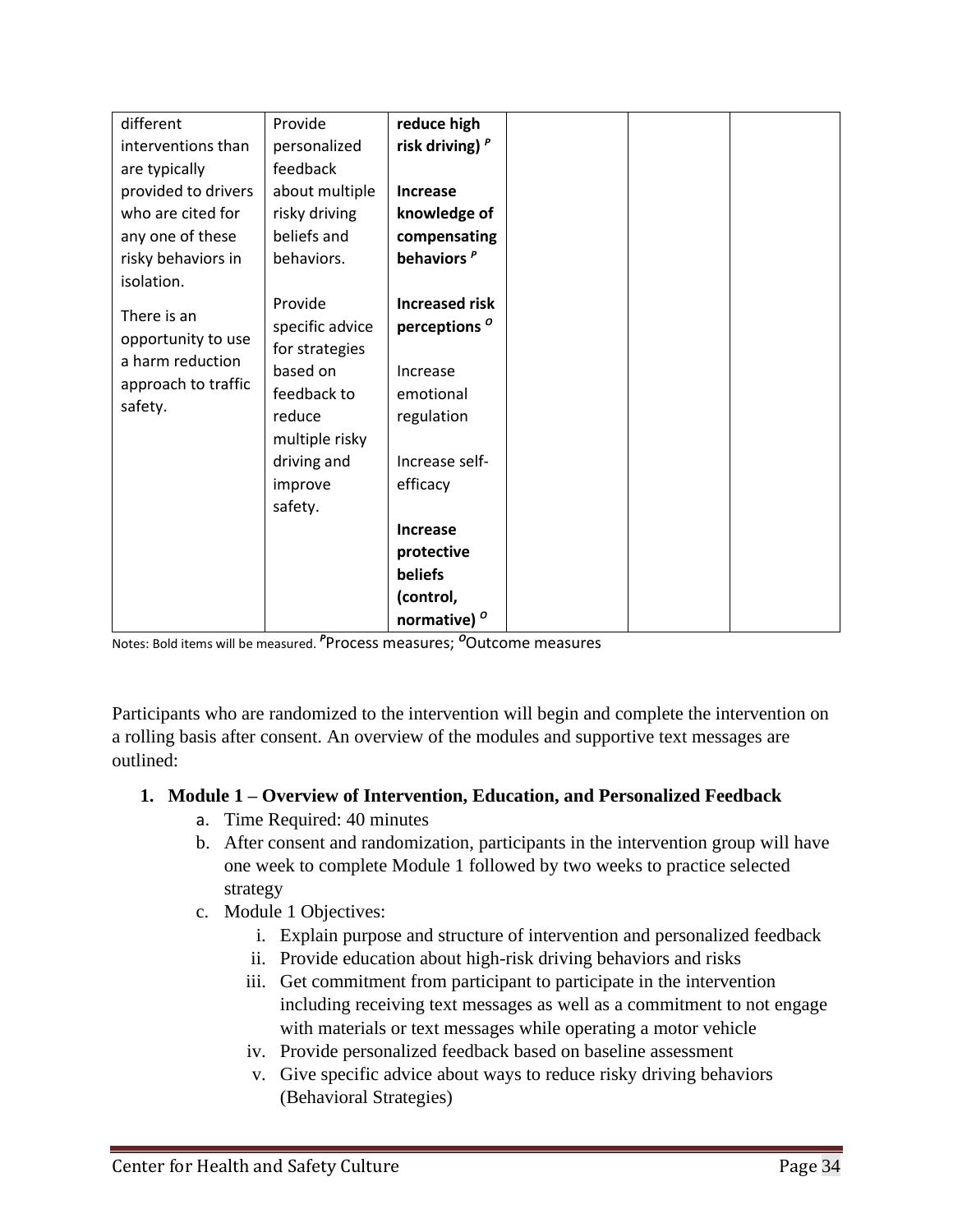- 1. Based on personalized feedback, participant selects strategy option(s)
- 2. Build motivation and commitment to change
- 3. Ask for commitment
- d. Text Message Objectives:
	- i. Support strategies
	- ii. Support behavior change
	- iii. Build motivation and commitment to change
	- iv. Provide avenue for additional support

#### **2. Module 2 – Strengthening Commitment to Change**

- a. Time Required: 10 minutes
- b. One week to completed Module 2 followed by one week to practice selected strategy
- c. Module 2 Objectives:
	- i. Review selected strategy
	- ii. Check in on selected strategy
		- 1. Celebrate successes (what worked)
		- 2. Affirm progress and enhance motivation
		- 3. Explore what can be changed to increase success
- d. Text Message Objectives:
	- i. Support strategies
	- ii. Support behavior change
	- iii. Build motivation and commitment to change
	- iv. Provide avenue for additional support

#### 5.2.3 Intervention Pilot Testing

To optimize outcomes and make best use of limited resources, the intervention will be pilot tested and refined before seeking wider implementation in a randomized controlled trial. We will pilot test the experience of the intervention group (baseline assessment, intervention, and postassessment). We will use a Qualtrics purchased panel to complete the pilot testing.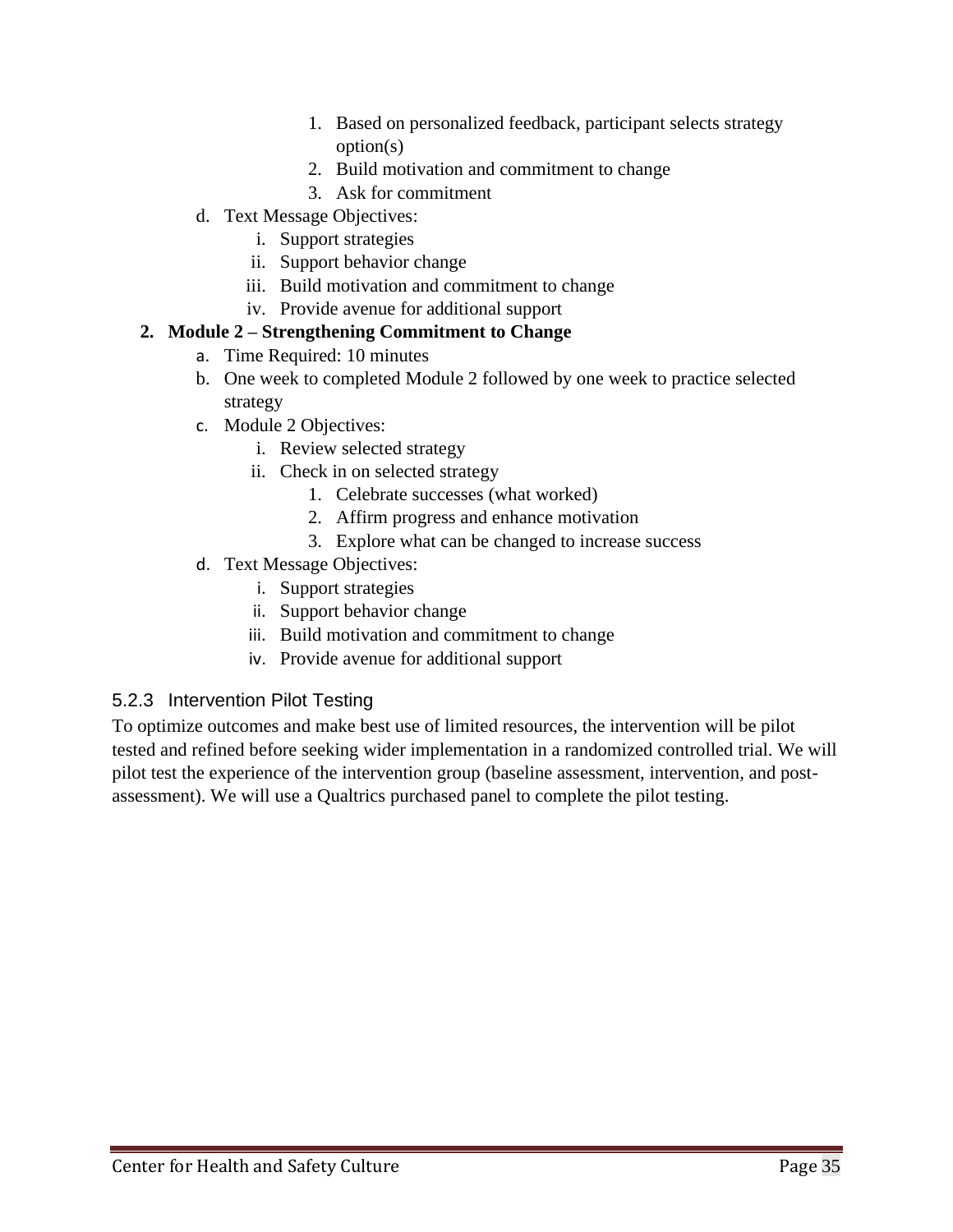# **6 EVALUATION AND IMPLEMENTATION PLAN OUTLINE**

# <span id="page-35-1"></span><span id="page-35-0"></span>**6.1 Study Aim**

The aim of the current study is to test the efficacy of a brief intervention designed to reduce multiple risky driving behaviors. The outcomes of interest are speeding, driving under the influence, seat belt use, and distracted driving.

# <span id="page-35-2"></span>**6.2 Study Setting and Participants**

Participants in this study will be recruited from a university through email advertising and social media posting about the study. Individuals who respond to the study advertisements will be given introductory information about the study and will be screened for eligibility. Eligibility criteria:

- Age 18 or older
- Hold a valid driver's license
- Report driving at least once a week
- Report engaging in at least two risky driving behaviors in the past month

## <span id="page-35-3"></span>**6.3 Method and Design**

All procedures will be approved by the Montana State University Institutional Review Board for human subjects research before the study begins, and participants will provide informed consent.

We will use a randomized controlled trial design to test if the brief intervention decreases multiple risky driving behaviors. Eligible participants will be randomly assigned to one condition – control or intervention. All participants will complete measures at three timepoints – baseline, post-intervention (i.e., immediately following intervention for intervention participants and the same time delay from baseline for control participants), and follow up (i.e., three months following post-intervention).

All data will be gathered via self-report, and measures will assess outcomes as well as the beliefs and factors targeted by the intervention. Demographic information will be collected at baseline.

Outcome measures:

- A. Speeding
- B. Driving under the influence
- C. Seat belt use
- D. Distracted driving

Associated factors:

- E. Impulsivity
- F. Risk perception
- G. Protective beliefs (control beliefs, normative beliefs)

We will also gather data on frequency of driving and types of trips (i.e., purpose, length, type of roadway, and geography).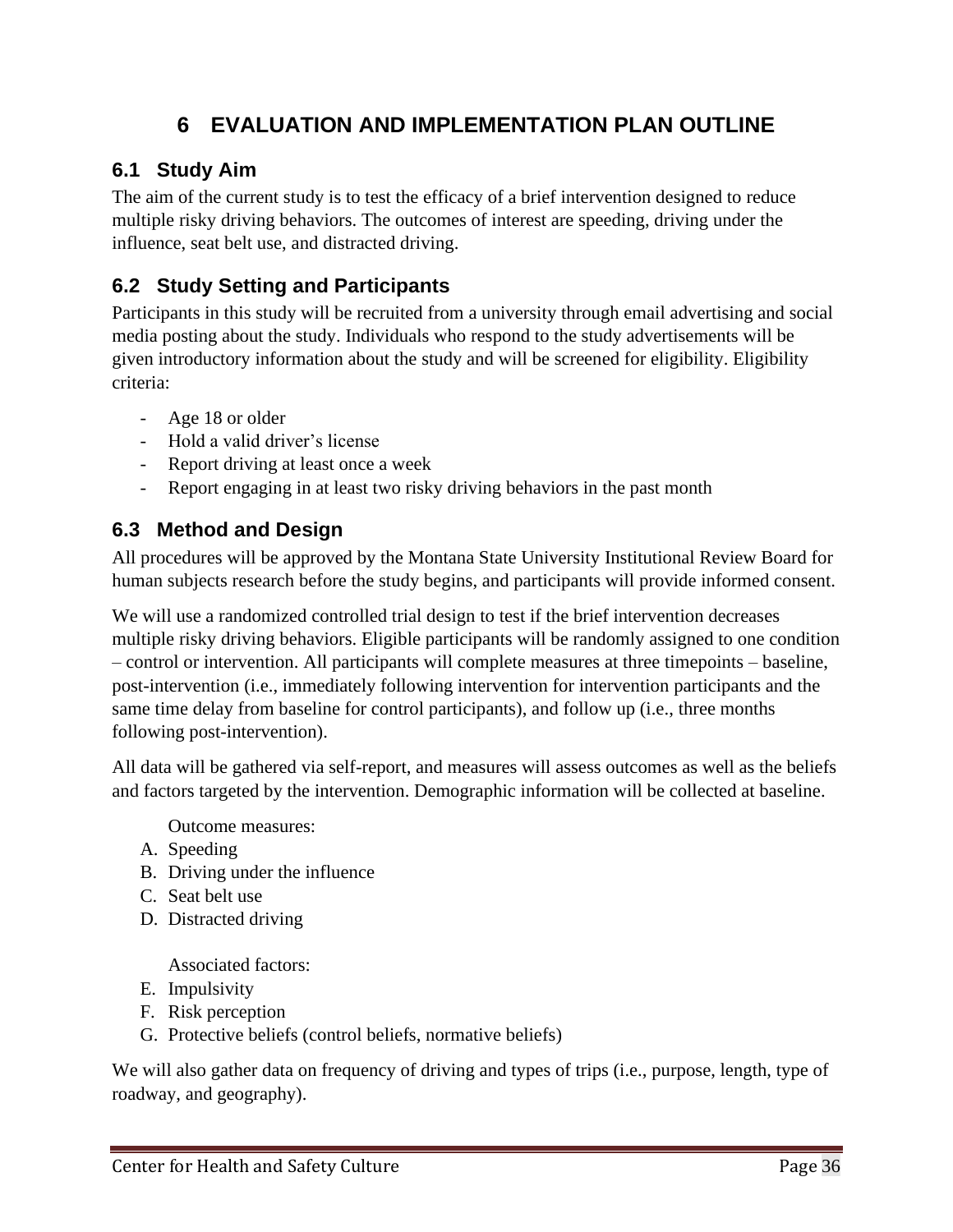Participants will be offered feedback regarding the scales as a benefit of participation and will also be compensated with a gift card for participation.

<span id="page-36-2"></span>

|              | Week 0      |             |        | 3-4         |        |                  |             | $8 - 19$ | 20          |
|--------------|-------------|-------------|--------|-------------|--------|------------------|-------------|----------|-------------|
| Intervention | Recruitment | Consent.    | Module | Mod 1       | Module | Mod <sub>2</sub> | Post        | $*2$     | Follow-up   |
|              | and         | randomize,  | ٠.     | practice    | -      | practice         | assessments | months   | assessments |
|              | screening   | baseline    |        | (and texts) |        | (and texts)      |             | pass     |             |
| Control      |             | assessments |        | No          |        |                  |             |          |             |
|              |             |             |        | treatment   |        |                  |             |          |             |

**Table 5. Timeline for Each Participant**

The total number of participants will be determined with a priori power analysis. Preliminary power analyses suggest a total final sample of 172 participants is necessary for 80% power to detect a small-to-moderate effect (partial  $\eta^2 = .03$ ) with  $\alpha \le .05$  and a .5 correlation between measurements. We will confirm this power analysis during piloting. Additionally, we anticipate participant attrition, which will require us to over recruit to ensure an adequate final sample size.

# <span id="page-36-0"></span>**6.4 Hypotheses**

We hypothesize that:

- 1. The brief intervention will result in reduced impulsivity, increased risk perception, and increased protective beliefs.
	- a. Compared to participants in the control group, participants in the intervention group will have greater reductions in impulsivity scores.
	- b. Compared to participants in the control group, participants in the intervention group will have increases in risk perception and other protective beliefs.
- 2. The brief intervention will, through reduced impulsivity and/or increased risk perception and protective beliefs, result in participants engaging in fewer high-risk driving behaviors.
	- a. Compared to participants in the control group, participants in the intervention group will report fewer high-risk driving behaviors at follow up. Reductions in high-risk driving behavior will be associated with reduced impulsivity and increased risk perceptions or protective beliefs.

# <span id="page-36-1"></span>**6.5 Planned Analysis**

The primary analysis will be a repeated measures multiple analysis of variance (MANOVA) with the intervention identified as a between factor. MANOVA is the appropriate main analytical test for both hypotheses and will allow us to test the effect of the intervention on impulsivity, risk perceptions, beliefs, and the four driving behaviors. We will conduct additional correlations and/or regressions to understand the relationship between the variables (e.g., the relationship between impulsivity and driving behaviors).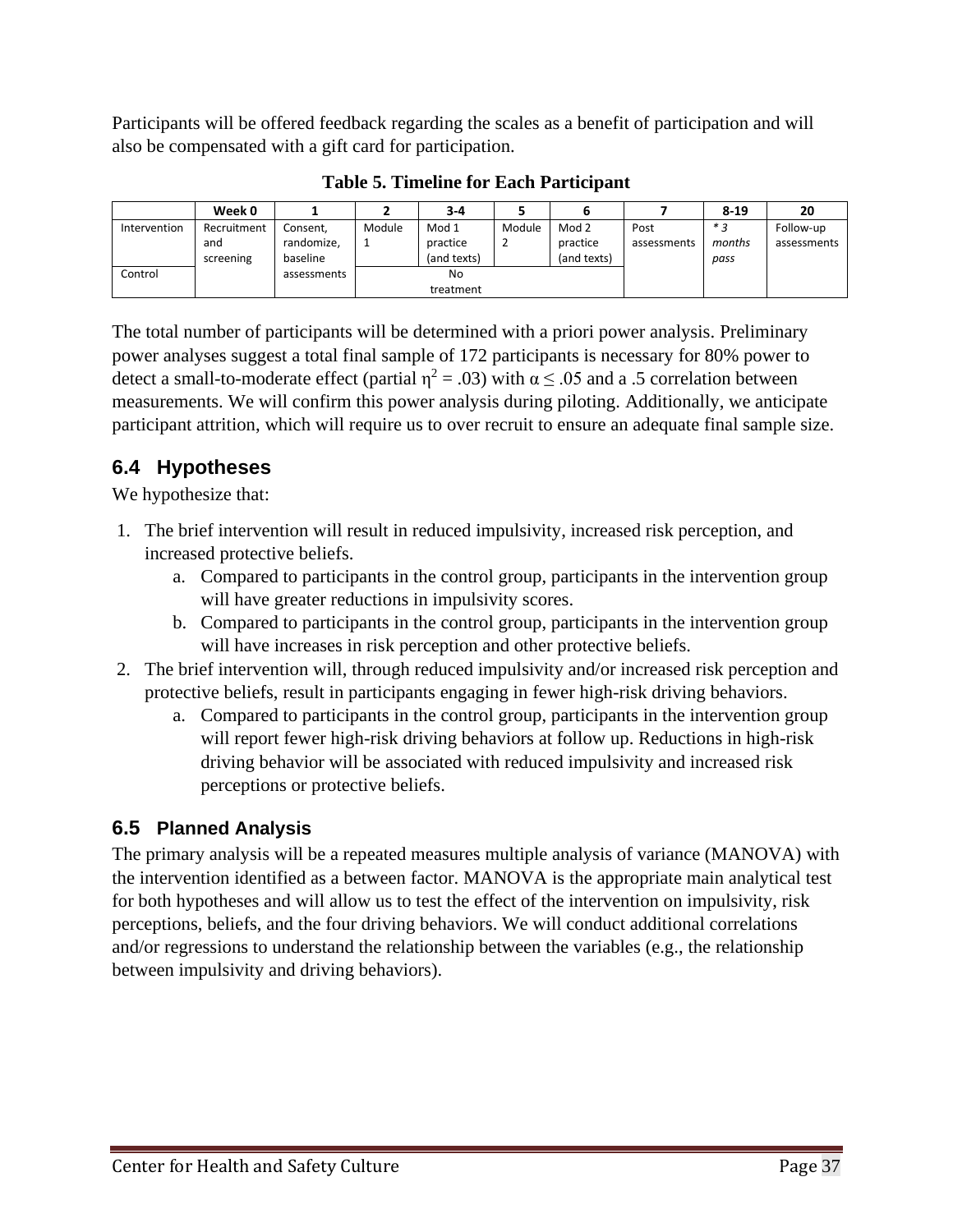# **7 CONCLUSIONS**

<span id="page-37-0"></span>Drivers involved in fatal crashes are often engaged in multiple risky behaviors – not wearing a seat belt, speeding, and driving impaired (FARS, 2018). Brief interventions designed to address multiple risky behaviors have the potential to improve driving safety (Sommers et al., 2014). In this Task 1 report, a summary of literature regarding factors associated with multiple risky driving behaviors was provided. Factors include cognitive factors, affective factors, motivational factors, and contextual factors. Many of these factors that affect risky driving must be considered in combination as they overlap and are related to one another (Al-Tit, 2020; Bachoo et al., 2013; Iversen & Rundmo, 2002). An intervention that seeks to address multiple risky driving behaviors will need to consider the influence of these factors.

In this summary of literature, specific behavioral interventions that addressed specific high-risk driving behaviors and associated factors were reviewed. Specifically, behavioral interventions to reduce speeding, impaired driving, seat belt use, and distracted driving were reviewed along with interventions that address factors associated with multiple risky driving behaviors. Behavioral interventions are gaining popularity, and lessons about these interventions to address specific high-risk driving behaviors in isolation can be learned and used to inform the development of an intervention to reduce multiple risky driving behaviors.

Finally, as this project includes both designing and implementing an intervention to reduce multiple risky driving behaviors, various delivery methods were explored including mobile health technologies, brief interventions, and vehicle safety monitoring systems.

In addition to a review of literature, this Task 1 report included outlines to support the development, implementation, and evaluation of the brief intervention proposed for this project. In the next task (Task 2), content will be created to reach drivers who engage in multiple risky behaviors.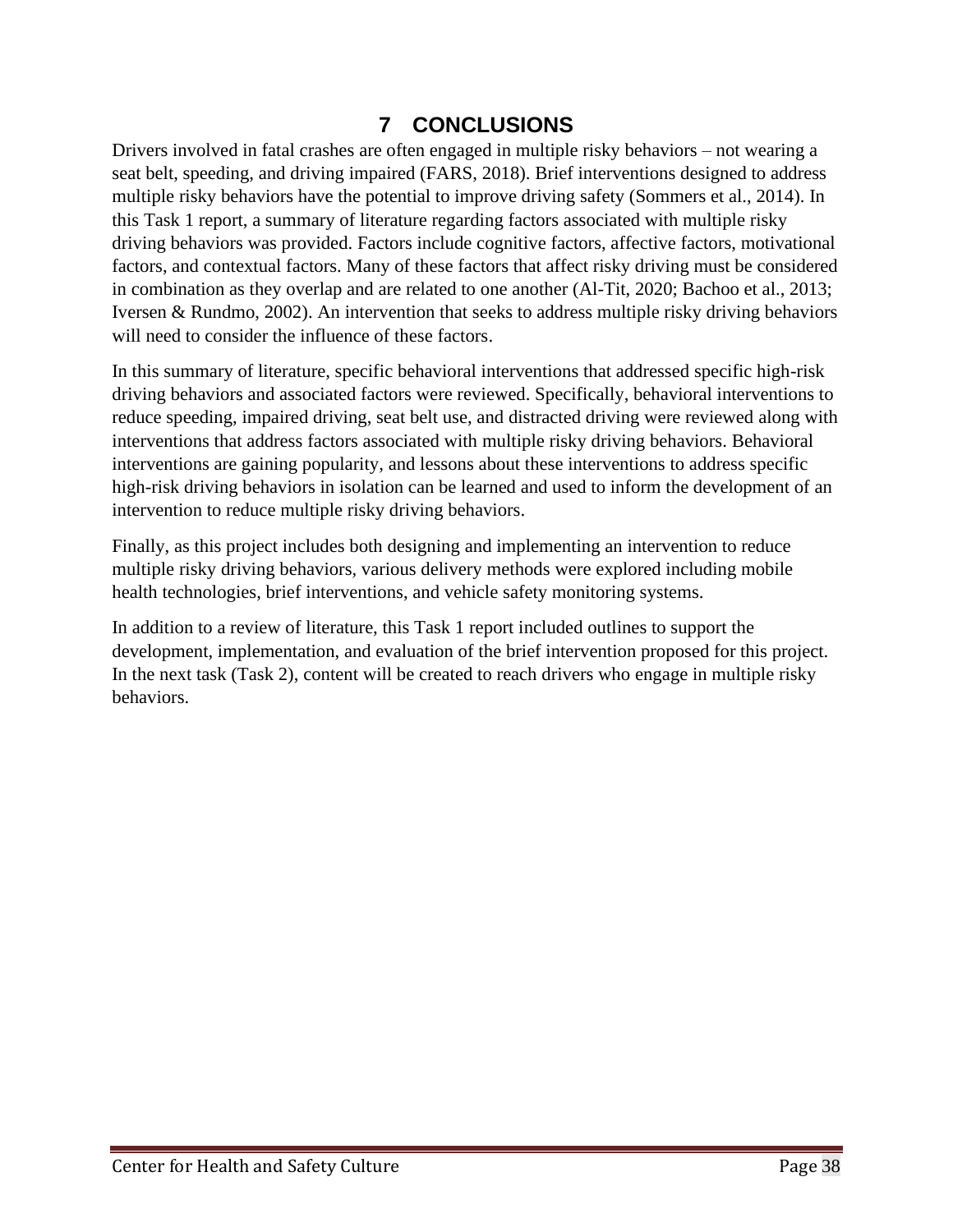## **8 REFERENCES**

- <span id="page-38-0"></span>Aazam, Y., Sohrabi, F., Borjal, A., & Chopan, H. (2014). The effectiveness of teaching emotion regulation based on gross model in reducing impulsivity in drug-dependent people. *Scientific Quarterly Research on Addiction, 8*(30), 127-141.
- Agerwala, S.M., & McCance-Katz, E. F. (2012). Integrating screening, brief intervention, and referral to treatment (SBIRT) into clinical practice settings: A brief review. *Journal of Psychoactive Drugs*, *44*(4), 307–317.
- Akbari, M., Lankarani, K. B., Heydari, S. T., Motevalian, S. A., Tabrizi, R., Asadi-Shekari, Z., & Sullman, J. M. (2019). Meta-analysis of the correlation between personality characteristics and risky driving behaviors. *Journal of Injury & Violence Research*, *11*(2), 107–122.
- Al-Tit, A. A. (2020). The impact of drivers' personality traits on their risky driving behaviors. *Journal of Human Behavior in the Social Environment*, *30*(4), 498–509.
- Ameratunga, S., Kool, B., Sharpe, S., Reid, P., Lee, A., Civil, I., Smith, G., Thornton, V., Walker, M., & Whittaker, R. (2017). Effectiveness of the YourCall[TM] text message intervention to reduce harmful drinking in patients discharged from trauma wards: Protocol for a randomized controlled trial. *BMC Public Health*, *17*(1), 1-10.
- Asgari M, & Matini A. (2020). The effectiveness of emotion regulation training based on Gross Model in reducing impulsivity in smokers. *Counseling Culture and Psychotherapy, 11*(42), 205-230.
- Atombo, C., Wu, C., Tettehfio, E. O., & Agbo, A. A. (2017). Personality, socioeconomic status, attitude, intention and risky driving behavior. *Cogent Psychology*, *4*(1), 1376424.
- Bachoo, S., Bhagwanjee, A., & Govender, K. (2013). The influence of anger, impulsivity, sensation seeking and driver attitudes on risky driving behaviour among post-graduate university students in Durban, South Africa. *Accident Analysis & Prevention*, *55*, 67–76.
- Badawy, S. M., & Kuhns, L. M. (2017). Texting and mobile phone app interventions for improving adherence to preventive behavior in adolescents: A systematic review. *JMIR MHealth and UHealth*, *5*(4), e50.
- Barati, F., Pourshahbaz, A., Nosratabadi, M., & Shiasy, Y. (2020). Driving behaviors in Iran: Comparison of impulsivity, attentional bias, and decision-making styles in safe and high-risk drivers. *Iranian Journal of Psychiatry*, *15*(4), 312–321.
- Bari, A., Robbins, T. W., & Dalley, J. W. (2011). Impulsivity. In M. C. Olmstead (Ed.), *Animal models of drug addiction* (pp. 379–401). Humana Press.
- Beanland, V., Sellbom, M., & Johnson, A. K. (2014). Personality domains and traits that predict self-reported aberrant driving behaviours in a southeastern US university sample. *Accident Analysis & Prevention*, *72*, 184–192.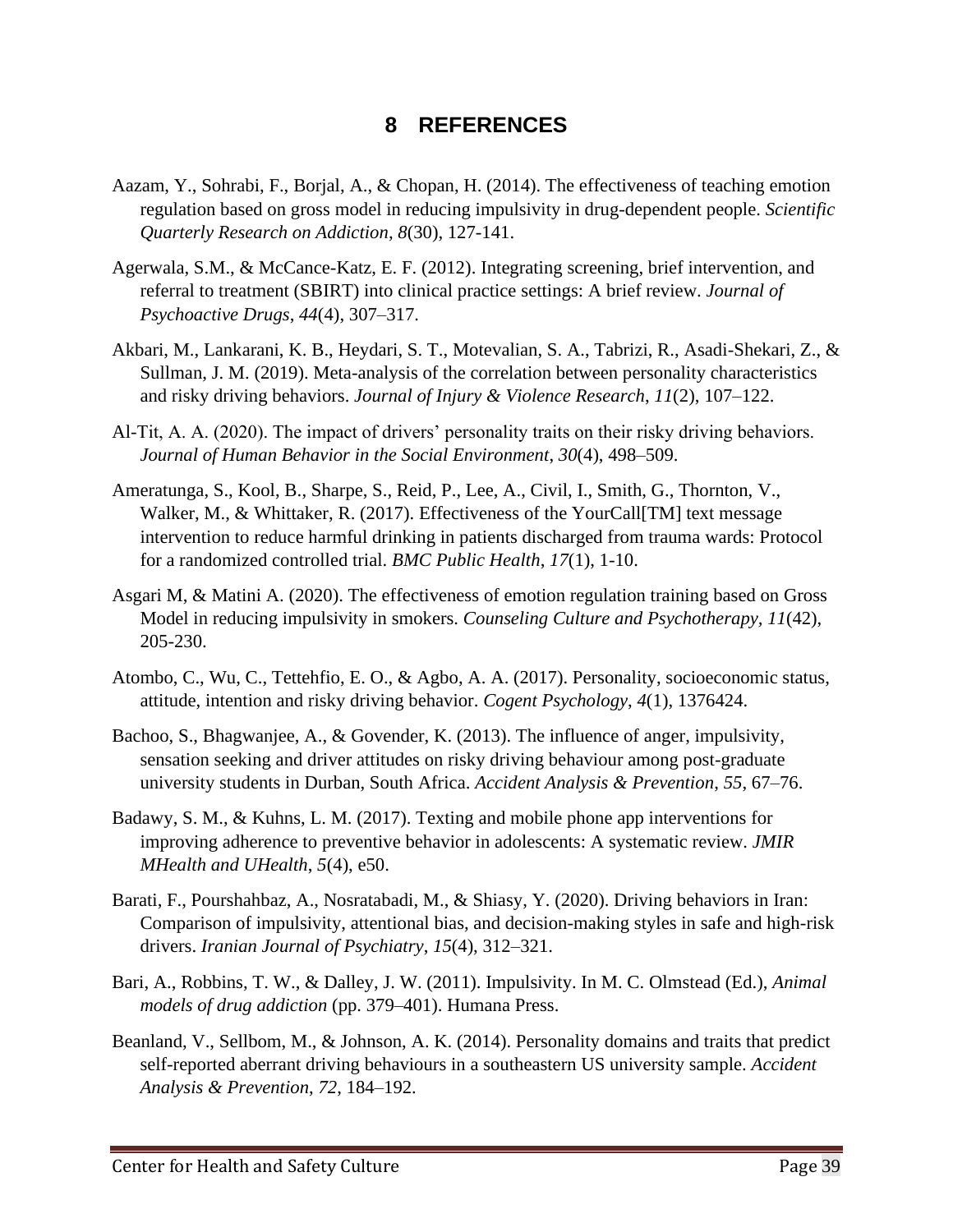- Bell, J. L., Taylor, M. A., Chen, G.-X., Kirk, R. D., & Leatherman, E. R. (2017). Evaluation of an in-vehicle monitoring system (IVMS) to reduce risky driving behaviors in commercial drivers: Comparison of in-cab warning lights and supervisory coaching with videos of driving behavior. *Journal of Safety Research*, *60*, 125–136.
- Berdoulat, E., Vavassori, D., & Sastre, M. T. M. (2013). Driving anger, emotional and instrumental aggressiveness, and impulsiveness in the prediction of aggressive and transgressive driving. *Accident Analysis & Prevention*, *50*, 758–767.
- Berlin, H., Coughenour, C., Pharr, J., Bungum, T. J., Manlove, H., & Shan, G. (2021). The impact of an educational intervention on distracted driving knowledge, attitudes, and behaviors among college students. *Journal of Community Health, 46,* 1236-1243.
- Bıçaksız, P., & Özkan, T. (2016a). Developing the impulsive driver behavior scale. *Transportation Research Part F: Traffic Psychology and Behaviour*, *43*, 339–356.
- Bıçaksız, P., & Özkan, T. (2016b). Impulsivity and driver behaviors, offences, and accident involvement: A systematic review. *Transportation Research Part F: Traffic Psychology and Behaviour*, *38*, 194–223.
- Bıçaksız, P., Öztürk, İ., & Özkan, T. (2019). The differential associations of functional and dysfunctional impulsivity with driving style: A simulator study. *Transportation Research Part F: Traffic Psychology and Behaviour*, *63*, 1–11.
- Bingham, C. R., Elliott, M. R., & Shope, J. T. (2007). Social and behavioral characteristics of young adult drink/drivers adjusted for level of alcohol use. *Alcoholism: Clinical and Experimental Research*, *31*(4), 655–664.
- Bingham, C. R., & Shope, J. T. (2004). Adolescent problem behavior and problem driving in young Aadulthood. *Journal of Adolescent Research*, *19*(2), 205–223.
- Brehm, S. S. & Brehm, J.W. (1981). *Psychological reactance: A theory of freedom and control.*  Academic Press.
- Brown, C., & Stewart, S. H. (2021). Harm reduction for women in treatment for alcohol use problems: Exploring the impact of dominant addiction discourse. *Qualitative Health Research*, *31*(1), 54–69.
- Buss, A. H., & Plomin, R. (1975). *A temperament theory of personality development*. Wiley-Interscience.
- Butters, J., Mann, R. E., Wickens, C. M., & Boase, P. (2012). Gender differences and demographic influences in perceived concern for driver safety and support for impaired driving countermeasures. *Journal of Safety Research*, *43*(5–6), 405–411.
- Camden, M. C., Soccolich, S. A., Hickman, J. S., & Hanowski, R. J. (2019). Reducing risky driving: Assessing the impacts of an automatically assigned, targeted web-based instruction program. *Journal of Safety Research, 70,* 105–115.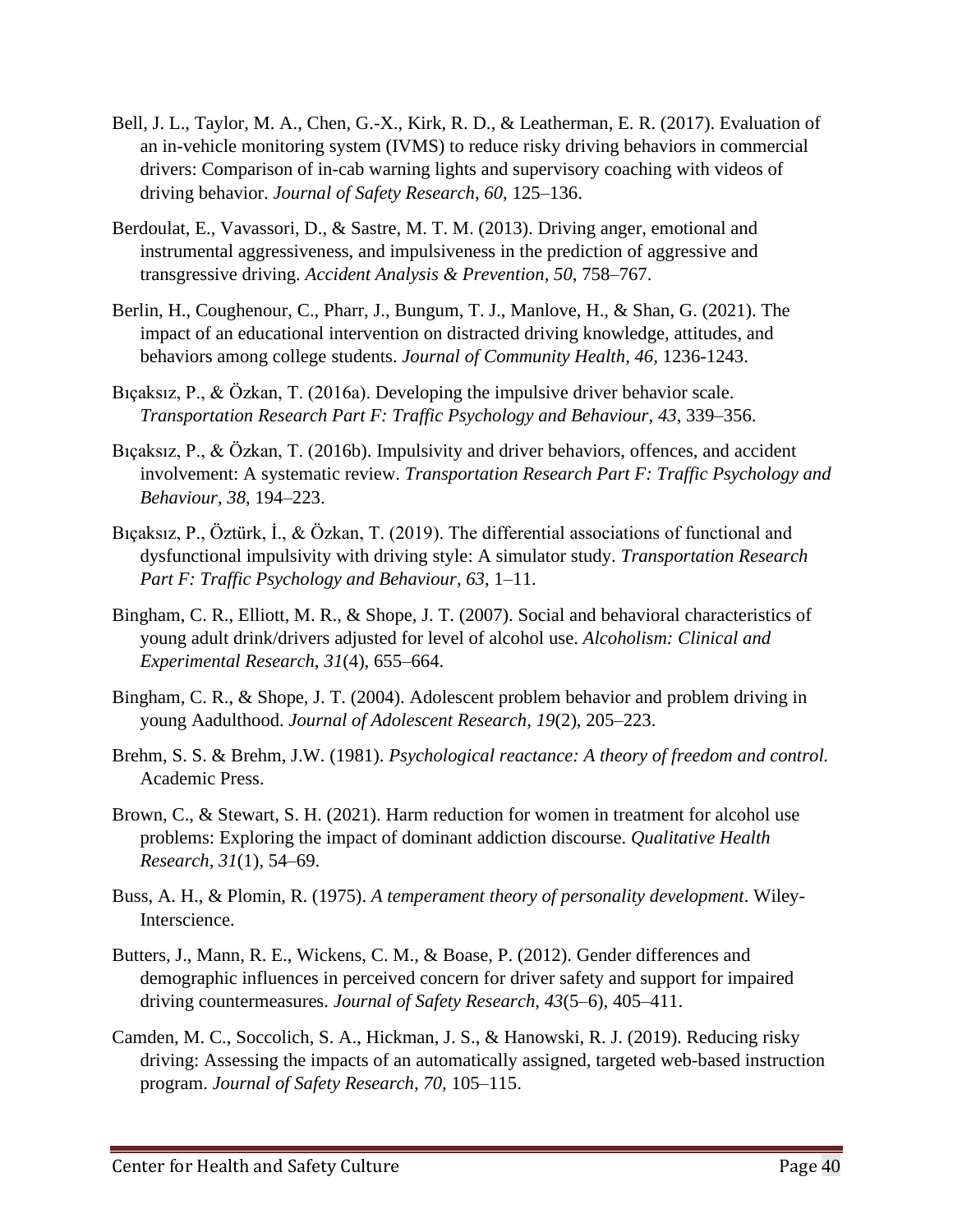- Canadian Paediatric Society. (2008). Harm reduction: An approach to reducing risky health behaviours in adolescents. *Paediatrics & Child Health, 13*(1), 53-56.
- Chamorro, J., Bernardi, S., Potenza, M. N., Grant, J. E., Marsh, R., Wang, S., & Blanco, C. (2012). Impulsivity in the general population: A national study. *Journal of Psychiatric Research*, *46*(8), 994–1001.
- Cheng, A. S. K., Ng, T. C. K., & Lee, H. C. (2012). Impulsive personality and risk-taking behavior in motorcycle traffic offenders: A matched controlled study. *Personality and Individual Differences*, *53*(5), 597–602.
- Constantinou, E., Panayiotou, G., Konstantinou, N., Loutsiou-Ladd, A., & Kapardis, A. (2011). Risky and aggressive driving in young adults: Personality matters. *Accident Analysis & Prevention*, *43*(4), 1323–1331.
- Curran, M. F., Fuertes, J. N., Alfonso, V. C., & Hennessy, J. J. (2010). The association of sensation seeking and impulsivity to driving while under the influence of alcohol. *Journal of Addictions & Offender Counseling*, *30*(2), 84–98.
- Dahlen, E. R., Martin, R. C., Ragan, K., & Kuhlman, M. M. (2005). Driving anger, sensation seeking, impulsiveness, and boredom proneness in the prediction of unsafe driving. *Accident Analysis & Prevention*, *37*(2), 341–348.
- Dahlen, E. R., & White, R. P. (2006). The Big Five factors, sensation seeking, and driving anger in the prediction of unsafe driving. *Personality and Individual Differences*, *41*(5), 903–915.
- Deffenbacher, J. L., Stephens, A. N., & Sullman, M. J. M. (2016). Driving anger as a psychological construct: Twenty years of research using the Driving Anger Scale. *Transportation Research Part F: Traffic Psychology and Behaviour*, *42*, 236–247.
- de Wit, H. (2009). Impulsivity as a determinant and consequence of drug use: A review of underlying processes. *Addiction Biology*, *14*(1), 22–31.
- Dickman, S. J. (1990). Functional and dysfunctional impulsivity: Personality and cognitive correlates. *Journal of Personality and Social Psychology*, *58*(1), 95–102.
- DiClemente, C. C. (2018). *Addiction and change: How addictions develop and addicted people recover* (2nd ed.). Guilford Publications.
- Dimeff, L. A., Baer, J. S., Kivlahan, D. R., & Marlatt, G. A. (1999). *Brief Alcohol Screening and Intervention for College Students (BASICS): A harm reduction approach.* Guilford Press.
- Dionne, G., Fluet, C., & Desjardins, D. (2007). Predicted risk perception and risk-taking behavior: The case of impaired driving. *Journal of Risk and Uncertainty*, *35*(3), 237–264.
- Eensoo, D., Paaver, M., & Harro, J. (2010). Factors associated with speeding penalties in novice drivers. *Annals of Advances in Automotive Medicine / Annual Scientific Conference*, *54*, 287– 294.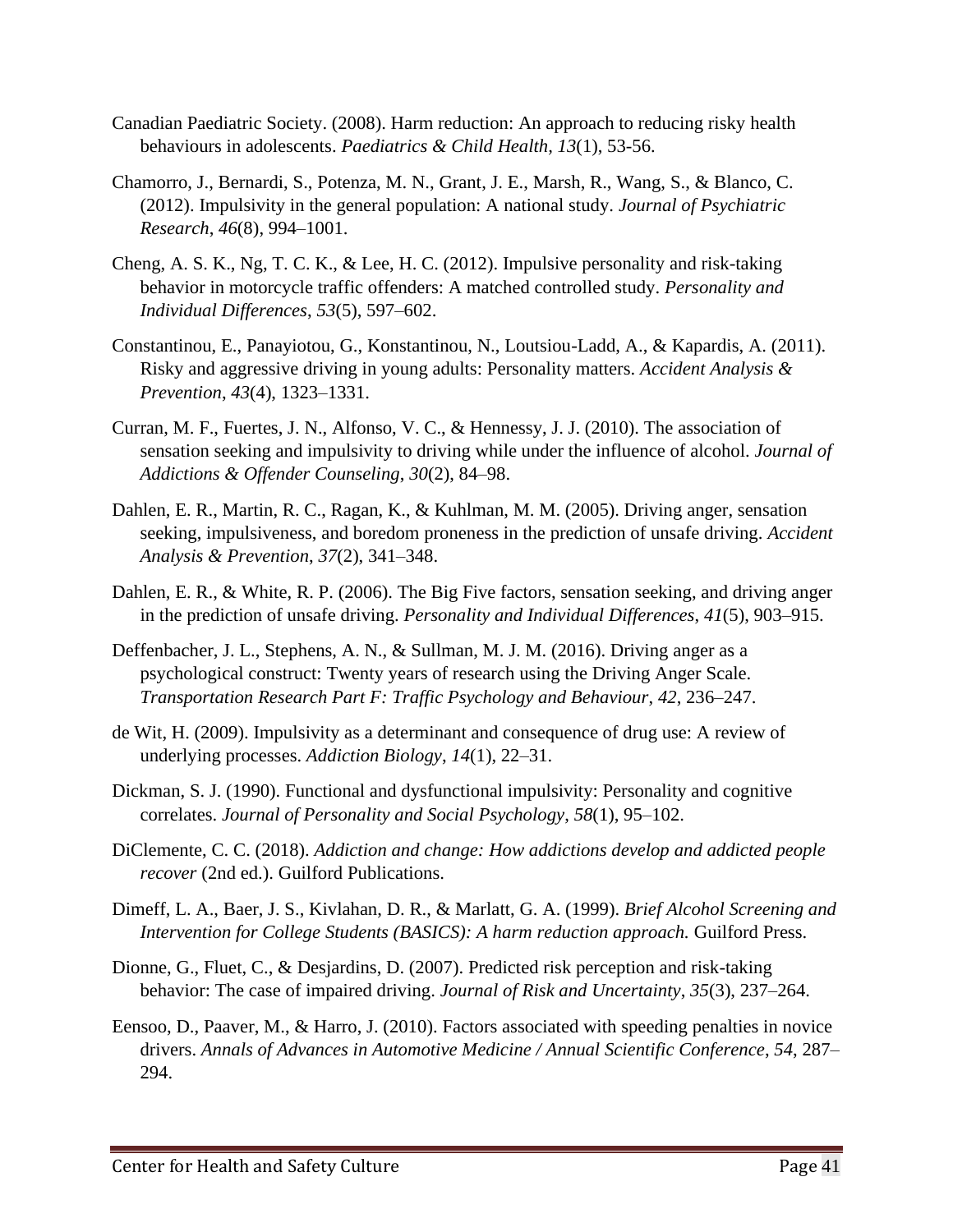- Eensoo, D., Paaver, M., Vaht, M., Loit, H.-M., & Harro, J. (2018). Risky driving and the persistent effect of a randomized intervention focusing on impulsivity: The role of the serotonin transporter promoter polymorphism. *Accident Analysis & Prevention*, *113*, 19–24.
- Ehrlich, P., Costello, B., & Randall, A. (2020). Preventing distracted driving: A program from initiation through to evaluation. *The American Journal of Surgery*, *219*(6), 1045–1049.
- Elliott, M. A., & Armitage, C. J. (2009). Promoting drivers' compliance with speed limits: Testing an intervention based on the theory of planned behaviour. *British Journal of Psychology*, *100*(1), 111–132.
- Elliott, M. A., Armitage, C. J., & Baughan, C. J. (2005). Exploring the beliefs underpinning drivers' intentions to comply with speed limits. *Transportation Research Part F: Traffic Psychology and Behaviour*, *8*(6), 459–479.
- Elwyn, G., Dehlendorf, C., Epstein, R. M., Marrin, K., White, J., & Frosch, D. L. (2014). Shared decision making and motivational interviewing: Achieving patient-centered care across the spectrum of health care problems. *The Annals of Family Medicine*, *12*(3), 270–275.
- Eysenck, S. B. G., & Eysenck, H. J. (1977). The place of impulsiveness in a dimensional system of personality description. *British Journal of Social and Clinical Psychology, 16,* 57-68.
- Eysenck, S. B. G., Pearson, P. R., Easting, G., & Allsopp, J. F. (1985). Age norms for impulsiveness, venturesomeness, and empathy in adults. *Personality and Individual Differences, 6*, 613-619.
- Falk, B., & Montgomery, H. (2007). Developing traffic safety interventions from conceptions of risks and accidents. *Transportation Research Part F: Traffic Psychology and Behaviour*, *10*(5), 414–427.
- Farah, H., Musicant, O., Shimshoni, Y., Toledo, T., Grimberg, E., Omer, H., & Lotan, T. (2014). Can providing feedback on driving behavior and training on parental vigilant care affect male teen drivers and their parents? *Accident Analysis & Prevention*, *69*, 62–70.
- Fatality Analysis Reporting System (FARS): 2004-2017 Final File and 2018 Annual Report File (ARF)
- Fernandez, W. G., Mitchell, P. M., Jamanka, A. S., Winter, M. R., Bullock, H., Donovan, J., George, J. S., Feldman, J. A., Gallagher, S. S., McKay, M. P., Bernstein, E., & Colton, T. (2008). Brief motivational intervention to increase self-reported safety belt use among emergency department patients. *Academic Emergency Medicine*, *15*(5), 419–425.
- Fernandez, W. G., Winter, M. R., Mitchell, P. M., Bullock, H., Donovan, J., George, J. S., Feldman, J. A., Gallagher, S. S., McKay, M. P., Bernstein, E., & Colton, T. (2009). Sixmonth follow-up of a brief intervention on self-reported safety belt use among emergency department patients. *Academic Emergency Medicine*, *16*(11), 1221–1224.
- Ferrer, R., & Klein, W. M. (2015). Risk perceptions and health behavior. *Current Opinion in Psychology*, *5*, 85–89.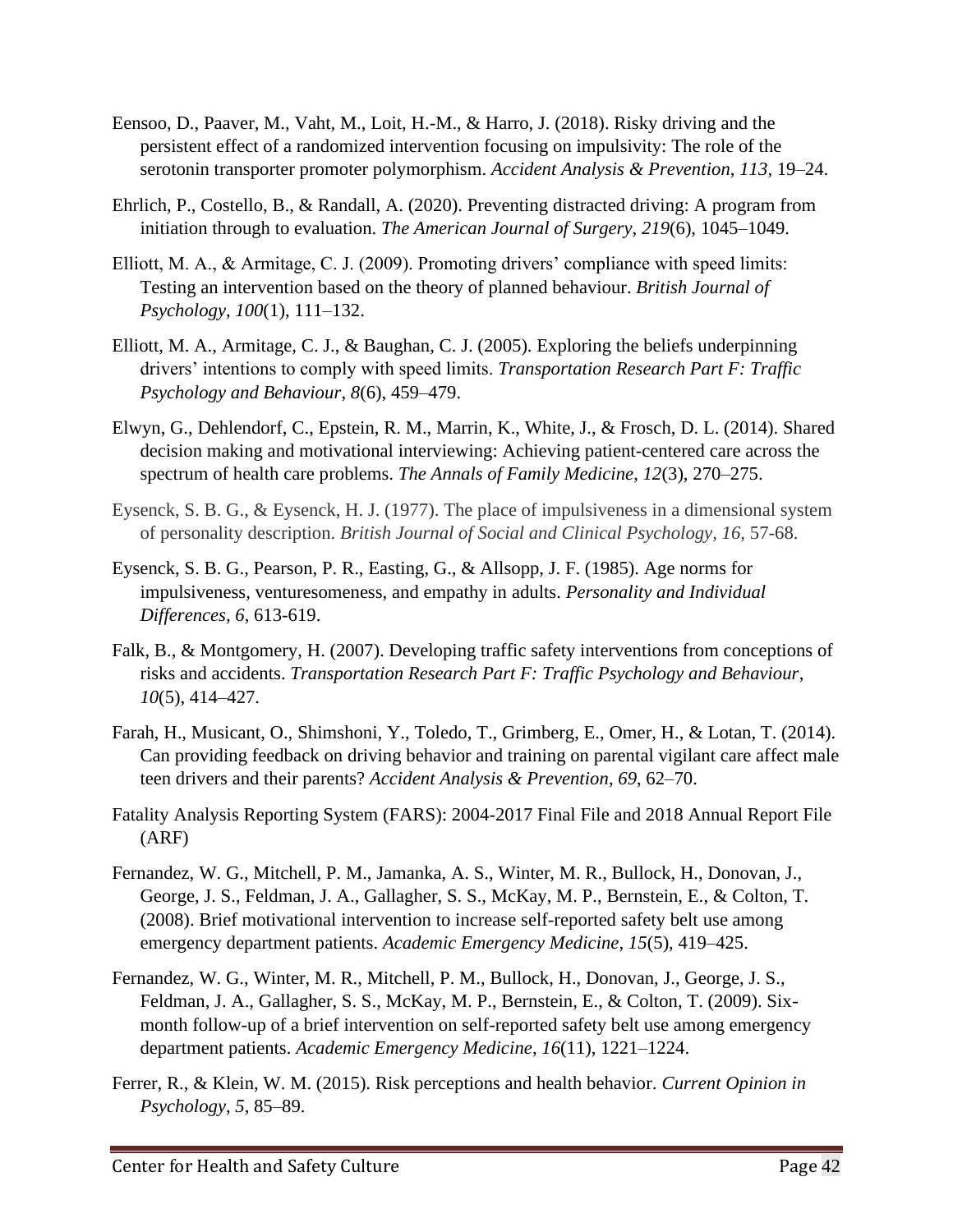- Fishbein, M., & Ajzen, I. (2009). *Predicting and changing behavior: The Reasoned Action Approach* (1st ed.). Psychology Press.
- Fournier, A. K., Berry, T. D., & Frisch, S. (2016). It can W8: A community intervention to decrease distracted driving. *Journal of Prevention & Intervention in the Community*, *44*(3), 186–198.
- Frost, H., Campbell, P., Maxwell, M., O'Carroll, R. E., Dombrowski, S. U., Williams, B., Cheyne, H., Coles, E., & Pollock, A. (2018). Effectiveness of motivational interviewing on adult behaviour change in health and social care settings: A systematic review of reviews. *PLOS ONE*, *13*(10), e0204890.
- Fylan, F., Hempel, S., Grunfeld, B., Conner, M., & Lawton, R. (2006). Effective interventions for speeding motorists. *Road safety research report no. 66.* Great Britain Department for Transport.
- Gerrard, M., Gibbons, F. X., Houlihan, A. E., Stock, M. L., & Pomery, E. A. (2008). A dualprocess approach to health risk decision making: The prototype willingness model. *Developmental Review*, *28*(1), 29–61.
- González-Iglesias, B., Gómez-Fraguela, J. A., Romero, E., & Sobral, J. (2012). The effects of impulsiveness and alcohol abuse on traffic code violations. *The European Journal of Psychology Applied to Legal Context*, *4*(1), 1–16.
- Griffin, S. A., Lynam, D. R., & Samuel, D. B. (2018). Dimensional conceptualizations of impulsivity. *Personality Disorders: Theory, Research, and Treatment*, *9*(4), 333–345.
- Gross, J. J. (2002). Emotion regulation: affective, cognitive, and social consequences. *Psychophysiology*, *39*(3), 281-291.
- Guo, F., & Fang, Y. (2012). Individual driver risk assessment using naturalistic driving data. *Accident Analysis & Prevention*, *61*, 3–9.
- Habtemichael, F. G., & de Picado-Santos, L. (2013). The impact of high-risk drivers and benefits of limiting their driving degree of freedom. *Accident Analysis & Prevention*, *60*, 305–315.
- Hatfield, J., Williamson, A., Kehoe, E. J., & Prabhakharan, P. (2017). An examination of the relationship between measures of impulsivity and risky simulated driving amongst young drivers. *Accident Analysis & Prevention*, *103*, 37–43.
- Hennessy, D. (2011). Social, personality, and affective constructs in driving. In B. E. Porter (Ed.), *Handbook of traffic psychology* (pp. 149–163). Academic Press.
- Hickman, J. S., & Hanowski, R. J. (2011). Use of a video monitoring approach to reduce at-risk driving behaviors in commercial vehicle operations. *Transportation Research Part F: Traffic Psychology and Behaviour*, *14*(3), 189–198.
- Hill, L., Jill, R., Jahns, J., Lozano, T., & Baird, S. (2020). 'Just Drive': An employee-based intervention to reduce distracted driving. *Journal of Community Health*, *45*(2), 370–376.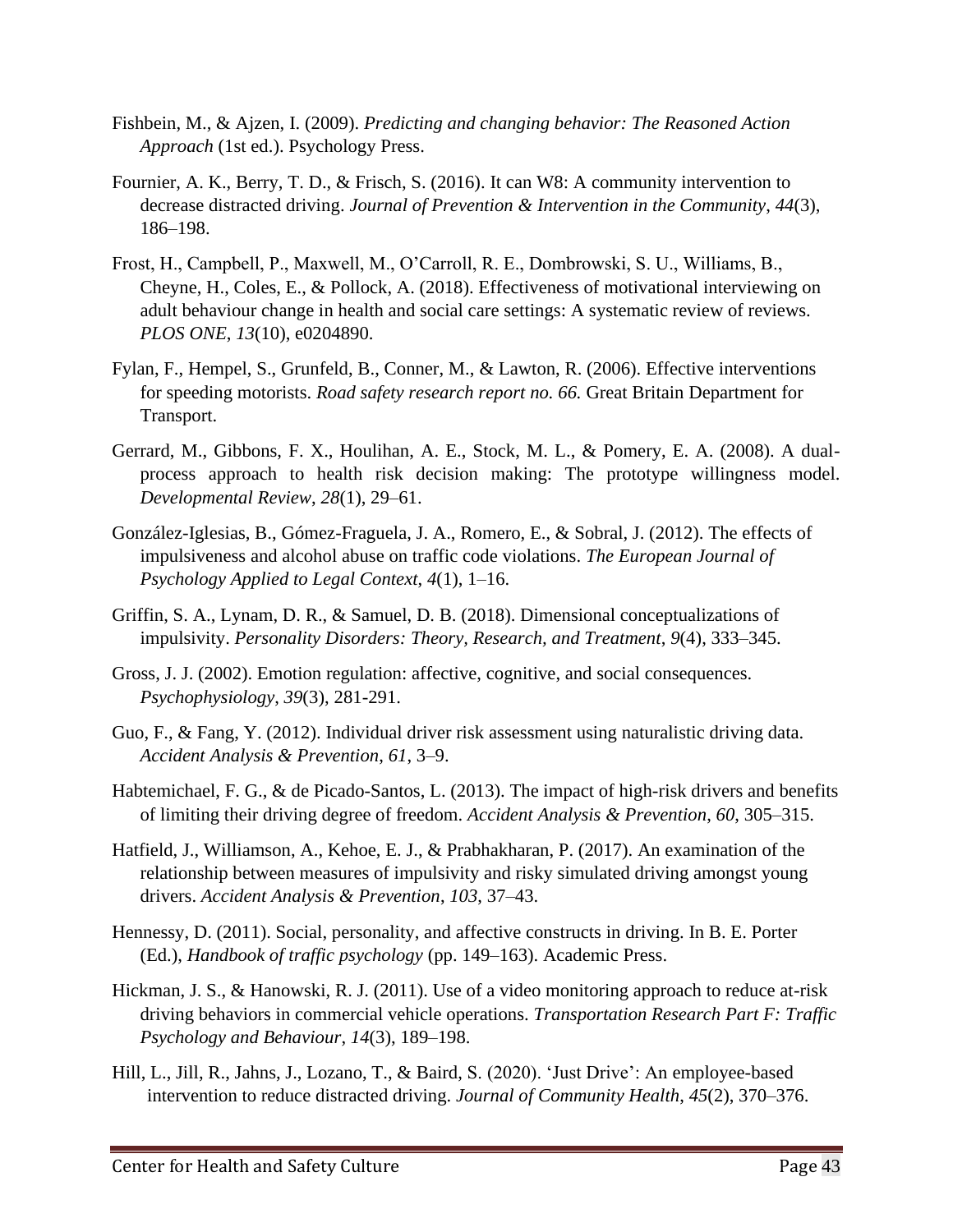- Horrey, W. J., Lesch, M. F., Dainoff, M. J., Robertson, M. M., & Noy, Y. I. (2012). On-board safety monitoring systems for driving: Review, knowledge gaps, and framework. *Journal of Safety Research*, *43*(1), 49–58.
- Insurance Institute for Highway Safety (IIHS). (2021, March). "Teenagers." [http://www.iihs.org/iihs/topics/t/teenagers/fatalityfacts/teenagers.](http://www.iihs.org/iihs/topics/t/teenagers/fatalityfacts/teenagers)
- Ipsos MORI, Barrett, G., & Institute for Transport Studies. (2018, May). *Impact evaluation of the National Speed Awareness Course*. Ipsos MORI Social Research Institute. https://assets.publishing.service.gov.uk/government/uploads/system/uploads/attachment\_ data/file/706208/national-speed-awareness-course-evaluation.pdf
- Ivers, R., Senserrick, T., Boufous, S., Stevenson, M., Chen, H.-Y., Woodward, M., & Norton, R. (2009). Novice drivers' risky driving behavior, risk perception, and crash risk: Findings from the DRIVE Study. *American Journal of Public Health*, *99*(9), 1638–1644.
- Iversen, H., & Rundmo, T. (2002). Personality, risky driving and accident involvement among Norwegian drivers. *Personality and Individual Differences*, *33*(8), 1251–1263.
- Jakubczyk, A., Klimkiewicz, A., Wnorowska, A., Mika, K., Bugaj, M., Podgórska, A., Barry, K., Blow, F. C., Brower, K. J., & Wojnar, M. (2013). Impulsivity, risky behaviors and accidents in alcohol-dependent patients. *Accident Analysis & Prevention*, *51*, 150–155.
- Jenkins, E. K., Slemon, A., & Haines-Saah, R. J. (2017). Developing harm reduction in the context of youth substance use: Insights from a multi-site qualitative analysis of young people's harm minimization strategies. *Harm Reduction Journal*, *14*(1), 53.
- Jonah, B. A. (1997). Sensation seeking and risky driving: A review and synthesis of the literature. *Accident Analysis & Prevention*, *29*(5), 651–665.
- Khadem-Rezaiyan, M., Moallem, S. R., & Vakili, V. (2017). High-risk behaviors while driving: A population-based study from Iran. *Traffic Injury Prevention*, *18*(3), 257–261.
- Kocka, A., & Gagnon, J. (2014). Definition of impulsivity and related terms following traumatic brain injury: A review of the different concepts and measures used to assess impulsivity, disinhibition and other related concepts. *Behavioral Sciences*, *4*(4), 352–370.
- Kong, J., Zhang, K., & Chen, X. (2013). Personality and attitudes as predictors of risky driving behavior: Evidence from Beijing drivers. In V. G. Duffy (Ed.), *Digital human modeling and applications in health, safety, ergonomics, and risk management. Healthcare and safety of the environment and transport* (pp. 38–44). Springer.
- LaPlante, D. A., Nelson, S. E., Odegaard, S. S., LaBrie, R. A., & Shaffer, H. J. (2008). Substance and psychiatric disorders among men and women repeat driving under the influence offenders who accept a treatment-sentencing option. *Journal of Studies on Alcohol and Drugs*, *69*(2), 209–217.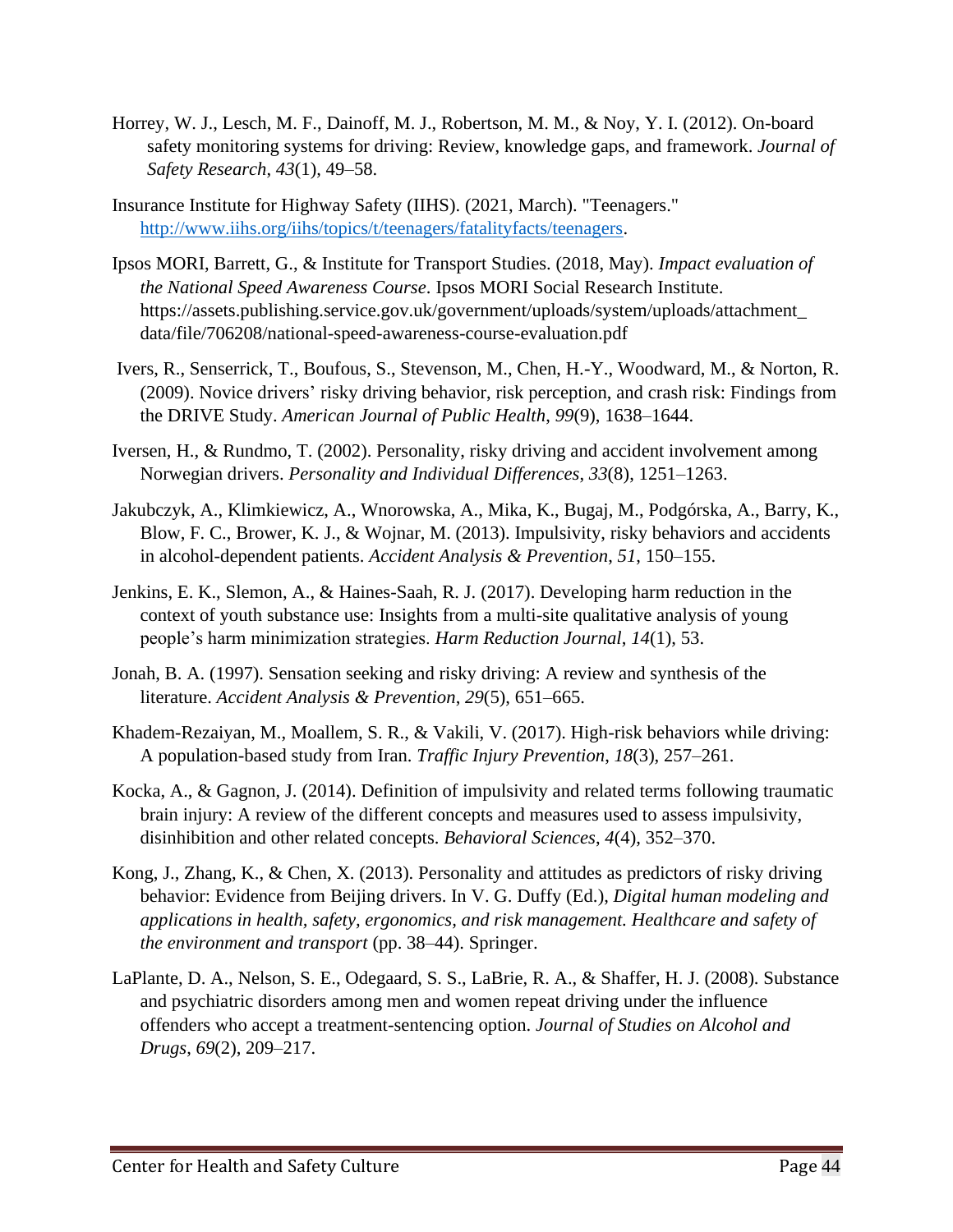- Li, K., Simons-Morton, B. G., & Hingson, R. (2013). Impaired-driving prevalence among US high school students: Associations with substance use and risky driving behaviors. *American Journal of Public Health*, *103*(11), e71-e77.
- Li, Z., Man, S. S., Chan, A. H. S., & Zhu, J. (2021). Integration of theory of planned behavior, sensation seeking, and risk perception to explain the risky driving behavior of truck drivers. *Sustainability (Basel, Switzerland)*, *13*(9), 5214.
- Machin, M. A., & Sankey, K. S. (2008). Relationships between young drivers' personality characteristics, risk perceptions, and driving behaviour. *Accident Analysis & Prevention*, *40*(2), 541–547.
- Malekimajd, M., Ali, A., & Sadipour, E. (2016). The effectiveness of emotion regulation training on impulsivity and positive and negative affect in juvenile offenders. *International Journal of Humanities and Cultural Studies,* 1738-1748.
- Massah, O., Sohrabi, F., A'azami, Y., Doostian, Y., Farhoudian, A., & Daneshmand, R. (2016). Effectiveness of gross model-based emotion regulation strategies training on anger reduction in drug-dependent individuals and its sustainability in follow-up. *International Journal of High-Risk Behaviors & Addiction*, *5*(1), e24327.
- McDonald, C. C., Brawner, B. M., Fargo, J., Swope, J., & Sommers, M. S. (2018). Development of a theoretically grounded, web-based intervention to reduce adolescent driver inattention. *The Journal of School Nursing*, *34*(4), 270–280.
- McDonald, C. C., Fargo, J. D., Swope, J., Metzger, K. B., & Sommers, M. S. (2021). Initial testing of a web-based intervention to reduce adolescent driver inattention: A randomized controlled trial. *Journal of Emergency Nursing*, *47*(1), 88-100.e3.
- McGehee, D. V., Raby, M., Carney, C., Lee, J. D., & Reyes, M. L. (2007). Extending parental mentoring using an event-triggered video intervention in rural teen drivers. *Journal of Safety Research*, *38*(2), 215–227.
- Miller, W., & Rollnick, S. (2002). *Motivational interviewing: Preparing people for change* (2nd ed). Guilford Press.
- Mirón-Juárez, C. A., García-Hernández, C., Ochoa-Ávila, E., & Díaz-Grijalva, G. R. (2020). Approaching to a structural model of impulsivity and driving anger as predictors of risk behaviors in young drivers. *Transportation Research Part F: Traffic Psychology and Behaviour*, *72*, 71–80.
- Moeller, F. G., Barratt, E. S., Dougherty, D. M., Schmitz, J. M., & Swann, A. C. (2001). Psychiatric aspects of impulsivity. *American Journal of Psychiatry*, *158*(11), 1783–1793.
- National Academies of Sciences, Engineering, and Medicine. (2019). *Fostering healthy mental, emotional, and behavioral development in children and youth: A national agenda.* The National Academies Press.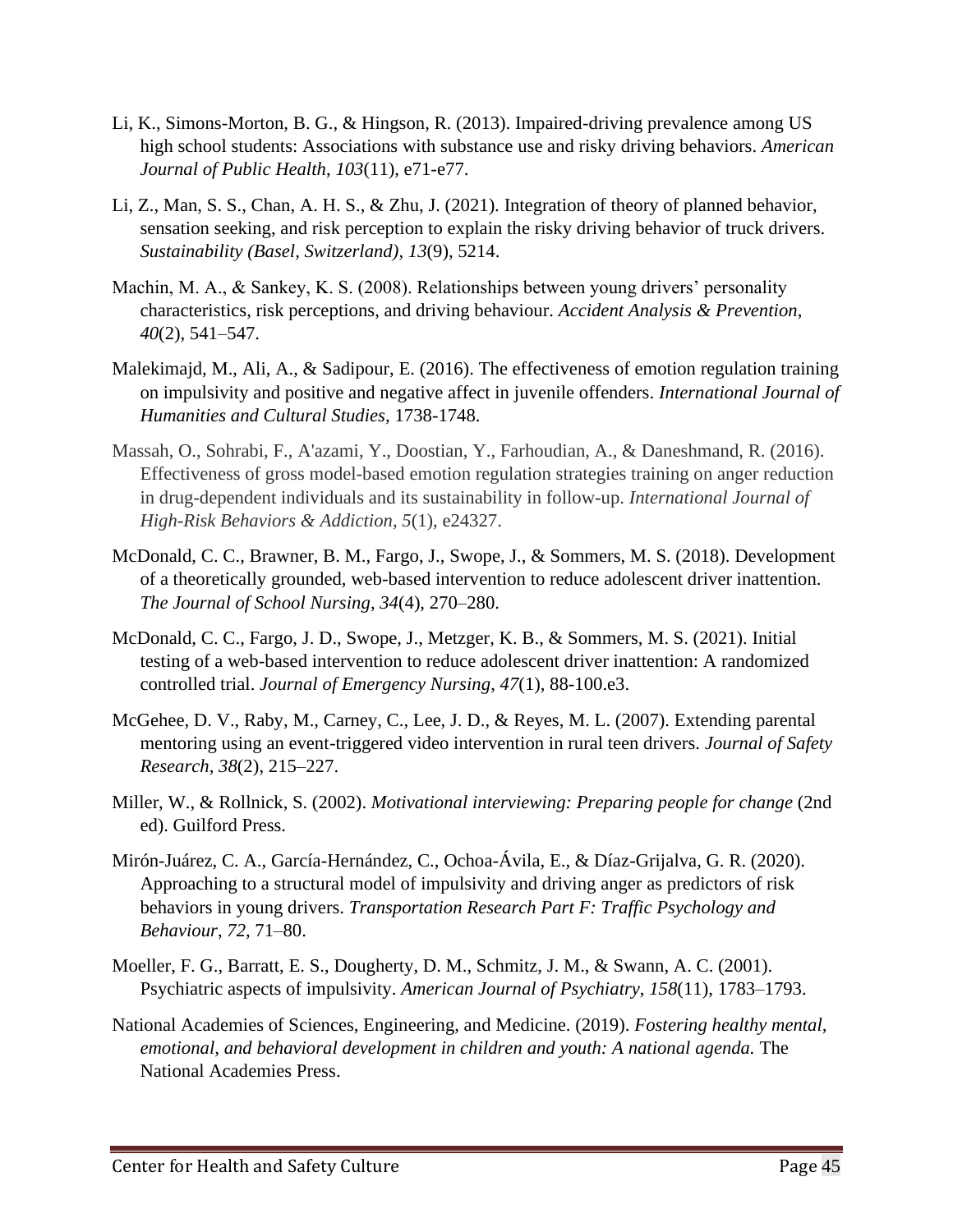- National Highway Traffic Safety Administration. (NHTSA). (2021). *Update to special reports on traffic safety during the COVID-19 public health emergency: Fourth quarter data* [Traffic Safety Facts] 2021-06-01: DOT HS 813 135. Retrieved from <https://rosap.ntl.bts.gov/view/dot/56125>
- Newnam, S., Lewis, I., & Warmerdam, A. (2014). Modifying behaviour to reduce over-speeding in work-related drivers: An objective approach. *Accident Analysis & Prevention*, *64*, 23–29.
- Nguyen, T. (2015). The effectiveness of online learning: Beyond no significant difference and future horizons. *Journal of Online Learning and Teaching, 11*(2), 309-319.
- Oltedal, S., & Rundmo, T. (2006). The effects of personality and gender on risky driving behaviour and accident involvement. *Safety Science*, *44*(7), 621–628.
- Otto, J., Finley, K., McMahill, A., & Arpin J. (2021). *Guidance on messaging to avoid psychological reactance and address moral disengagement.* Montana Department of Transportation. Retrieved from [https://www.mdt.mt.gov/research/projects/trafficsafety](https://www.mdt.mt.gov/research/projects/trafficsafety-reactance.shtml)[reactance.shtml](https://www.mdt.mt.gov/research/projects/trafficsafety-reactance.shtml)
- Paaver, M., Eensoo, D., Kaasik, K., Vaht, M., Mäestu, J., & Harro, J. (2013). Preventing risky driving: A novel and efficient brief intervention focusing on acknowledgement of personal risk factors. *Accident Analysis & Prevention*, *50*, 430–437.
- Paaver, M., Eensoo, D., Pulver, A., & Harro, J. (2006). Adaptive and maladaptive impulsivity, platelet monoamine oxidase (MAO) activity and risk-admitting in different types of risky drivers. *Psychopharmacology*, *186*(1), 32–40.
- Parker, D. (2002). Changing drivers' attitudes to speeding: Using the theory of planned behaviour. In *Changing health behaviour: Intervention and research with social cognition models* (pp. 138–152). Open University Press.
- Parker, D., Stradling, S. G., & Manstead, A. S. R. (1996). Modifying beliefs and attitudes to exceeding the speed limit: An intervention study based on the theory of planned behavior. *Journal of Applied Social Psychology*, *26*(1), 1–19.
- Patil, S. M., Shope, J. T., Raghunathan, T. E., & Bingham, C. R. (2006). The role of personality characteristics in young adult driving. *Traffic Injury Prevention*, *7*(4), 328–334.
- Patton, J. H., Stanford, M. S., & Barratt, E. S. (1995). Factor structure of the Barratt Impulsiveness Scale. *Journal of Clinical Psychology, 51*(6), 768–774.
- Pearson, M. R., Murphy, E. M., & Doane, A. N. (2013). Impulsivity-like traits and risky driving behaviors among college students. *Accident Analysis & Prevention*, *53*, 142–148.
- Quick, B. L., & Stephenson, M. T. (2007). The Reactance Restoration Scale (RRS): A measure of direct and indirect restoration. *Communication Research Reports*, *24*(2), 131–138.
- Rhodes, N., & Pivik, K. (2011). Age and gender differences in risky driving: The roles of positive affect and risk perception. *Accident Analysis & Prevention*, *43*(3), 923–931.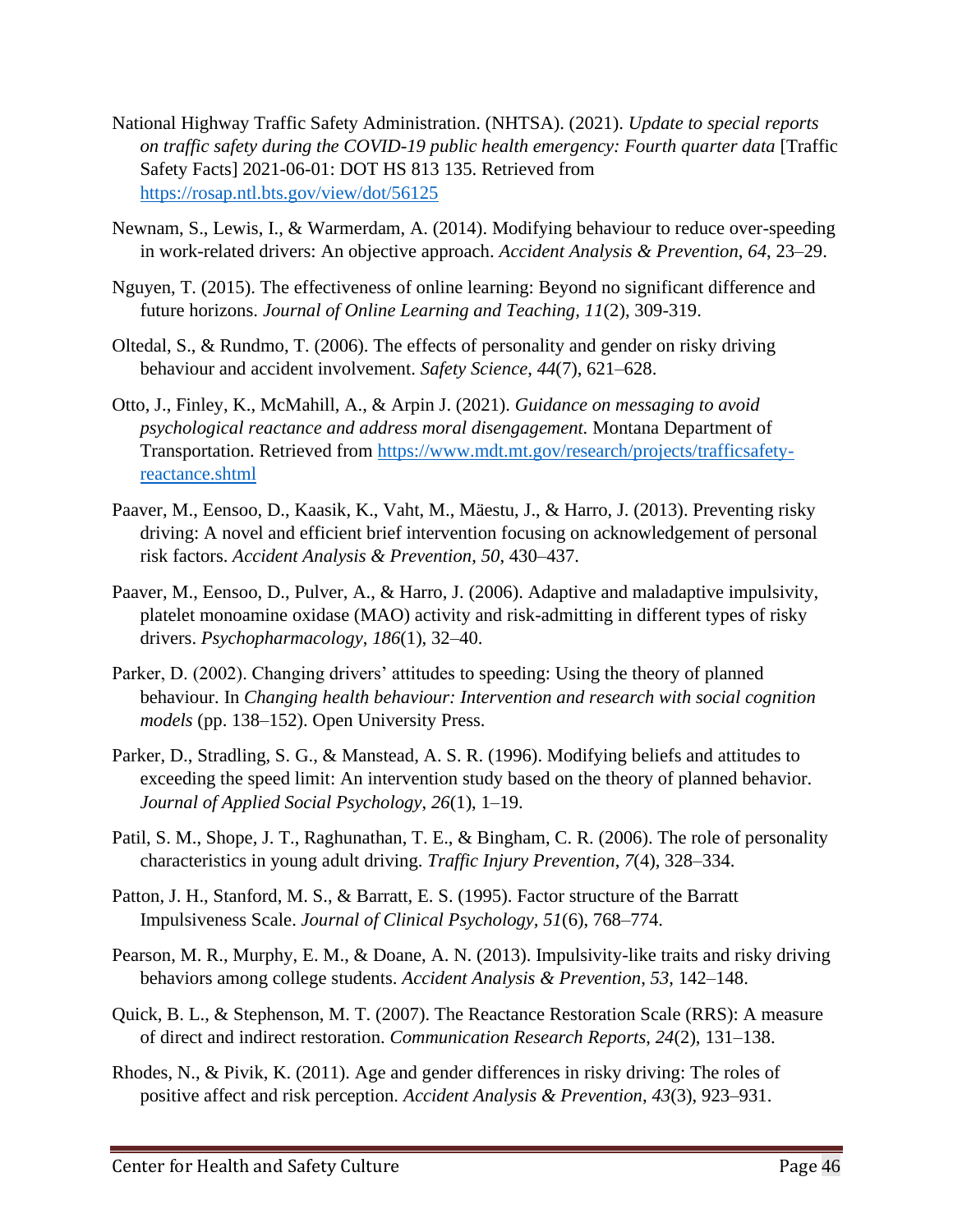- Richards, D. K., Pearson, M. R., & Witkiewitz, K. (2021). Understanding alcohol harm reduction behaviors from the perspective of self-determination theory: A research agenda. *Addiction Research & Theory*, *29*(5), 392–397.
- Rowe, R., Andrews, E., Harris, P. R., Armitage, C. J., McKenna, F. P., & Norman, P. (2016). Identifying beliefs underlying pre-drivers' intentions to take risks: An application of the Theory of Planned Behaviour. *Accident Analysis & Prevention*, *89*, 49–56.
- Rundmo, T., & Iversen, H. (2004). Risk perception and driving behaviour among adolescents in two Norwegian counties before and after a traffic safety campaign. *Safety Science*, *42*(1), 1– 21.
- Ryb, G. E., Dischinger, P. C., Kufera, J. A., & Read, K. M. (2006). Risk perception and impulsivity: Association with risky behaviors and substance abuse disorders. *Accident Analysis & Prevention*, *38*(3), 567–573.
- Saleebey, D. (2001). *Human behavior and social environments: A biopsychosocial approach.* Columbia University Press.
- Schneider, H., Pfetzer, E., Black, W., & Dickey, J. (*2017). Factors influencing seatbelt utilization in Louisiana and strategies to improve usage rate (Report No. FHWA/LA.16/572).* Federal Highway Administration. [www.ltrc.lsu.edu/pdf/2017/FR\\_572.pdf](http://www.ltrc.lsu.edu/pdf/2017/FR_572.pdf)
- Scott, B., Ward, N., Otto, J., & Finley, K. (2021). Modeling the system of beliefs that influence driving under the influence of cannabis (DUIC) in Washington State. *Accident Analysis & Prevention*, *151*, 105988.
- Scott-Parker, B., & Weston, L. (2017). Sensitivity to reward and risky driving, risky decision making, and risky health behaviour: A literature review. *Transportation Research Part F: Traffic Psychology and Behaviour*, *49*, 93–109.
- Senserrick, T., Oviedo-Trespalacios, O., & McDonald, C. (2021). Is it time to apply a harm reduction approach to young driver education? *Journal of Transport & Health*, *23*, 101263.
- Sheeran, P., Harris, P. R., & Epton, T. (2014). Does heightening risk appraisals change people's intentions and behavior? A meta-analysis of experimental studies. *Psychological Bulletin*, *140*(2), 511-543.
- Shope, J. T. (2006). Influences on youthful driving behavior and their potential for guiding interventions to reduce crashes. *Injury Prevention*, *12*(Suppl 1), i9–i14.
- Shope, J. T., Raghunathan, T. E., & Patil, S. M. (2003). Examining trajectories of adolescent risk factors as predictors of subsequent high-risk driving behavior. *Journal of Adolescent Health*, *32*(3), 214–224.
- Shope, J. T., Waller, P. F., Raghunathan, T. E., & Patil, S. M. (2001). Adolescent antecedents of high-risk driving behavior into young adulthood: Substance use and parental influences. *Accident Analysis & Prevention*, *33*(5), 649–658.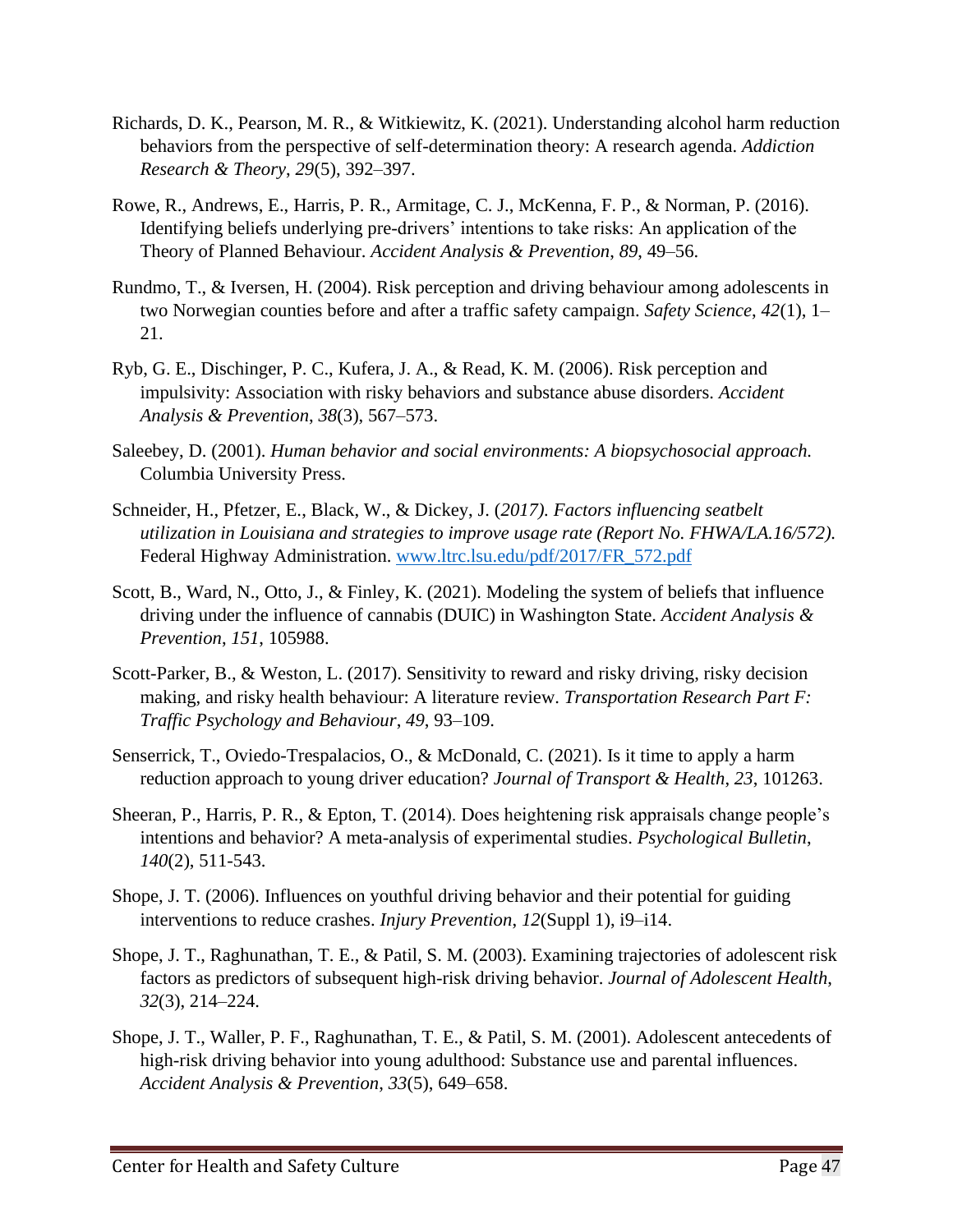- Simons-Morton, B., Li, K., Ehsani, J., & Vaca, F. E. (2016). Covariability in three dimensions of teenage driving risk behavior: Impaired driving, risky and unsafe driving behavior, and secondary task engagement. *Traffic Injury Prevention*, *17*(5), 441–446.
- Simons-Morton, B. G., Bingham, C. R., Ouimet, M. C., Pradhan, A. K., Chen, R., Barretto, A., & Shope, J. T. (2013). The effect on teenage risky driving of feedback from a safety monitoring system: A randomized controlled trial. *Journal of Adolescent Health*, *53*(1), 21– 26.
- Simons-Morton, B. G., Ouimet, M. C., Chen, R., Klauer, S. G., Lee, S. E., Wang, J., & Dingus, T. A. (2012). Peer influence predicts speeding prevalence among teenage drivers. *Journal of Safety Research*, *43*(5), 397–403.
- Sitzmann, T., Kraiger, K., Stewart, D., & Wisher, R. (2006). The comparative effectiveness of web-based and classroom instruction: A meta-analysis. *Personnel Psychology, 59*(3), 623– 664.
- Sommers, M. S., Lyons, M. S., Fargo, J. D., Sommers, B. D., McDonald, C. C., Shope, J. T., & Fleming, M. F. (2014). Emergency department–based brief intervention to reduce risky driving and hazardous/harmful drinking in young adults: A randomized controlled trial. *Alcoholism: Clinical and Experimental Research, 37*(10), 1753-1762
- Stanford, M. S., Mathias, C. W., Dougherty, D. M., Lake, S. L., Anderson, N. E., & Patton, J. H. (2009). Fifty years of the Barratt Impulsiveness Scale: An update and review. *Personality and Individual Differences*, *47*(5), 385–395.
- Steindl, C., Jonas, E., Sittenthaler, S., Traut-Mattausch, E., & Greenberg, J. (2015). Understanding psychological reactance. *Zeitschrift Fur Psychologie*, *223*(4), 205–214.
- Steinka-Fry, K., Tanner-Smith, E. E., & Hennessey, E. A. (2015). Effects of brief alcohol interventions on drinking and driving among youth: A systematic review and meta-analysis. *Journal of Addiction and Prevention, 3*(1), 1-9.
- Tapp, A., Pressley, A., Baugh, M., & White, P. (2013). Wheels, skills, and thrills: A social marketing trial to reduce aggressive driving from young men in deprived areas. *Accident Analysis & Prevention*, *58*, 148–157.
- Ulleberg, P., & Rundmo, T. (2003). Personality, attitudes, and risk perception as predictors of risky driving behaviour among young drivers. *Safety Science*, *41*(5), 427–443.
- Venkatraman, V., Richard, C. M., Magee, K., & Johnson, K. (2021, July). *Countermeasures that work: A highway safety countermeasures guide for State Highway Safety Offices*, 10th edition, 2020 (Report No. DOT HS 813 097). National Highway Traffic Safety Administration.
- Ward, N. J., Otto, J., Schell, W., Finley, K., Kelley-Baker, T., & Lacey, J. H. (2017). Cultural predictors of future intention to drive under the influence of cannabis (DUIC). *Transportation Research Part F: Traffic Psychology and Behaviour*, *49*, 215–225.